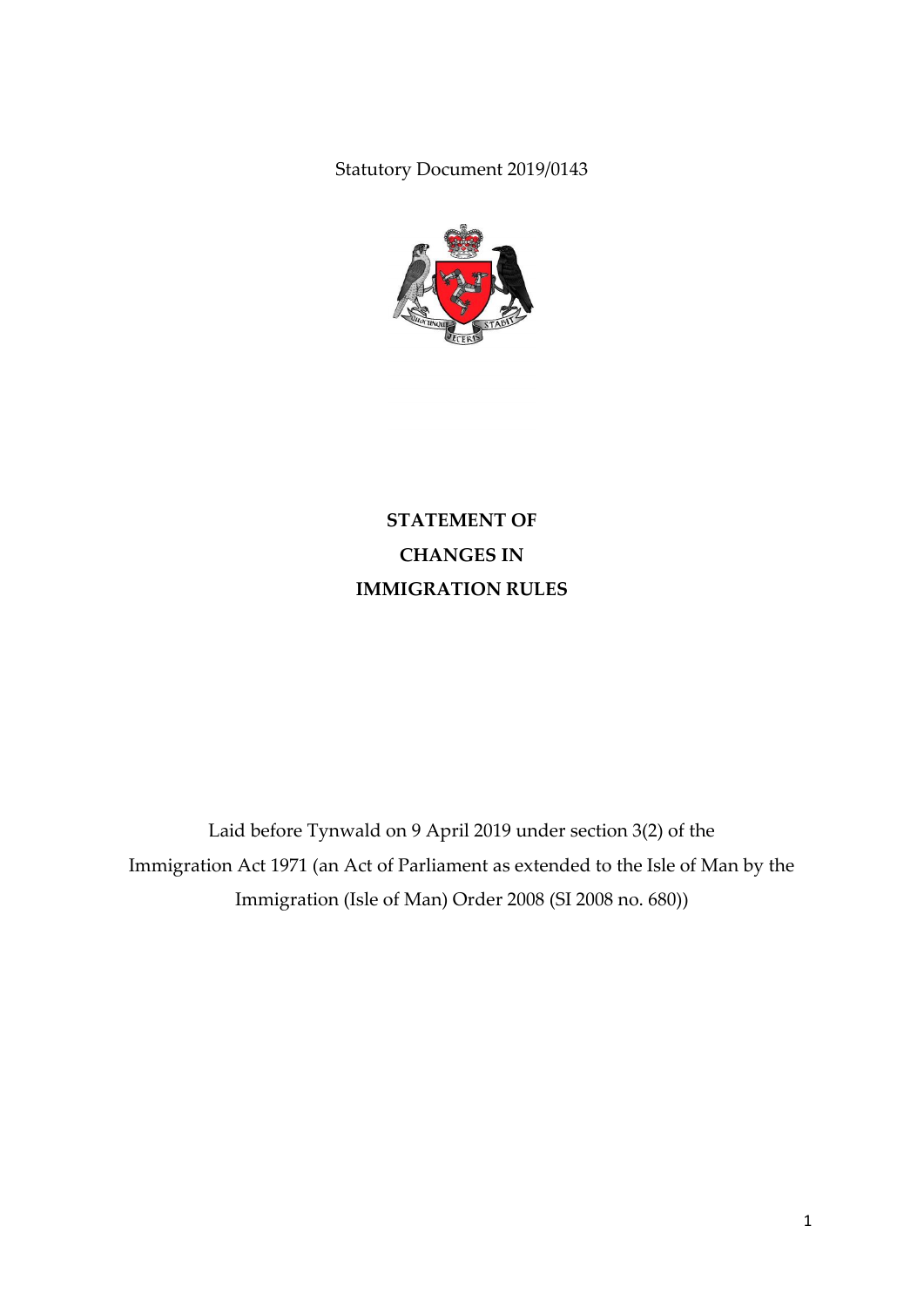The Cabinet Office has made the following changes to the Immigration Rules laid down by it as to the practice to be followed in the administration of the Immigration Act 1971<sup>1</sup> (of Parliament) as it has effect in the Isle of Man<sup>2</sup> for regulating entry into and the stay of persons in the Isle of Man and contained in the Statement laid before Tynwald on 17th May 2005<sup>3</sup>.

### **Commencement**

Subject to sub-paragraphs (a) and (b), all of the changes in this Statement will commence at 07:00 on 30 March 2019;

- (a) subject to sub-paragraph (b), at 07:00 on 9 April 2019 in relation to applications made under Appendix EU outside the UK and Islands; and
- (b) on 1 May 2019 in relation to applications made under Appendix EU which rely on sub-paragraph  $(a)(v)$  in condition 3 in the table in paragraph EU11, sub-paragraph  $(a)(v)$  in condition 1 in the table in paragraph EU14 or otherwise on the entry for "person with a Zambrano right to reside" in the table at Annex 1.

## **Changes to Introduction**

Int 1. In Paragraph 6 for the entry "the EEA Regulations", substitute –

""EEA Regulations" means the Immigration (European Economic Area) Regulations 2019.".

# **Changes to Part 1**

- 1.1 In paragraph 9(ii) for "Immigration (Leave to Enter and Remain) Order 2008" substitute "Immigration (Leave to Enter and Remain) Order 2019".
- 1.2 In paragraph 17B for "under article 13 of the Immigration (Leave to Enter and Remain) Order 2008" substitute "under article 17 of the Immigration (Leave to Enter and Remain) Order 2019".
- 1.3 In Paragraph 20A for "under article 13 of the Immigration (Leave to Enter and Remain) Order 2008" substitute "under article 17 of the Immigration (Leave to Enter and Remain) Order 2019".
- 1.4 In paragraph 25A for "article 3 of the Immigration (Leave to Enter and Remain) Order 2008" substitute "article 5 of the Immigration (Leave to Enter and Remain) Order 2019".

**.** 

 $^{1}$  1971 c.77

<sup>&</sup>lt;sup>2</sup> See the Immigration (Isle of Man) Order (S.I. 2008 No 680)

<sup>3</sup> S.D. 62/05 amended by S.D.692/05, S.D. 442/06, S.D. 547/06, S.D. 781/06, S.D. 871/06, S.D. 124/07, S.D. 303/07, S.D. 534/07, S.D. 02/08, S.D. 500/08, GC 32/09, GC 35/09, GC 14/10, GC 26/10, GC 02/11, SD 518/11, SD 40/12, SD 0288/12, SD 0625/12, SD 0657/12, SD250/13, SD 302/13, SD 345/13 ,SD 2014/0004, SD 2014/0082, SD 2014/241, SD2014/314 , SD2014/324, SD2015/0265, SD2015/0386, SD2016/0092, SD2016/0175, SD5016/0211, SD2017/0066, SD2017/0183, SD2017/0314, SD2018/0084, SD2018/0134, 2018/0328 and 2019/0119.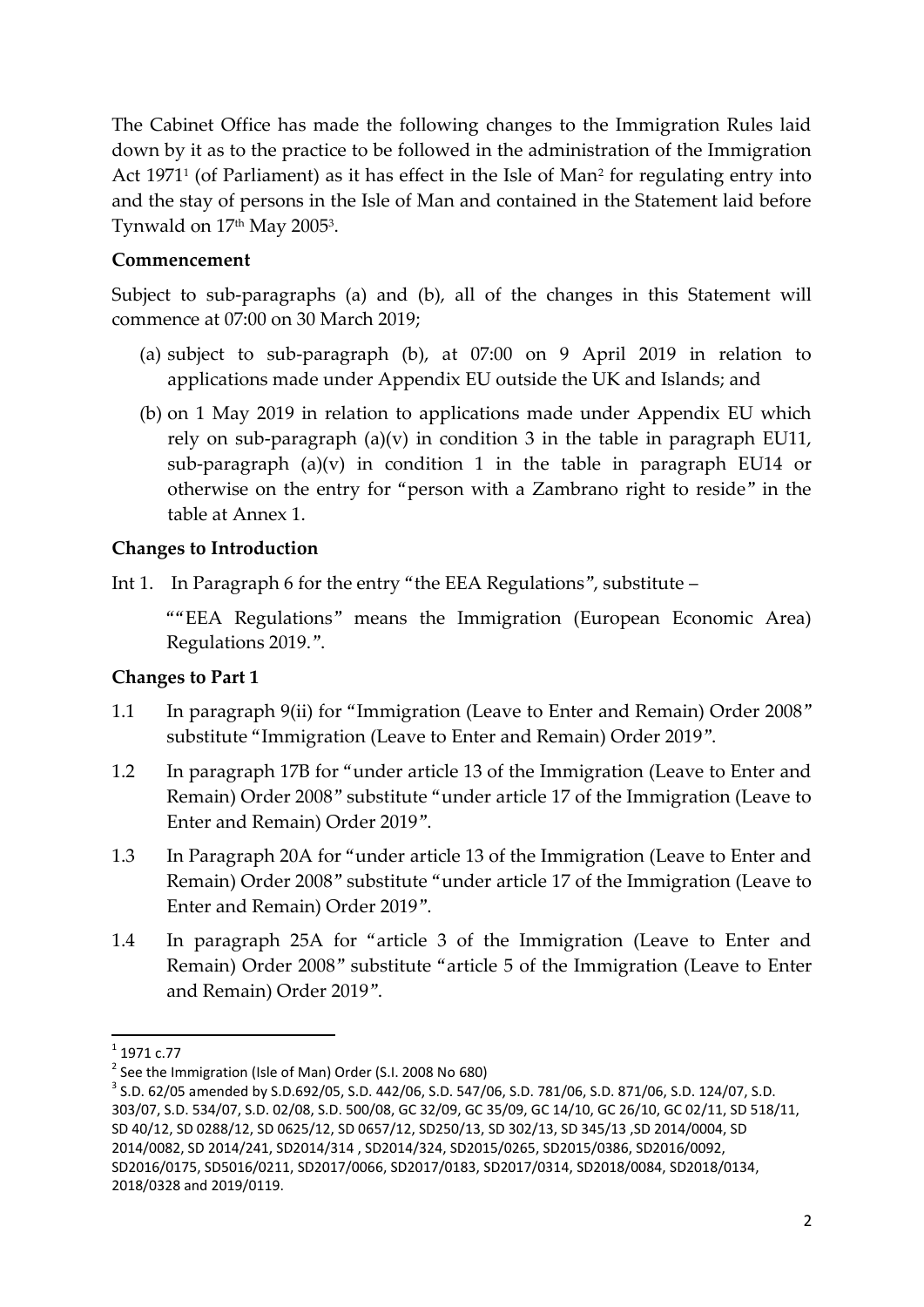- 1.5 In paragraph 30A, for sub-paragraph (iii), substitute
	- "(iii) where sub-paragraph (iv) does not apply, the holder's exclusion from the Isle of Man would be conducive to the public good; or
	- (iv) in the case of an entry clearance granted under Appendix EU (Family Permit), in respect of conduct committed before the specified date as defined in that Appendix, the holder is subject to an exclusion order, an exclusion decision or a UK or CI exclusion decision as defined in that Appendix.".
- 1.6 Delete the heading "Specified forms and procedures for applications or claims in connection with immigration"
- 1.7 Delete paragraph A34.
- 1.8 For paragraphs 34 to paragraph 34J inclusive, substitute -

### "**How to make a valid application for leave to remain in the Isle of Man**

- 34. An application for leave to remain must be made in accordance with subparagraphs (1) to (7) below.
- (1) (a) Subject to paragraph  $34(1)(c)$ , the application must be made on an application form which is specified for the immigration category under which the applicant is applying on the date on which the application is made.

(b) An application form is specified when it is posted on the Immigration Service webpage on the Isle of Man Government website: <https://www.gov.im/immigration>

(c) An application can be made on a previous version of a specified paper application form (and shall be treated as made on a specified form) as long as it is no more than 21 days out of date.

- (2) All mandatory sections of the application form must be completed.
- (3) Where the applicant is required to pay a fee, this fee must be paid in full in accordance with the process set out in the application form.
- (4) (a) Subject to paragraph  $34(4)(c)$ , the applicant must provide proof of identity as described in 34(4)(b) below and in accordance with the process set out in the application form.
	- (b) Proof of identity for the purpose of this paragraph means:
		- (i) a valid passport or, if an applicant (except a PBS, Worker Migrant or Worker (Intra Company Transfer) Migrant applicant) does not have a valid passport, a valid national identity card; or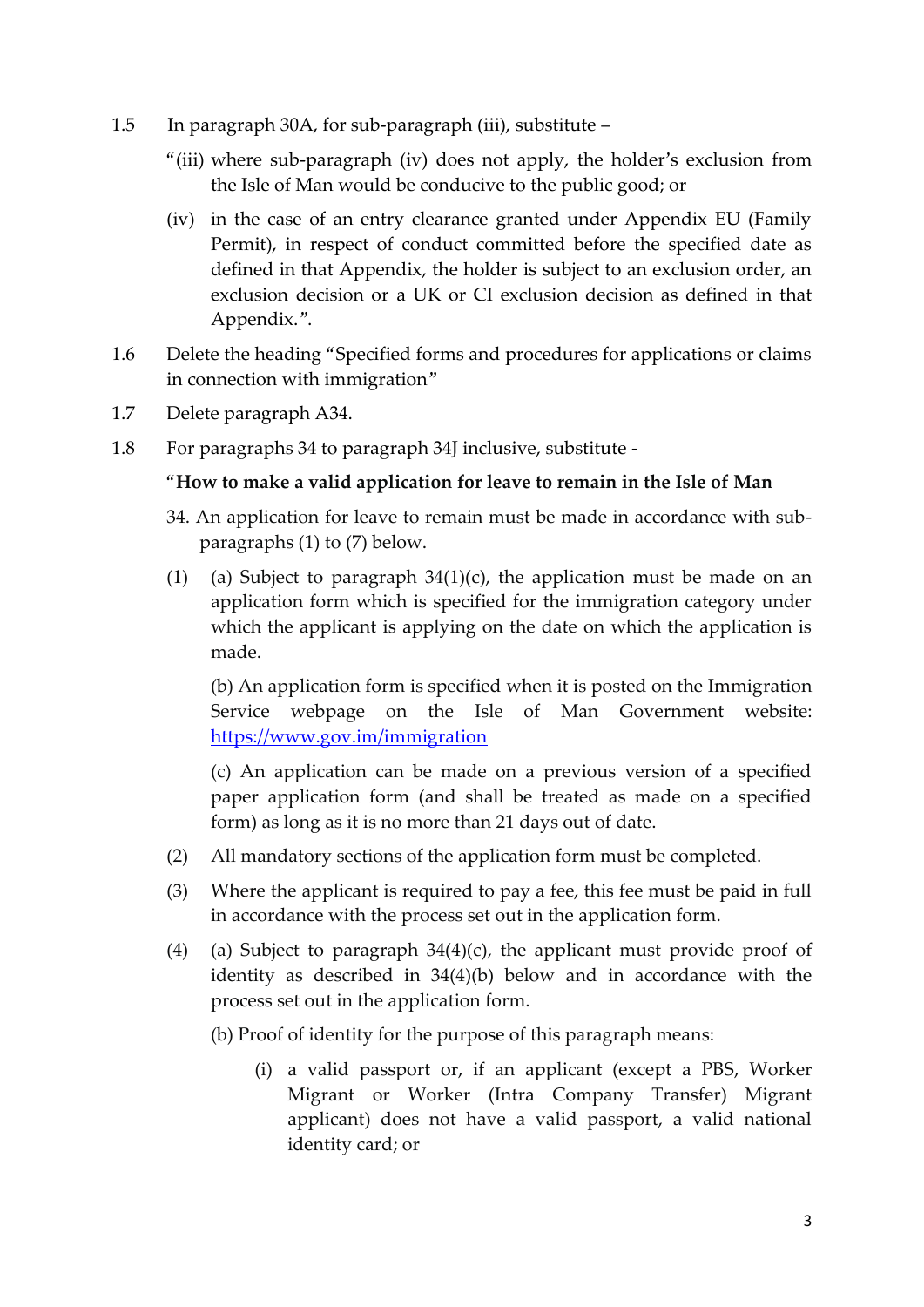- (ii) if the applicant does not have a valid passport or national identity card, his or her most recent passport or (except a PBS, Worker Migrant or Worker (Intra Company Transfer) Migrant applicant) his or her most recent national identity card; or
- (iii) if the applicant does not have any of the above, a valid travel document.
- (c) Proof of identity need not be provided where:
	- (i) the applicant's passport, national identity card or travel document is held by the Isle of Man Immigration Service at the date of application; or
	- (ii) the applicant's passport, nationality identity card or travel document has been permanently lost or stolen and there is no functioning national government to issue a replacement; or
	- (iii) the application is for limited leave to enable access to public funds pending an application under paragraph 289A to these rules; or
	- (iv) the applicant provides a good reason beyond his or her control why they cannot provide proof of his or her identity.
- (5) Where any of paragraph  $34(4)(c)(ii)$ -(iv) applies, the Minister may ask the applicant to provide alternative satisfactory evidence of his or her identity and nationality.
- (6) Where the main applicant is under the age of 18, his or her parent or legal guardian must provide written consent to the application.
- (7) Where the application is made on a paper application form, it must be:

(a) sent by pre-paid post or courier, or

(b) delivered in person to the Isle of Man Immigration Service,

to the address on the application form.

#### **Invalid applications**

- 34A. Subject to paragraph 34B, where an application for leave to remain does not meet the requirements of paragraph 34, it is invalid and will not be considered.
- 34B. (1) Where an application for leave to remain does not meet the requirements of paragraph 34(1)-(7), the Minister may notify the applicant and give him or her one opportunity to correct the error(s) or omission(s) identified by the Minister within the timescale specified in the notification.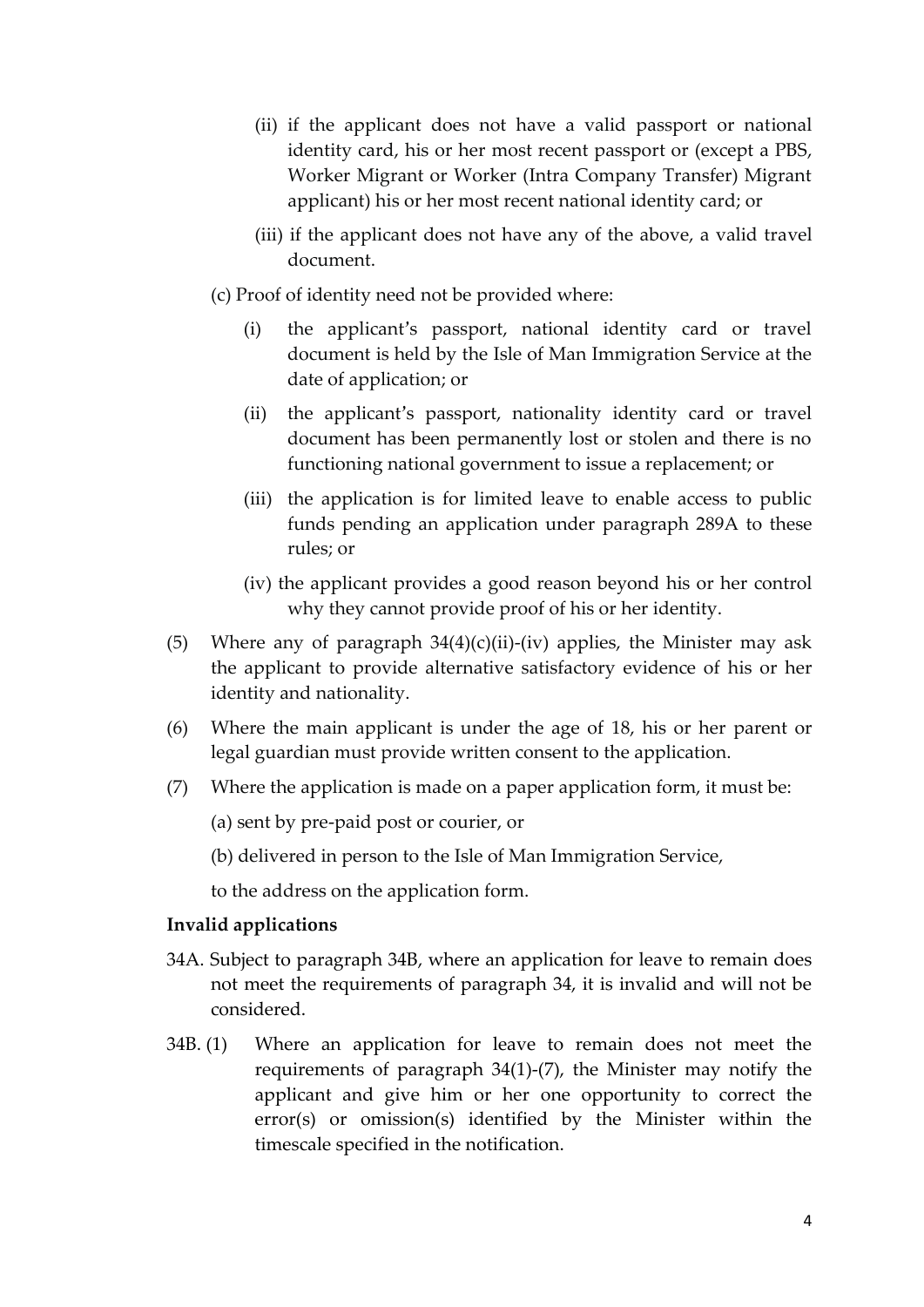- (2) Where an applicant does not comply with the notification in paragraph 34B(1), the application is invalid and will not be considered unless the Minister exercises discretion to treat an invalid application as valid and the requirements of paragraph 34(3) and (4) have been met.
- 34BB (1) An applicant may only have one outstanding application for leave to remain at a time.
	- (2) If an application for leave to remain is submitted in circumstances where a previous application for leave to remain has not been decided, it will be treated as a variation of the previous application.
	- (3) Where more than one application for leave to remain is submitted on the same day then subject to sub-paragraph (4), each application will be invalid and will not be considered.
	- (4) The Minister may give the applicant a single opportunity to withdraw all but one of the applications within 10 working days of the date on which the notification was sent. If all but one of the applications are not withdrawn by the specified date each application will be invalid and will not be considered.
	- (5) Notice of invalidity will be given in writing.

### **Dependent applicants applying at the same time as the main applicant**

- 34C A dependent applicant can be included on a main applicant's application form where the application form allows the dependant to be included.
- 34D Deleted

### **Variation of applications or claims for leave to remain**

- 34E. If a person wishes to vary the purpose of an application or claim for leave to remain in the Isle of Man and an application form is specified for such new purpose, the variation must comply with the requirements of paragraph 34 (as they apply at the date the variation is made) as if the variation were a new application or claim, or the variation will be invalid and will not be considered.
- 34F. Any valid variation of a leave to remain application will be decided in accordance with the immigration rules in force at the date such variation is received.
- 34FA. For the avoidance of doubt, neither paragraph 34E nor paragraph 34F applies in the case of a Tier 2 Migrant who on 6 April 2018 is deemed to become a Worker Migrant or Worker (Intra-Company Transfer) Migrant: accordingly a further application is not required on that date merely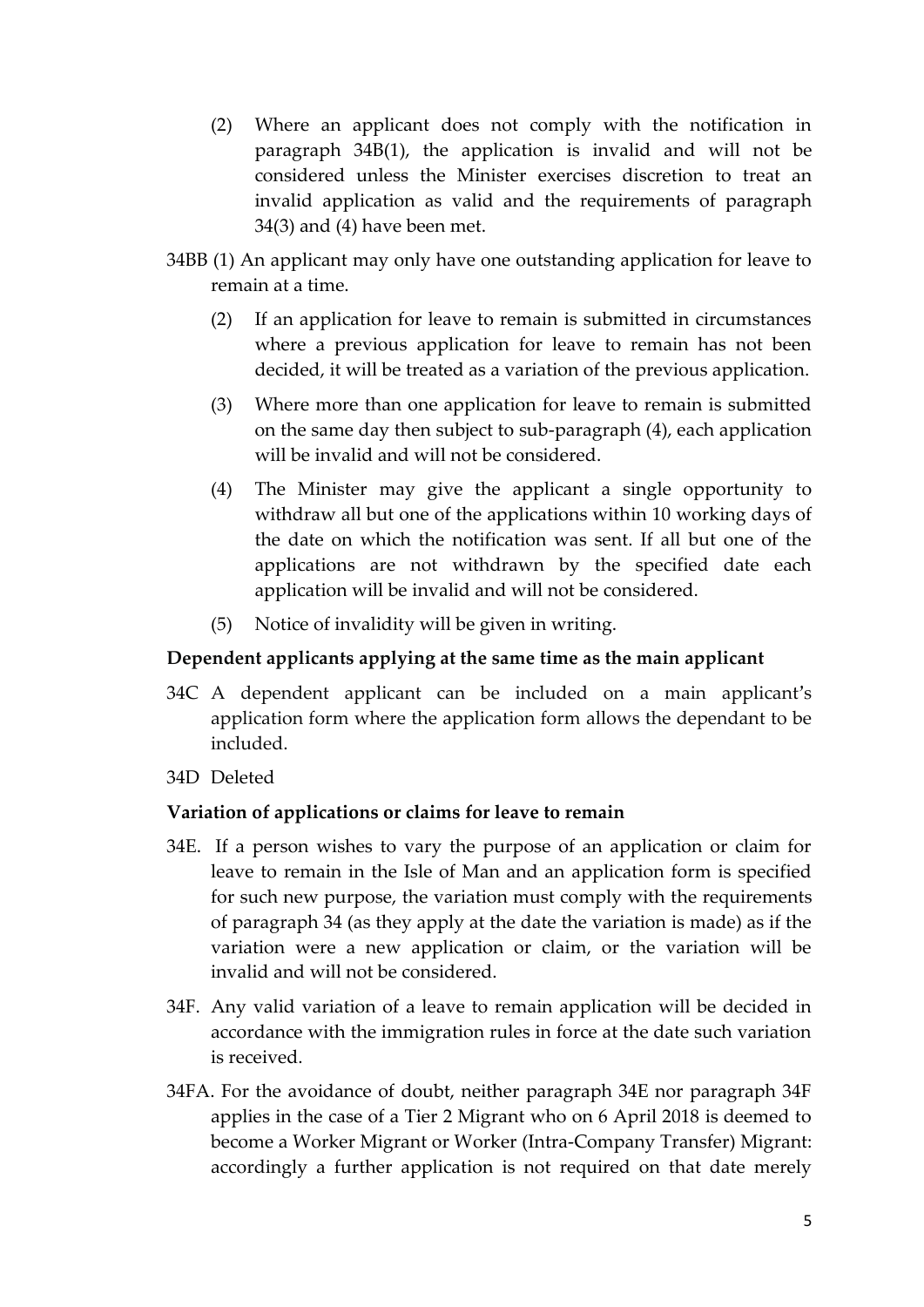because of the change in the person's status (or that of a person whose status is dependent upon such a person) under these Rules.

# **Date an application (or variation of an application) for leave to remain is made**

- 34G. For the purposes of these rules, the date on which an application (or a variation of application in accordance with paragraph 34E) is made is:
	- (1) where the specified application form is sent by pre-paid post, the date of posting as shown on the tracking information provided by the carrier or, if not tracked, by the postmark date on the envelope; or
	- (2) where the specified application form is made in person, sent by courier, or other postal services provider, the date on which it is delivered to the Isle of Man Immigration Service.

### Paragraphs 34H – 34 I Deleted

### **Withdrawn applications for leave to remain in the Isle of Man**

- 34J. The proof of identity provided under paragraph 34(4) will be returned to the applicant whilst his or her application is being considered, unless the Minister considers it necessary to retain it. Where the Minister has retained an applicant's proof of identity and the applicant requests the return of his or her passport for the purpose of travel outside the common travel area, the application for leave shall, provided it has not already been determined, be treated as withdrawn on the date that request is received by the Isle of Man Immigration Service.
- 34K. Where proof of identity provided under paragraph 34(4) has been returned to the applicant pending a decision on his or her application for leave to remain and the applicant travels outside the common travel area his or her application for leave to remain shall, provided that it has not been determined, be treated as withdrawn on the date that the applicant left the common travel area.

#### Paragraphs 34L to 34X Not used

34Y. Where an application is made no more than 21 days after the date on which a form is specified (within the meaning of paragraph 34) and on a form that was specified immediately prior to the date of the new specification, the application is deemed to have been made on the specified form (and is therefore not to be treated as invalid by reason only of being made on the "wrong" form).".

#### **Changes to Part 9**

9.1 After paragraph B320, insert –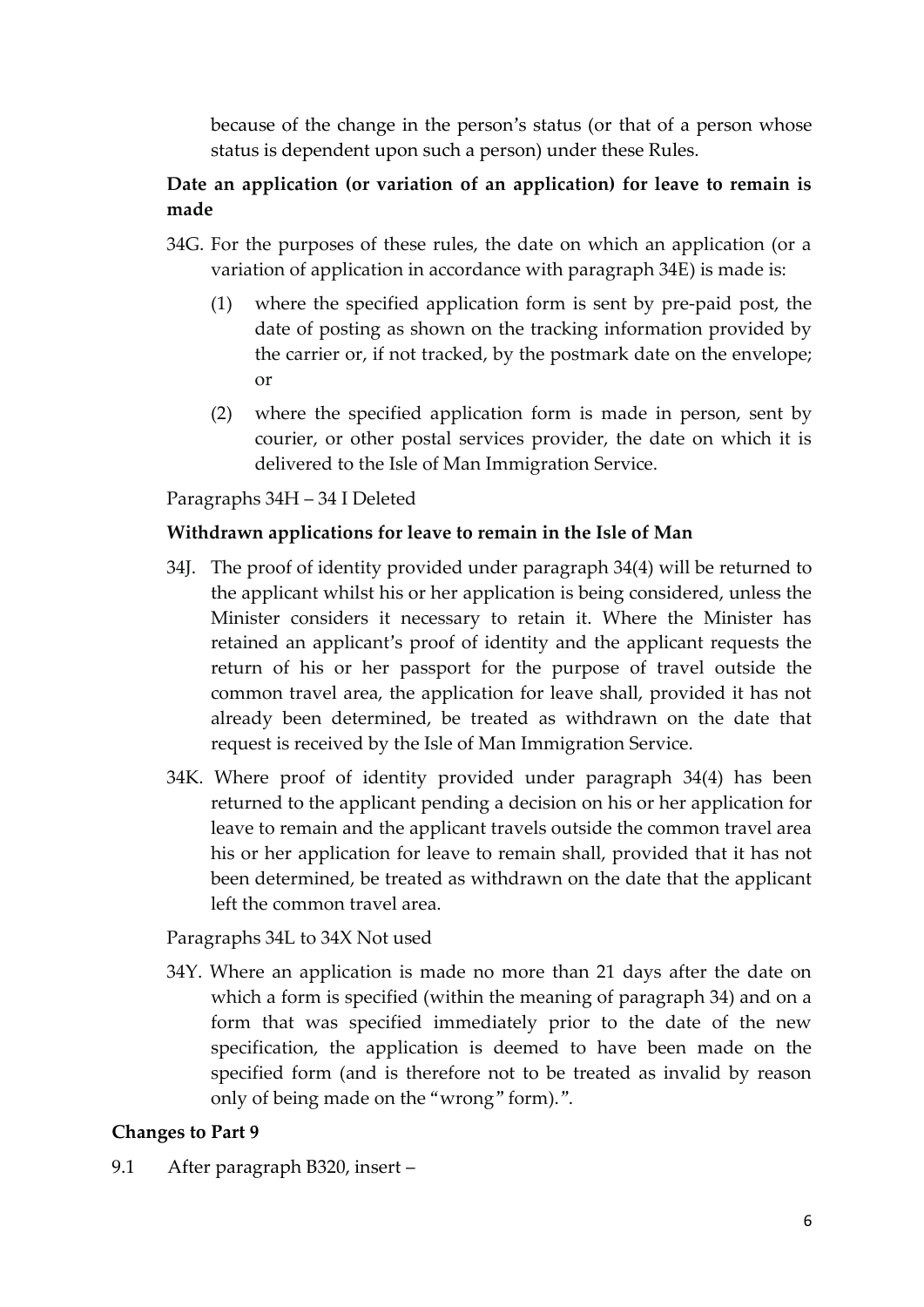"D320. Part 9 does not apply to applications made under Appendix EU.

- E320(1). Subject to sub-paragraph (2), Part 9 does not apply to leave to enter granted by virtue of having arrived in the Isle of Man with an entry clearance that was granted under Appendix EU (Family Permit), except for paragraph 321B, which applies to such leave, regardless of the application of paragraph 5 of these Rules.
- (2) Should the United Kingdom withdraw from the European Union on 29 March 2019 without a Withdrawal Agreement, then, in respect of the person's conduct committed after that date, the following paragraphs apply to such leave, regardless of the application of paragraph 5 of these Rules: paragraphs 320(1), (2), (3) to (7), (8), (8A), (10), (17), (18A), (18B) and (19); paragraph 321A (except sub-paragraph (2)); and paragraph 321B.
- (3) Subject to sub-paragraph (4), Part 9 does not apply to leave to enter or remain that was granted by virtue of Appendix EU, except for paragraphs 321B and 323(ii), which apply to such leave, regardless of the application of paragraph 5 of these Rules.
- (4) If the United Kingdom withdraws from the European Union on 29 March 2019 without a Withdrawal Agreement, then:

(a) in respect of the person's conduct committed by that date, the following paragraphs apply to such leave, regardless of the application of paragraph 5 of these Rules: paragraphs 321B and 323(ii); and

(b) in respect of the person's conduct committed after that date, the following paragraphs apply to such leave, regardless of the application of paragraph 5 of these Rules: paragraphs 320(1), (2), (3) to (7), (8), (8A), (10), (17), (18A), (18B) and (19); paragraph 321A (except sub-paragraph (2)); paragraph 321B; and paragraph 323(ii).".

9.2 After paragraph 321A, insert-

### "**Grounds on which leave to enter or remain which is in force may be cancelled at port or while the holder is outside the Isle of Man**

- 321B. A person's leave to enter or remain which is in force on his arrival in or while he is outside the Isle of Man may be cancelled:
	- (a) if that person has leave to enter or remain in the Isle of Man granted by virtue of Appendix EU, or leave to enter the Isle of Man granted by virtue of having arrived in the Isle of Man with entry clearance that was granted under Appendix EU (Family Permit); and
	- (b) the cancellation is justified on grounds of public policy, public security or public health in accordance with regulation 28 of the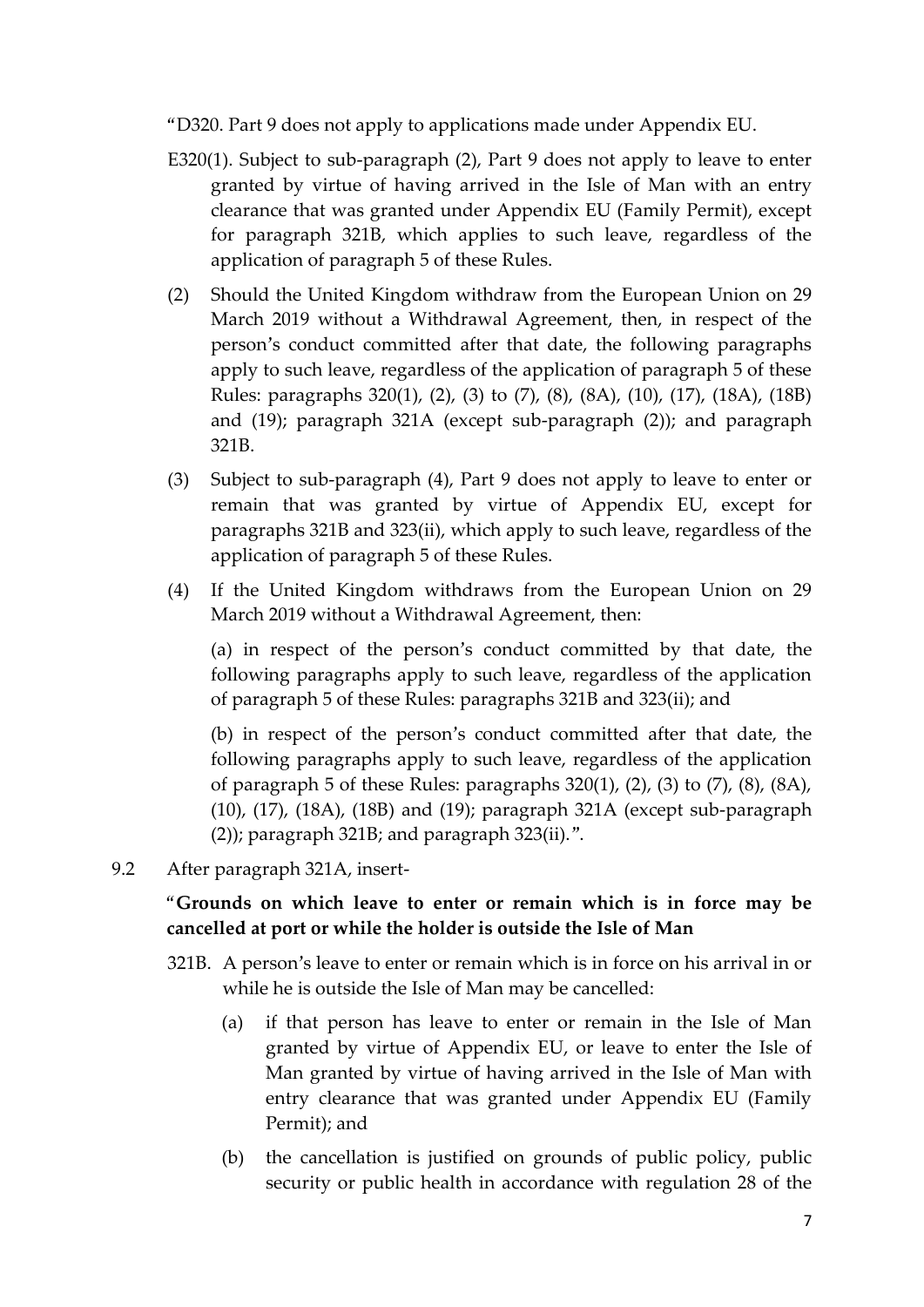Immigration (European Economic Area) Regulations 2019, irrespective of whether those Regulations apply to that person (Except that for "a right of permanent residence under regulation 17" read "indefinite leave to enter or remain"; and for "EEA decision" read "a decision under paragraph 321B of the Immigration Rules").".

9.3 In paragraph 322 in the second heading, for "United Kingdom", substitute "Isle of Man".

### **Changes to Appendices**

EU1. After Appendix E, insert:

### **"Appendix EU: EU, other EEA and Swiss citizens and family members**

#### **Purpose**

EU1. This Appendix sets out the basis on which an **EEA citizen** and his or her family members, and the family members of a **qualifying British citizen**, will, if they apply under it, be granted indefinite leave to enter or remain or limited leave to enter or remain.

#### **Requirements and procedure**

- EU2. The applicant will be granted indefinite leave to enter (where the application is made outside the UK and Islands) or indefinite leave to remain (where the application is made within the Isle of Man) where:
	- a valid application has been made in accordance with paragraph EU9;
	- the applicant meets the eligibility requirements for indefinite leave to enter or remain in accordance with paragraph EU11 or EU12; and
	- the applicant is not to be refused on grounds of suitability in accordance with paragraph EU15 or EU16.
- EU3. The applicant will be granted 5 years' limited leave to enter (where the application is made outside the UK and Islands) or 5 years' limited leave to remain (where the application is made within the Isle of Man) where:
	- a valid application has been made in accordance with paragraph EU9;
	- the applicant does not meet the eligibility requirements for indefinite leave to enter or remain in accordance with paragraph EU11 or EU12, but meets the eligibility requirements for limited leave to enter or remain in accordance with paragraph EU14; and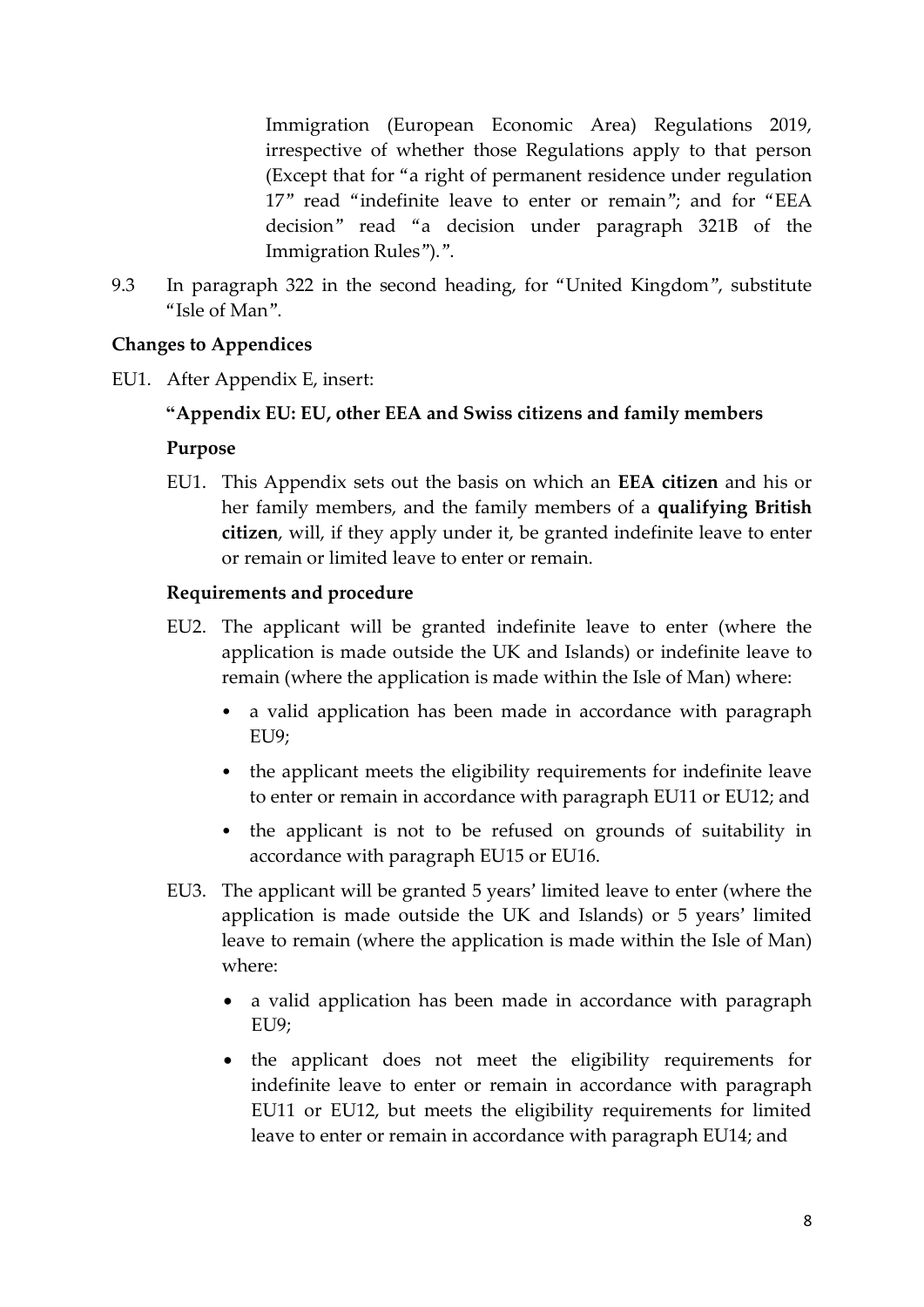- the applicant is not to be refused on grounds of suitability in accordance with paragraph EU15 or EU16.
- EU4. Where a person has been granted limited leave to enter or remain under this Appendix:
	- they must continue to meet the eligibility requirements for that leave which they met at the **date of application** (except for any which related to his or her dependency on another person) or meet other eligibility requirements for limited leave to enter or remain in accordance with paragraph EU14; and
	- they remain able to apply for indefinite leave to enter or remain under this Appendix and will be granted this where the requirements in paragraph EU2 are met.
- EU5. Where a person has been granted indefinite leave to enter or remain or limited leave to enter or remain under this Appendix and that person also has a right to enter or reside under the **EEA Regulations**, the leave does not have effect to the person's detriment in so far as the leave is incompatible with that right to enter or reside for as long as that person has that right.
- EU6. A valid application made under this Appendix which does not meet the requirements for indefinite leave to enter or remain or limited leave to enter or remain will be refused.
- EU7. Annex 1 sets out definitions which apply to this Appendix. Any provision made elsewhere in the Immigration Rules for those terms, or for other matters for which this Appendix makes provision, does not apply to an application made under this Appendix.
- EU8. Annex 2 applies to the consideration by the Minister of a valid application made under this Appendix.

### **Valid application**

- EU9. A valid application has been made under this Appendix where:
	- (a) it has been made using the **required application process**;
	- (b) the **required proof of identity and nationality** has been provided;
	- (c) where an application is made from outside the UK and Islands, the **required proof of entitlement to apply from outside the UK and Islands** has been provided; and
	- (d) the **required biometrics** have been provided.
- EU10. An application will be rejected as invalid where it does not meet the requirements in paragraph EU9.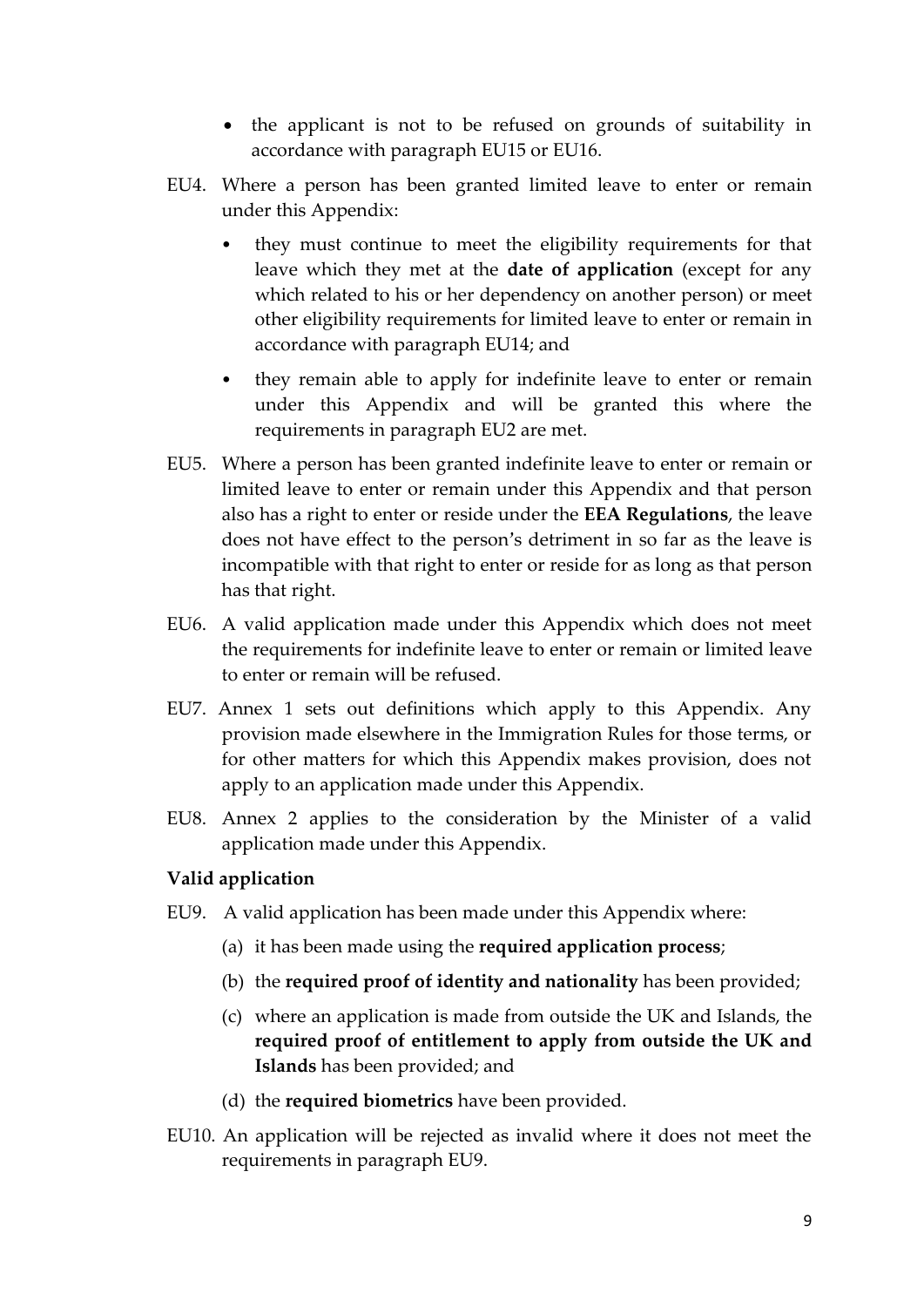# **Eligibility for indefinite leave to enter or remain**

Persons eligible for indefinite leave to enter or remain as a relevant EEA citizen or his or her family member, or as a person who has a derivative right to reside or a Zambrano right to reside.

EU11. The applicant meets the eligibility requirements for indefinite leave to enter or remain as a **relevant EEA citizen** or his or her family member (or as a **person who has a derivative right to reside** or a **person with a Zambrano right to reside**) where the Minister is satisfied, including (where applicable) by the **required evidence of family relationship**, that, at the date of application, one of conditions 1 to 7 set out in the following table is met:

| Condition | Is met where:                                                                                                                    |  |
|-----------|----------------------------------------------------------------------------------------------------------------------------------|--|
| 1.        | (a) The applicant is:                                                                                                            |  |
|           | (i) a relevant EEA citizen; or                                                                                                   |  |
|           | (ii) a family member of a relevant EEA citizen; or                                                                               |  |
|           | (iii) a family member who has retained the right of<br>residence by virtue of a relationship with a relevant<br>EEA citizen; and |  |
|           | (b) the applicant has a <b>documented right of permanent</b><br>residence; and                                                   |  |
|           | (c) no <b>supervening event</b> has occurred                                                                                     |  |
| 2.        | (a) The applicant is:                                                                                                            |  |
|           | (i) a relevant EEA citizen; or                                                                                                   |  |
|           | (ii) a family member of a relevant EEA citizen; or                                                                               |  |
|           | (iii) a family member who has retained the right of<br>residence by virtue of a relationship with a relevant<br>EEA citizen; and |  |
|           | (b) there is valid evidence of his or her indefinite leave to<br>enter or remain                                                 |  |
| 3.        | (a) The applicant is:                                                                                                            |  |
|           | (i) a relevant EEA citizen; or                                                                                                   |  |
|           | (ii) a family member of a relevant EEA citizen; or                                                                               |  |
|           | (iii) a family member who has retained the right of<br>residence by virtue of a relationship with a relevant EEA                 |  |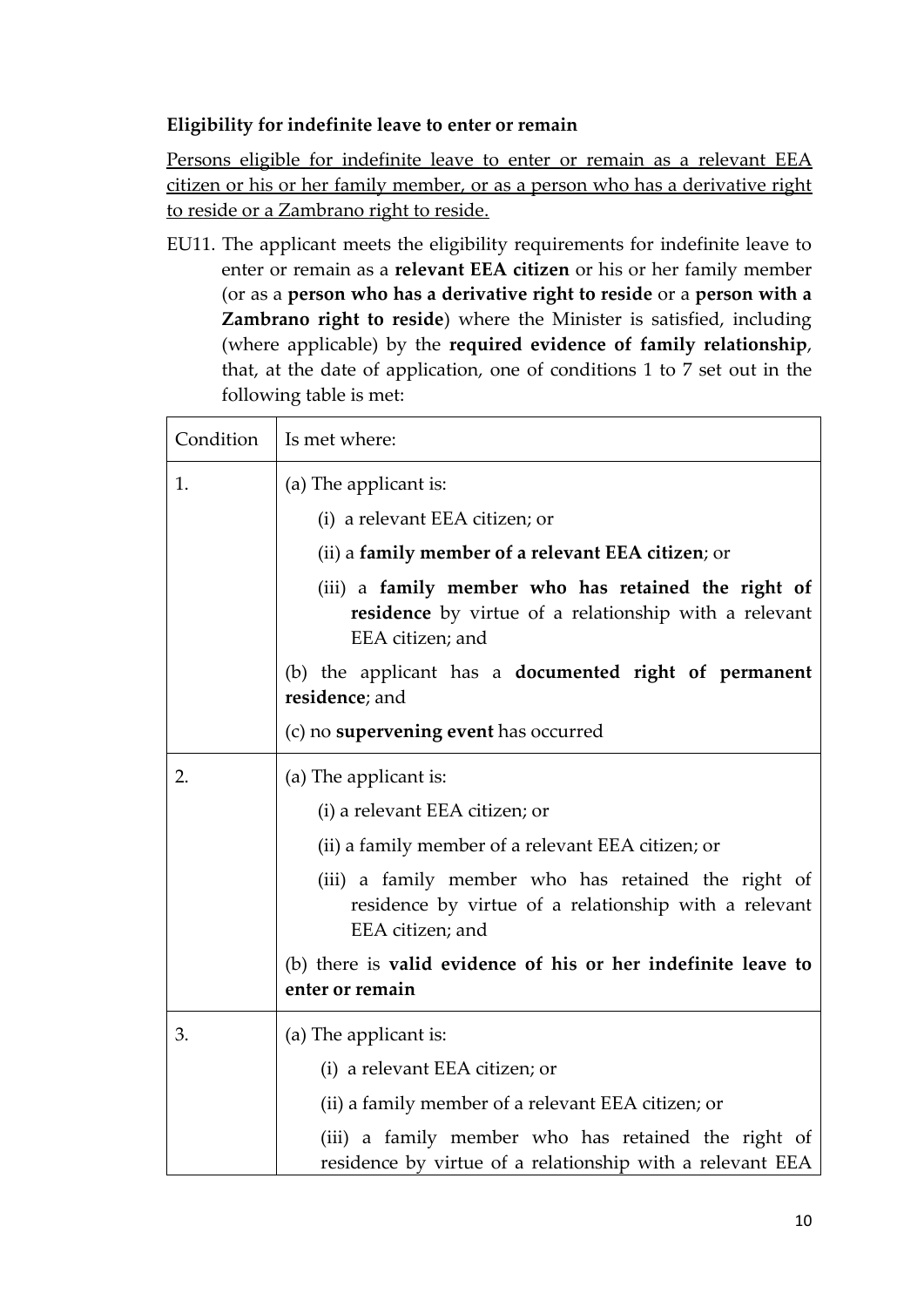|    | citizen; or                                                                                                                                                                                                                      |
|----|----------------------------------------------------------------------------------------------------------------------------------------------------------------------------------------------------------------------------------|
|    | (iv) a person with a derivative right to reside; or                                                                                                                                                                              |
|    | (v) a person with a Zambrano right to reside; and                                                                                                                                                                                |
|    | (b) the applicant has completed a continuous qualifying<br><b>period</b> of 5 years in any (or any combination) of those<br>categories; and                                                                                      |
|    | (c) since then no supervening event has occurred                                                                                                                                                                                 |
| 4. | (a) The applicant is a relevant EEA citizen who is a <b>person who</b><br>has ceased activity; and                                                                                                                               |
|    | (b) since they did so, no supervening event has occurred                                                                                                                                                                         |
| 5. | (a) The applicant is a family member of a relevant EEA citizen<br>who is a person who has ceased activity; and                                                                                                                   |
|    | (b) the relevant EEA citizen:                                                                                                                                                                                                    |
|    | (i) has been or is being granted indefinite leave to enter or<br>remain under this Appendix (or under its equivalent in the<br>UK or Channel Islands); or                                                                        |
|    | (ii) would be granted indefinite leave to enter or remain<br>under this Appendix, if they made a valid application<br>under it; and                                                                                              |
|    | (c) sub-paragraph (a) was met at the point at which the relevant<br>EEA citizen became a person who has ceased activity; and                                                                                                     |
|    | (d) since the relevant EEA citizen became a person who has<br>ceased activity, no supervening event has occurred                                                                                                                 |
| 6. | (a) The applicant is a family member of a relevant EEA citizen<br>who has died and the relevant EEA citizen was resident in the<br>Isle of Man as a worker or self-employed person at the time of<br>his or her death; and       |
|    | (b) the relevant EEA citizen was resident in the UK and Islands<br>for a continuous qualifying period of at least 2 years before<br>dying, or the death was the result of an accident at work or an<br>occupational disease; and |
|    | (c) the applicant was resident in the Isle of Man with the<br>relevant EEA citizen immediately before his or her death and<br>since then no supervening event has occurred                                                       |
| 7. | (a) The applicant is a child under the age of 21 years of a                                                                                                                                                                      |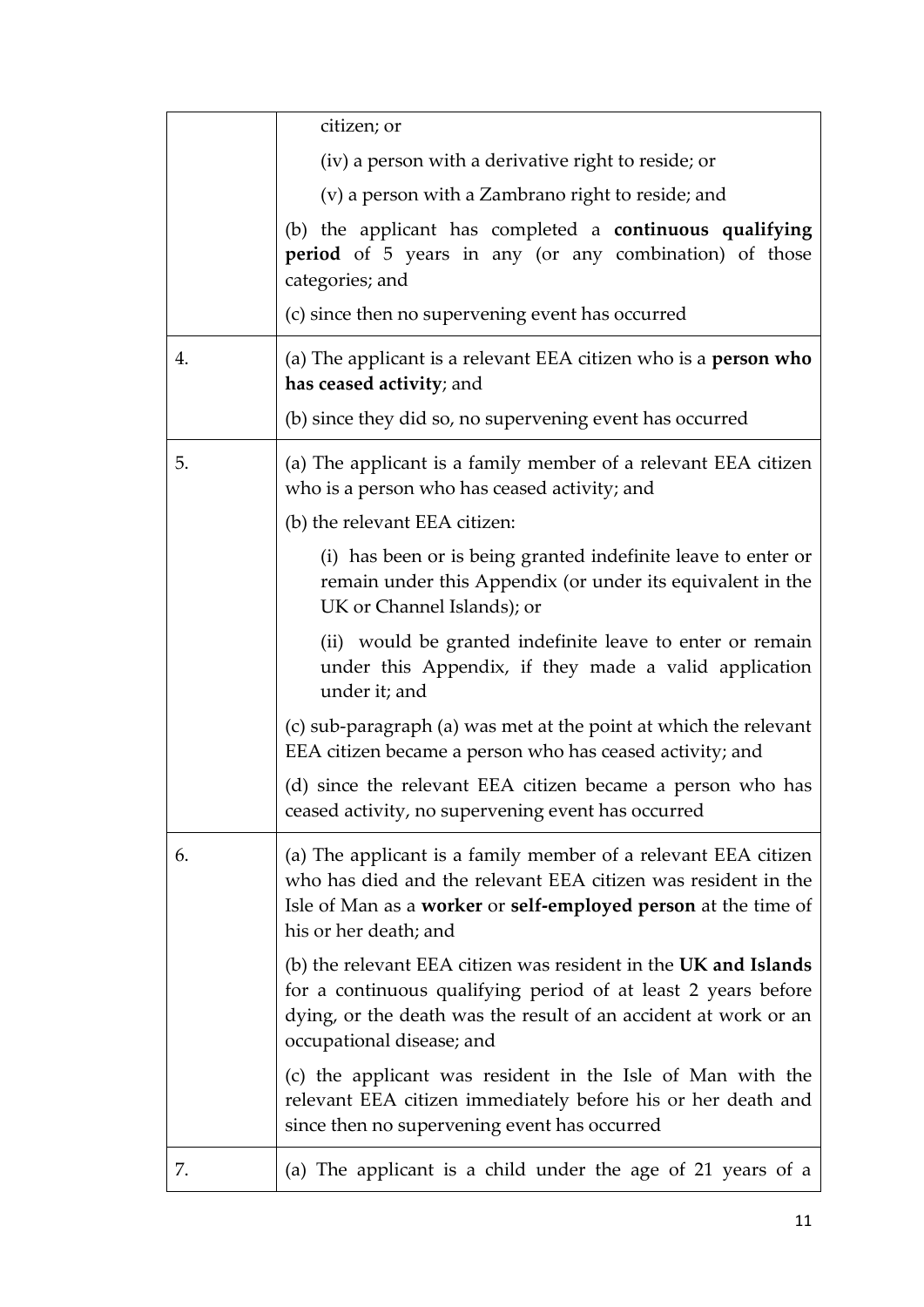| relevant EEA citizen, or of his or her spouse or civil partner,<br>and either:                                                                                                                                                                                                                                                              |
|---------------------------------------------------------------------------------------------------------------------------------------------------------------------------------------------------------------------------------------------------------------------------------------------------------------------------------------------|
| (i) the marriage was contracted or the civil partnership was<br>formed before the specified date; or                                                                                                                                                                                                                                        |
| (ii) the person who is now his or her spouse or civil partner<br>was the durable partner of the relevant EEA citizen before<br>the specified date (the definition of durable partner in<br>Annex 1 being met before that date rather than at the date<br>of application) and the partnership remained durable at the<br>specified date; and |
| (b) the relevant EEA citizen (or, as the case may be, his or her<br>spouse or civil partner):                                                                                                                                                                                                                                               |
| (i) has been or is being granted indefinite leave to enter or<br>remain under this Appendix (or under its equivalent in the<br>UK or Channel Islands); or                                                                                                                                                                                   |
| (ii) (in the case of a person who is an Irish citizen as a<br>matter of Irish law and who has not made a valid<br>application under this Appendix) would be granted that<br>leave if they made such an application                                                                                                                          |

Persons eligible for indefinite leave to enter or remain as a family member of a qualifying British citizen

EU12. The applicant meets the eligibility requirements for indefinite leave to enter or remain as a **family member of a qualifying British citizen**, or as a family member who has retained the right of residence by virtue of a relationship with a qualifying British citizen, where the Minister is satisfied, including by the required evidence of family relationship, that, at the date of application, one of conditions 1 to 4 set out in the following table is met:

| Condition   Is met where:                                                                                                             |
|---------------------------------------------------------------------------------------------------------------------------------------|
| (a) The applicant is:                                                                                                                 |
| (i) a family member of a qualifying British citizen; or                                                                               |
| (ii) a family member who has retained the right of<br>residence by virtue of a relationship with a qualifying<br>British citizen; and |
| (b) The applicant has a documented right of permanent<br>residence; and                                                               |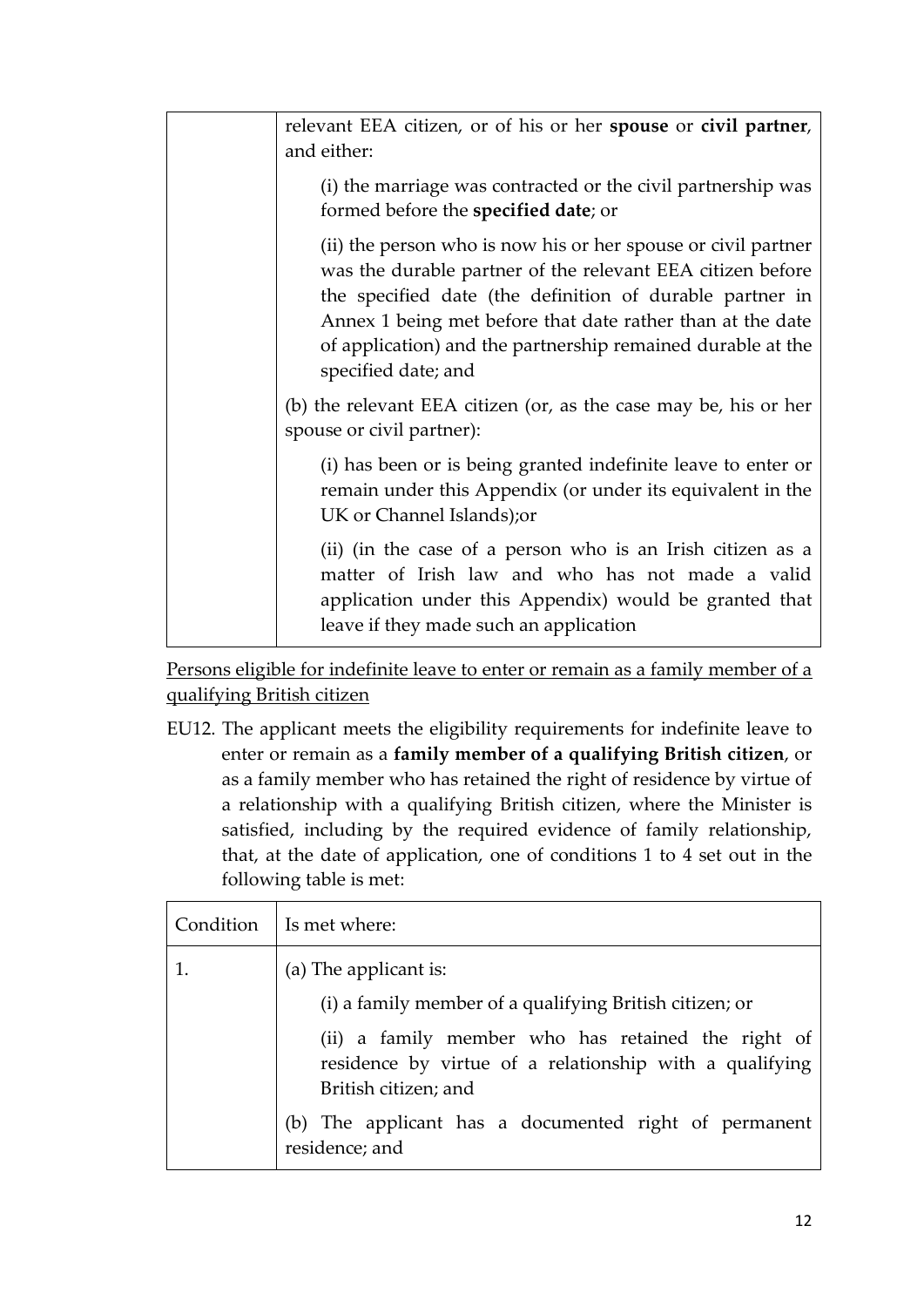|    | (c) No supervening event has occurred                                                                                                                                                                                                                                                                                                                                                                     |
|----|-----------------------------------------------------------------------------------------------------------------------------------------------------------------------------------------------------------------------------------------------------------------------------------------------------------------------------------------------------------------------------------------------------------|
| 2. | (a) The applicant is:                                                                                                                                                                                                                                                                                                                                                                                     |
|    | (i) a family member of a qualifying British citizen; or                                                                                                                                                                                                                                                                                                                                                   |
|    | (ii) a family member who has retained the right of residence<br>by virtue of a relationship with a qualifying British citizen;<br>and                                                                                                                                                                                                                                                                     |
|    | (b) there is valid evidence of his or her indefinite leave to enter<br>or remain                                                                                                                                                                                                                                                                                                                          |
| 3. | (a) The applicant is:                                                                                                                                                                                                                                                                                                                                                                                     |
|    | (i) a family member of a qualifying British citizen; or                                                                                                                                                                                                                                                                                                                                                   |
|    | (ii) a family member who has retained the right of<br>residence by virtue of a relationship with a qualifying<br>British citizen; and                                                                                                                                                                                                                                                                     |
|    | (b) the applicant has completed a continuous qualifying period<br>in the UK and Islands of 5 years in either (or any combination)<br>of those categories; and                                                                                                                                                                                                                                             |
|    | (c) the applicant was, for any period of residence as a family<br>member of a qualifying British citizen relied upon under sub-<br>paragraph (b), in the Isle of Man lawfully by virtue of<br>regulation $10(1)$ to $(6)$ of the EEA Regulations (regardless of<br>whether in the Isle of Man the qualifying British citizen was a<br>qualified person under regulation 7 of the EEA Regulations);<br>and |
|    | (d) since completing the continuous qualifying period of 5<br>years, no supervening event has occurred                                                                                                                                                                                                                                                                                                    |
| 4. | (a) The applicant is a child under the age of 21 years of the<br>spouse or civil partner of the qualifying British citizen (and the<br>marriage or civil partnership was formed before the specified<br>date); and                                                                                                                                                                                        |
|    | (b) the applicant is in the Isle of Man lawfully by virtue of<br>regulation $10(1)$ to $(6)$ of the EEA Regulations (regardless of<br>whether in the Isle of Man the qualifying British citizen was a<br>qualified person under regulation 7 of the EEA Regulations);<br>and                                                                                                                              |
|    | (c) the spouse or civil partner has been or is being granted<br>indefinite leave to enter or remain under this Appendix                                                                                                                                                                                                                                                                                   |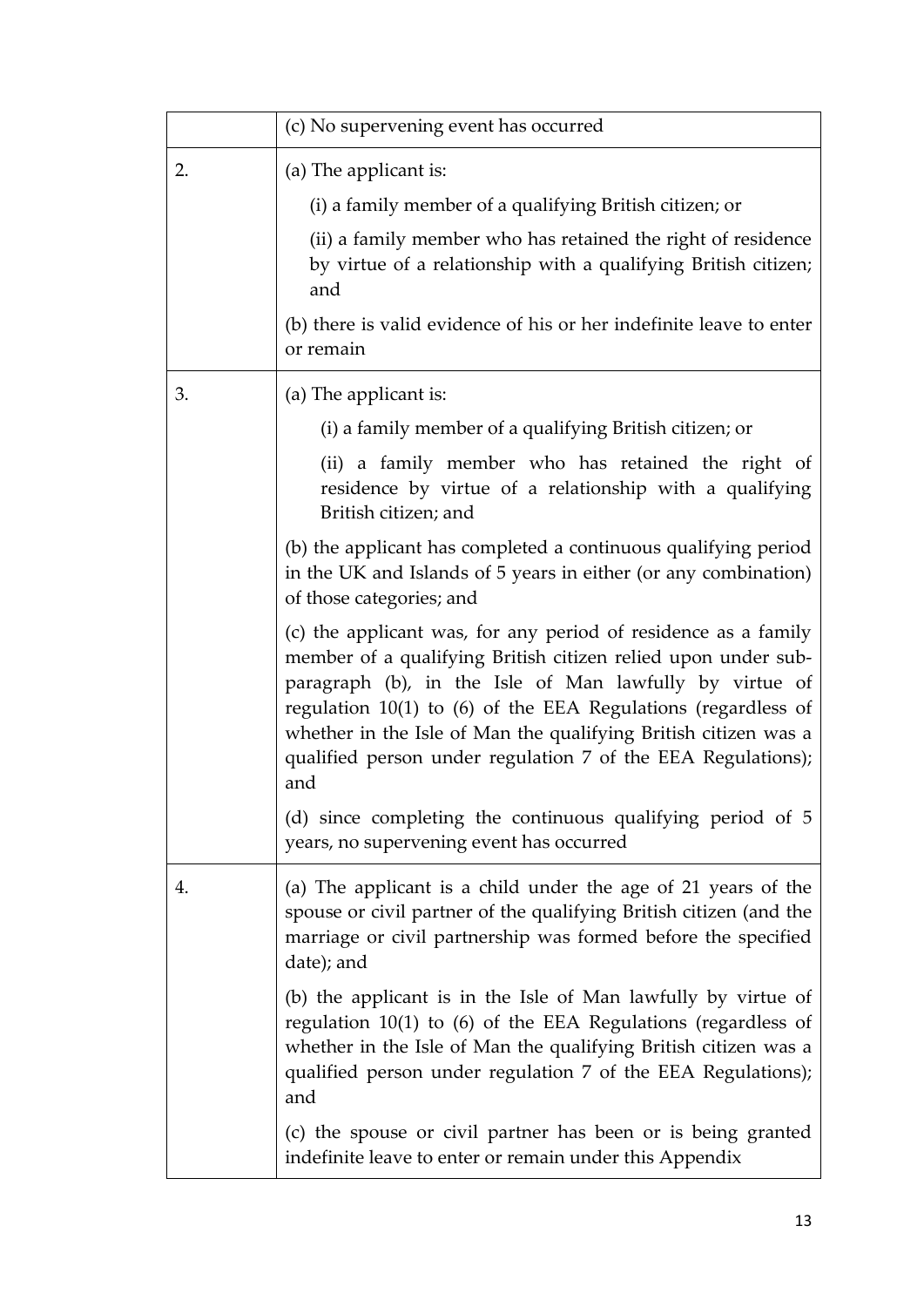- EU13. The reference to the applicant completing a continuous qualifying period of 5 years:
	- In condition 3 in the table in paragraph EU12 can include a period (or combination of periods) during which the applicant was a relevant EEA citizen, a family member of a relevant EEA citizen, a family member who has retained the right of residence by virtue of a relationship with a relevant EEA citizen, a person with a derivative right to reside or a person with a Zambrano right to reside before becoming the family member of a qualifying British citizen; and
	- In condition 3 in the table in paragraph EU11 can include a period during which the applicant was a family member of a qualifying British citizen or a family member who has retained the right of residence by virtue of a relationship with a qualifying British citizen before becoming (as the case may be) a relevant EEA citizen, a family member of a relevant EEA citizen, a family member who has retained the right of residence by virtue of a relationship with a relevant EEA citizen, a person with a derivative right to reside or a person with a Zambrano right to reside.

### **Eligibility for limited leave to enter or remain**

EU14. The applicant meets the eligibility requirements for limited leave to enter or remain where the Minister is satisfied, including (where applicable) by the required evidence of family relationship, that, at the date of application, condition 1 or 2 set out in the following table is met:

|    | Condition   Is met where:                                                                                                                                                                  |
|----|--------------------------------------------------------------------------------------------------------------------------------------------------------------------------------------------|
| 1. | (a) The applicant is:                                                                                                                                                                      |
|    | (i) a relevant EEA citizen; or                                                                                                                                                             |
|    | (ii) a family member of a relevant EEA citizen; or                                                                                                                                         |
|    | (iii) a family member who has retained the right of residence by<br>virtue of a relationship with a relevant EEA citizen; or                                                               |
|    | (iv) a person with a derivative right to reside; or                                                                                                                                        |
|    | (v) a person who with a Zambrano right to reside; and                                                                                                                                      |
|    | (b) the applicant is not eligible for indefinite leave to enter or remain<br>under this Appendix solely because they have completed a continuous<br>qualifying period of less than 5 years |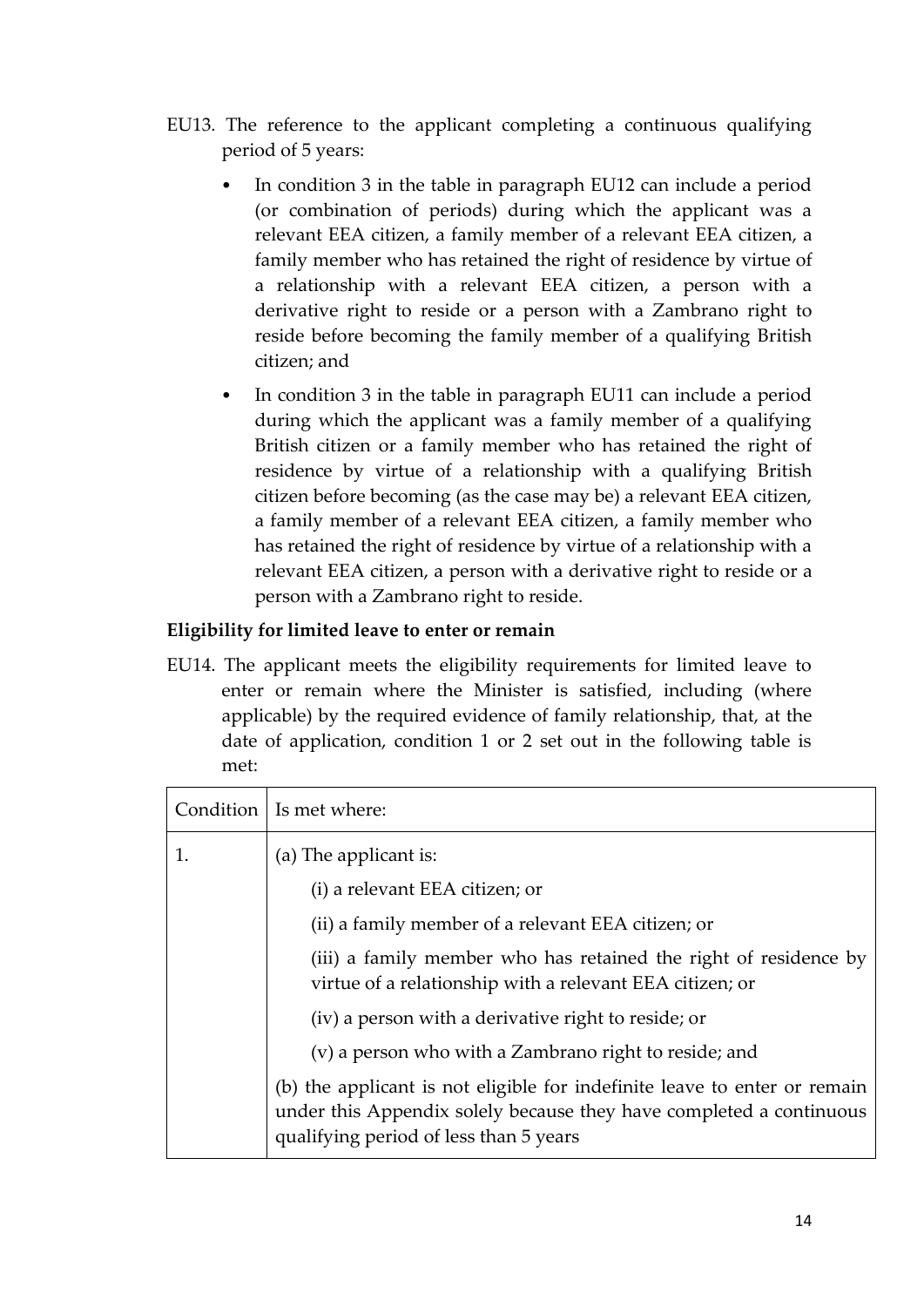| 2. | A or B applies:                                                                                                                                                                                                                                                                                                                                                                                                                                                                                                                                                                                                                                                                                                                      |
|----|--------------------------------------------------------------------------------------------------------------------------------------------------------------------------------------------------------------------------------------------------------------------------------------------------------------------------------------------------------------------------------------------------------------------------------------------------------------------------------------------------------------------------------------------------------------------------------------------------------------------------------------------------------------------------------------------------------------------------------------|
| А. | (a) The applicant is:<br>(i) a family member of a qualifying British citizen and is (or, as the<br>case may be, for the relevant period was) in the Isle of Man<br>lawfully by virtue of regulation $10(1)$ to $(6)$ of the EEA Regulations,<br>regardless of whether in the Isle of Man the qualifying British<br>citizen is (or, as the case may be, for the relevant period was) a<br>qualified person under regulation 7 of the EEA Regulations; or<br>(ii) a family member who has retained the right of residence by<br>virtue of a relationship with a qualifying British citizen; and                                                                                                                                        |
|    | (b) In either case, the applicant is not eligible for indefinite leave to<br>enter or remain under this Appendix solely because they have<br>completed a continuous qualifying period in the UK and Islands of less<br>than 5 years                                                                                                                                                                                                                                                                                                                                                                                                                                                                                                  |
| B. | (a) The applicant is a child under the age of 21 years of the spouse or<br>civil partner of the qualifying British citizen (and the marriage or civil<br>partnership was formed before the specified date); and<br>(b) the applicant is (or, as the case may be, for the relevant period was)<br>in the Isle of Man lawfully by virtue of regulation $10(1)$ to $(6)$ of the<br>EEA Regulations, regardless of whether in the Isle of Man the<br>qualifying British citizen is (or, as the case may be, for the relevant<br>period was) a qualified person under regulation 7 of the EEA<br>Regulations; and<br>(c) the spouse or civil partner has been or is being granted limited leave<br>to enter or remain under this Appendix |

### **Suitability**

- EU15. (a) An application made under this Appendix will be refused on grounds of suitability where any of the following apply at the date of decision:
	- (i) the applicant is subject to a **deportation order** or to a decision to make a deportation order; or
	- (ii) the applicant is subject to an **exclusion order** or exclusion decision.
	- (b) An application made under this Appendix may be refused on grounds of suitability where any of the following apply at the date of decision: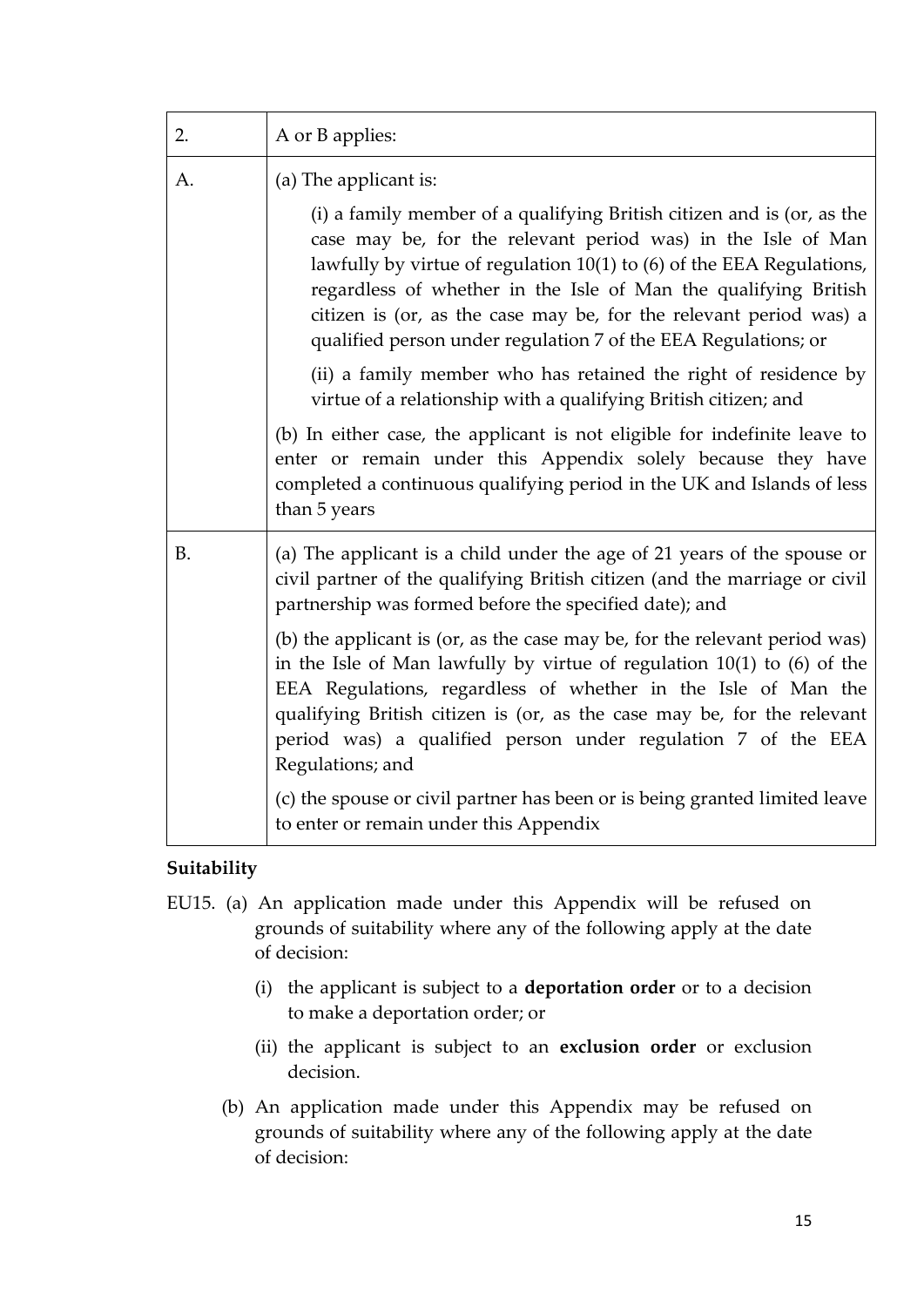- (i) the applicant is subject to a **UK or CI deportation order**; or
- (ii) the applicant is subject to a **UK or CI exclusion decision**.
- EU16. An application made under this Appendix may be refused on grounds of suitability where, at the date of decision, the Minister is satisfied that it is proportionate to refuse the application where:
	- (a) in relation to the application and whether or not to the applicant's knowledge, false or misleading information, representations or documents have been submitted (including false or misleading information submitted to any person to obtain a document used in support of the application); and the information, representation or documentation is material to the decision whether or not to grant the applicant indefinite leave to enter or remain or limited leave to enter or remain under this Appendix; or
	- (b) the applicant is subject to a removal decision under the EEA Regulations on the grounds of his or her non-exercise or misuse of rights under Directive 2004/38/EC.
- EU17. The references in paragraphs EU15 and EU16 to an order or decision to which the applicant is subject do not include an order or decision which, at the date of decision on his or her application under this Appendix, has been set aside or no longer has effect in respect of the applicant.

| Term          | Definition                                                                                                                                                                          |  |
|---------------|-------------------------------------------------------------------------------------------------------------------------------------------------------------------------------------|--|
| adopted child | a child adopted in accordance with a decision taken:                                                                                                                                |  |
|               | (a) by the competent administrative authority or court in the Isle<br>of Man or the UK or Channel Islands; or                                                                       |  |
|               | (b) by the competent administrative authority or court in a<br>country whose adoption orders are recognised under the law of<br>the Isle of Man or in the UK or Channel Islands; or |  |
|               | (c) in a particular case in which that decision in another country<br>has been recognised in the Isle of Man or in the UK or Channel<br>Islands as an adoption                      |  |
| child         | (a) the direct descendant under the age of 21 years of a relevant<br>EEA citizen (or of a qualifying British citizen) or of his or her<br>spouse or civil partner; or               |  |
|               | (b) (i) the direct descendant aged 21 years or over of a relevant<br>EEA citizen (or of a qualifying British citizen) or of his or her                                              |  |

| <b>Annex 1 – Definitions</b> |  |  |
|------------------------------|--|--|
|                              |  |  |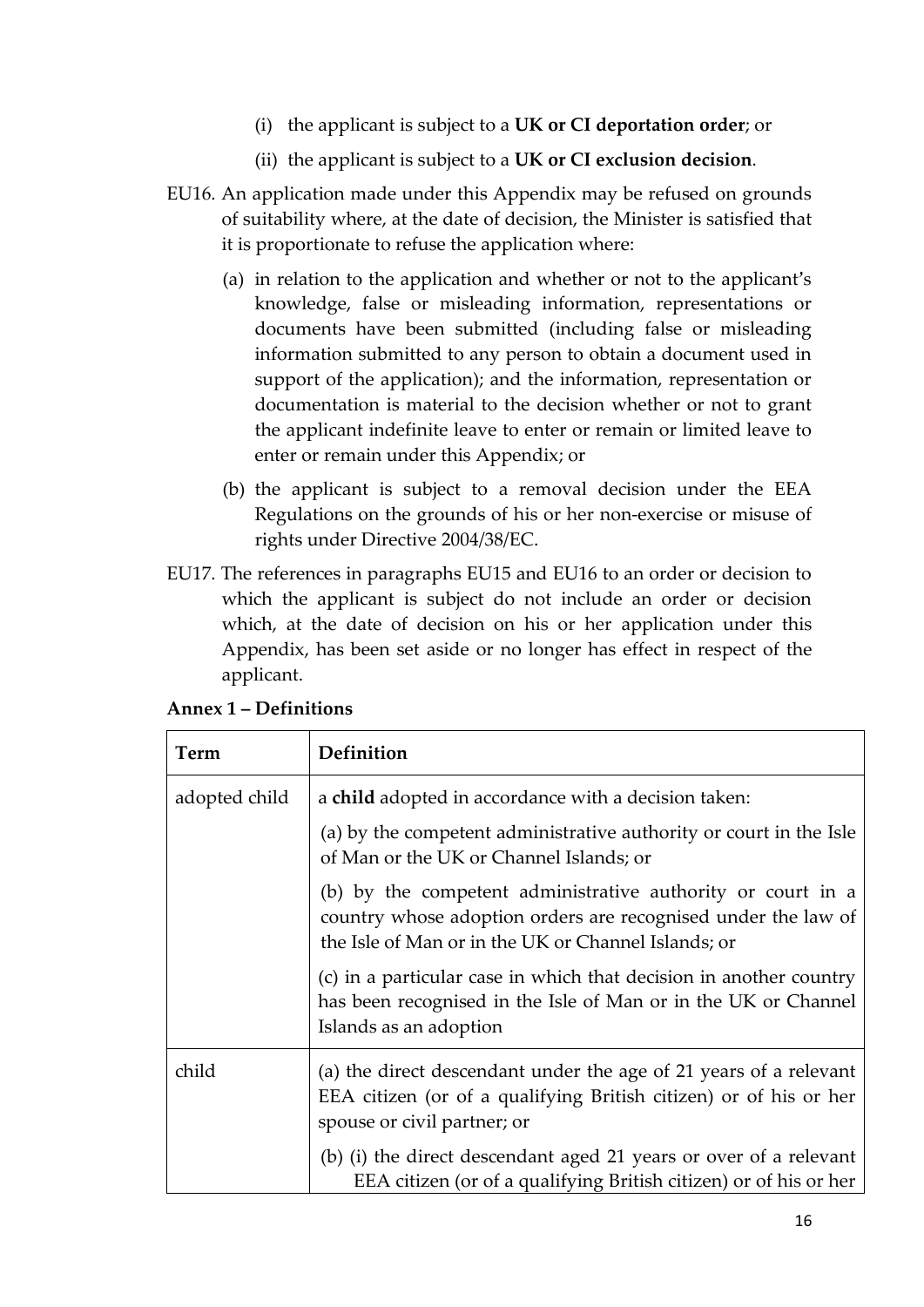| spouse or civil partner; and                                                                                                                                                                                                                                                                                                                                                                              |
|-----------------------------------------------------------------------------------------------------------------------------------------------------------------------------------------------------------------------------------------------------------------------------------------------------------------------------------------------------------------------------------------------------------|
| (ii) dependent on the relevant EEA citizen (or on the<br>qualifying British citizen) or on his or her spouse or civil<br>partner, unless the applicant was previously granted limited<br>leave to enter or remain under this Appendix as a child on<br>the basis that subparagraph (a) above applied (or under its<br>equivalent in the UK or Channel Islands on that basis)                              |
| 'dependent' means here that:                                                                                                                                                                                                                                                                                                                                                                              |
| (a) having regard to his or her financial and social conditions, or<br>health, the applicant cannot, or (as the case may be) for the<br>relevant period could not, meet his or her essential living needs<br>(in whole or in part) without the financial or other material<br>support of the relevant EEA citizen (or of the qualifying British<br>citizen) or of his or her spouse or civil partner; and |
| (b) such support is, or (as the case may be) was, being provided<br>to the applicant by the relevant EEA citizen (or by the qualifying<br>British citizen) or by his or her spouse or civil partner; and                                                                                                                                                                                                  |
| (c) there is no need to determine the reasons for that dependence<br>or for the recourse to that support.                                                                                                                                                                                                                                                                                                 |
| in addition:                                                                                                                                                                                                                                                                                                                                                                                              |
| (a) 'child' includes:                                                                                                                                                                                                                                                                                                                                                                                     |
| (i) an adopted child of; or                                                                                                                                                                                                                                                                                                                                                                               |
| (ii) a child born through surrogacy (where recognised in the<br>law of the Isle of Man or laws in the UK or Channel Islands)<br>for; or                                                                                                                                                                                                                                                                   |
| (iii) a child in respect of whom a special guardianship order<br>(within the meaning of section 17A of the Children and<br>Young Persons Act 2001) has been made appointing as his or<br>her special guardian; or                                                                                                                                                                                         |
| (iv) a child in respect of whom an order has been made<br>under sections 6 or 7 of the Children and Young Persons Act<br>2001 appointing as his or her guardian; or                                                                                                                                                                                                                                       |
| (v) a child in respect of whom a special guardianship order<br>(within the meaning of section 14A(1) of the Children Act<br>1989 (of Parliament)) is in force appointing as his or her<br>special guardian; or                                                                                                                                                                                            |
| (vi) a child in respect of whom an order has been made<br>under section 5 of the Children Act 1989 (of Parliament)                                                                                                                                                                                                                                                                                        |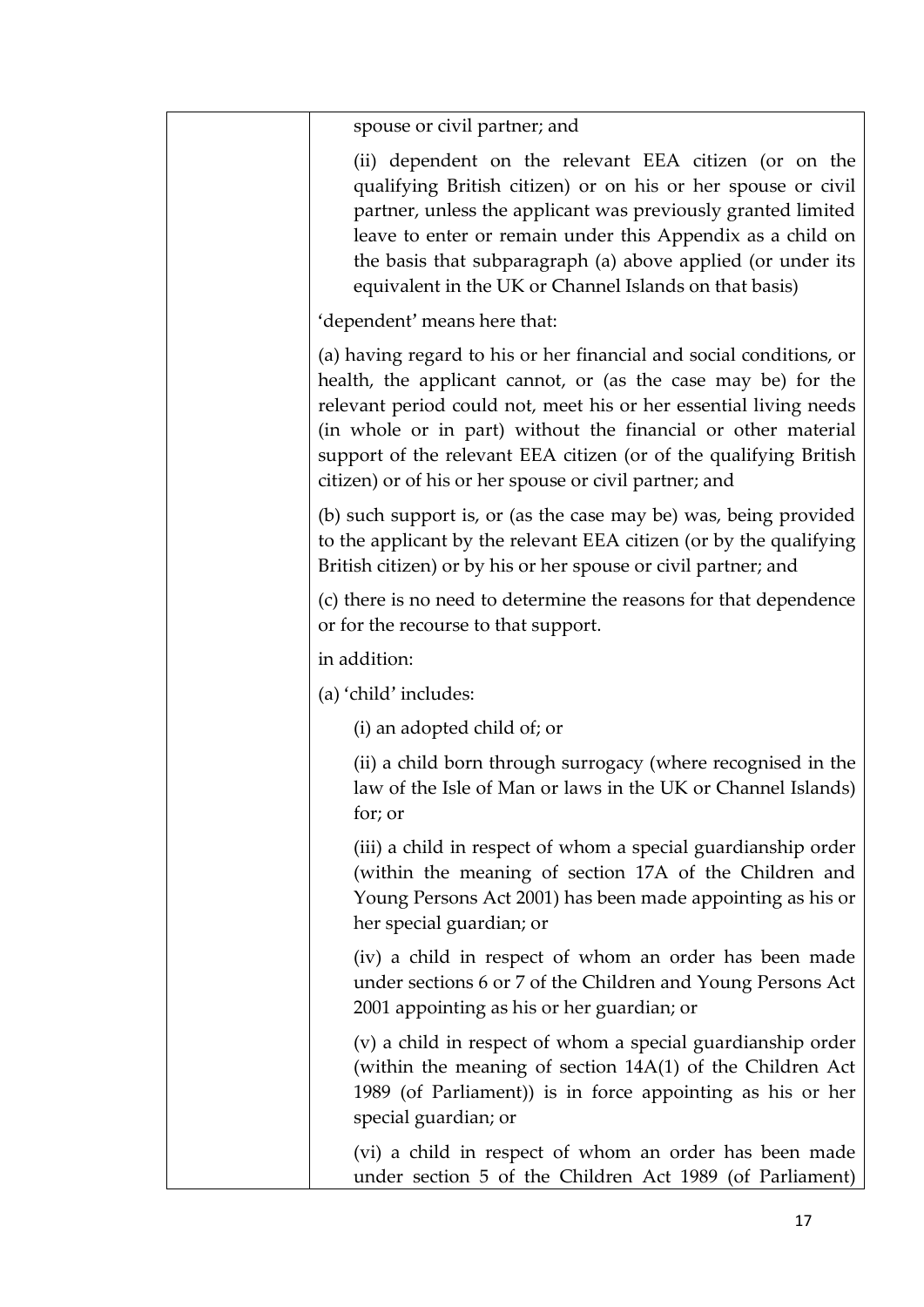| appointing as his or her guardian; or                                                                                                                                                                                                                                                                                                                            |
|------------------------------------------------------------------------------------------------------------------------------------------------------------------------------------------------------------------------------------------------------------------------------------------------------------------------------------------------------------------|
| (vii) a child subject to a permanence order made under<br>section 80 of the Adoption and Children (Scotland) Act 2007<br>(of Parliament) vesting parental responsibilities and parental<br>rights in a person who is; or                                                                                                                                         |
| (viii) a child who has a guardian appointed under section 7<br>of the Children (Scotland) Act 1995 (of Parliament), or who<br>is living with a person pursuant to an order made under<br>section 11 of that Act, and that guardian or other person is;<br>or                                                                                                     |
| (ix) a child in respect of whom an order has been made<br>under Article 159 of the Children (Northern Ireland) Order<br>1995 (of Parliament), or in respect of whom an appointment<br>has been made under Article 160 of that Order, appointing<br>as his or her guardian a person who is; or                                                                    |
| (x) a child who has a guardian appointed under section 12 or<br>14 of the Children (Guernsey and Alderney) Law 2008 or<br>section 12 or 13 of the Children (Sark) Law 2016, or who is<br>living in the care of a person pursuant to an order made<br>under section 14 of the 2008 Law or section 13 of the 2016<br>Law, and that guardian or other person is; or |
| (xi) a child in respect of whom an order under Article 7 of<br>the Children (Jersey) Law 2002 is in force appointing as his<br>or her guardian,                                                                                                                                                                                                                  |
| (as the case may be) a relevant EEA citizen (or a qualifying<br>British citizen) or his or her spouse or civil partner, but<br>'child' does not include a child cared for by a relevant EEA<br>citizen (or by a qualifying British citizen) or his or her<br>spouse or civil partner solely by virtue of a formal or<br>informal fostering arrangement; and      |
| (b) 'direct descendant' also includes a grandchild or great-<br>grandchild, other than for the purpose of meeting condition 7 in<br>the table in paragraph EU11 of this Appendix or condition 4in<br>the table in paragraph EU12; and                                                                                                                            |
| (c) 'spouse or civil partner' means (as the case may be) the<br>person described in sub-paragraph (a)(i) of the entry for 'family<br>member of a qualifying British citizen' or in sub-paragraph (a) of<br>the entry for 'family member of a relevant EEA citizen' in this<br>table                                                                              |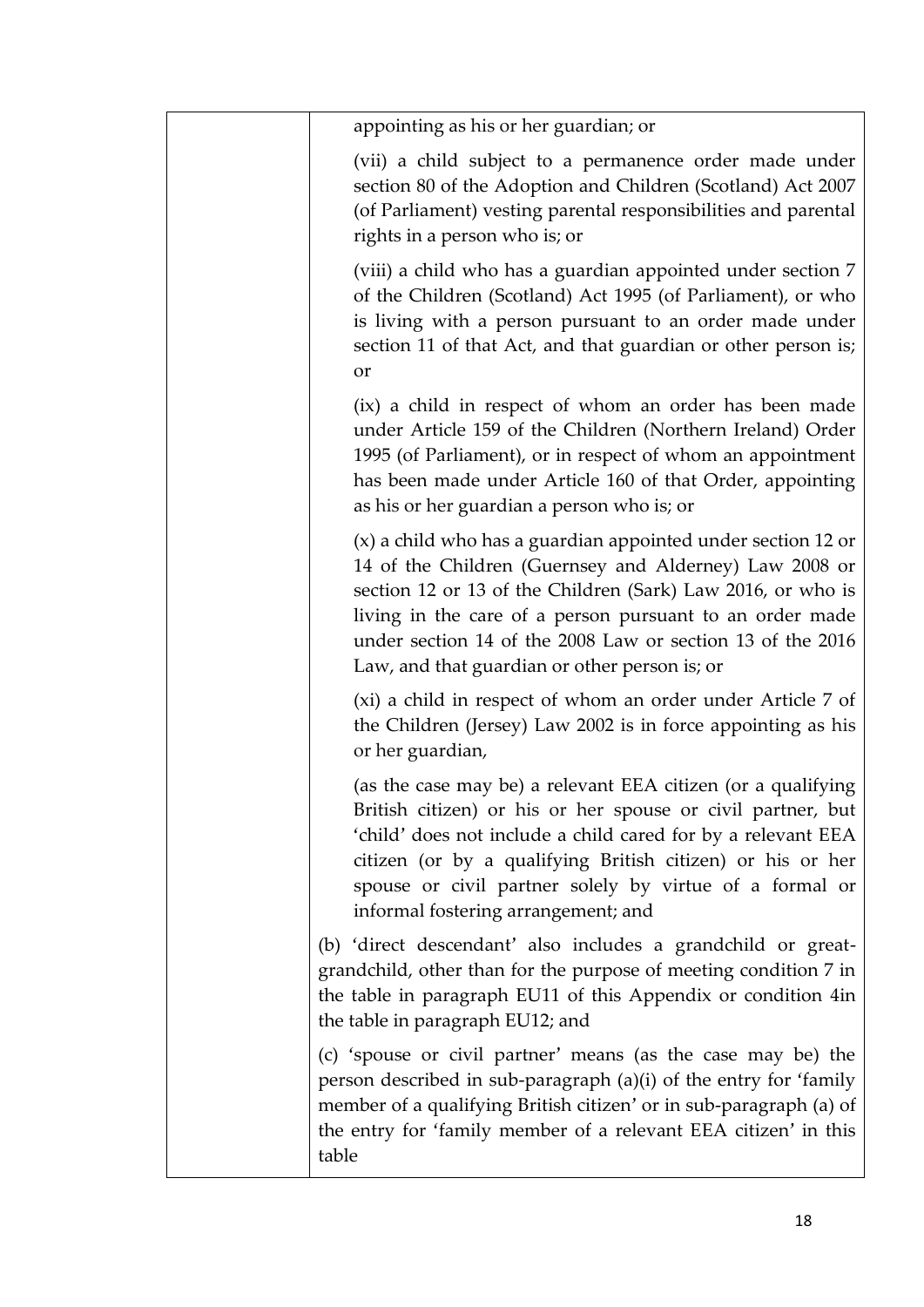| civil partner                 | (a) the person is, or (as the case may be) for the relevant period<br>was, in a valid civil partnership (which exists or existed under or<br>by virtue of the Civil Partnership Act 2011 or under any<br>equivalent legislation in the UK or Channel Islands); or is, or (as<br>the case may be) for the relevant period was, in a same sex<br>relationship registered overseas which is, or was, entitled to be<br>treated as a civil partnership under that Act, with a relevant EEA<br>citizen (or with a qualifying British citizen); and |
|-------------------------------|-----------------------------------------------------------------------------------------------------------------------------------------------------------------------------------------------------------------------------------------------------------------------------------------------------------------------------------------------------------------------------------------------------------------------------------------------------------------------------------------------------------------------------------------------|
|                               | (b) it is, or (as the case may be) for the relevant period was, not a<br>civil partnership of convenience; and                                                                                                                                                                                                                                                                                                                                                                                                                                |
|                               | (c) neither party has, or (as the case may be) for the relevant<br>period had, another civil partner, a spouse or a durable partner<br>with (in any of those circumstances) immigration status in the<br>Isle of Man or the UK or Channel Islands based on that<br>person's relationship with that party                                                                                                                                                                                                                                      |
| civil<br>partnership of       | a marriage, civil partnership or durable partnership entered into<br>as a means to circumvent:                                                                                                                                                                                                                                                                                                                                                                                                                                                |
| convenience<br>durable        | (a) any criterion the party would have to meet in order to enjoy a<br>right to enter or reside in the Isle of Man under the EEA<br>Regulations; or                                                                                                                                                                                                                                                                                                                                                                                            |
| partnership of<br>convenience | (b) any other provision of the immigration law of the Isle of Man<br>or any requirement of the Immigration Rules; or                                                                                                                                                                                                                                                                                                                                                                                                                          |
| marriage of<br>convenience    | (c) any criterion the party would otherwise have to meet in order<br>to enjoy a right to enter or reside in the Isle of Man under EU<br>law; or                                                                                                                                                                                                                                                                                                                                                                                               |
|                               | (d) any criterion the party would have to meet in order to enter<br>or reside in the UK or Channel Islands under the relevant laws                                                                                                                                                                                                                                                                                                                                                                                                            |
| continuous                    | a period of residence in the UK and Islands:                                                                                                                                                                                                                                                                                                                                                                                                                                                                                                  |
| qualifying                    | (a) which began before the specified date; and                                                                                                                                                                                                                                                                                                                                                                                                                                                                                                |
| period                        | (b) during which none of the following occurred:                                                                                                                                                                                                                                                                                                                                                                                                                                                                                              |
|                               | (i) absence(s) from the UK and Islands which exceeded a<br>total of 6 months in any 12-month period, except for:                                                                                                                                                                                                                                                                                                                                                                                                                              |
|                               | (aa) a single period of absence which did not exceed 12<br>months and was for an important reason (such as<br>pregnancy, childbirth, serious illness, study, vocational<br>training or an overseas posting); or                                                                                                                                                                                                                                                                                                                               |
|                               | (bb) any period of absence on Crown service or (as a                                                                                                                                                                                                                                                                                                                                                                                                                                                                                          |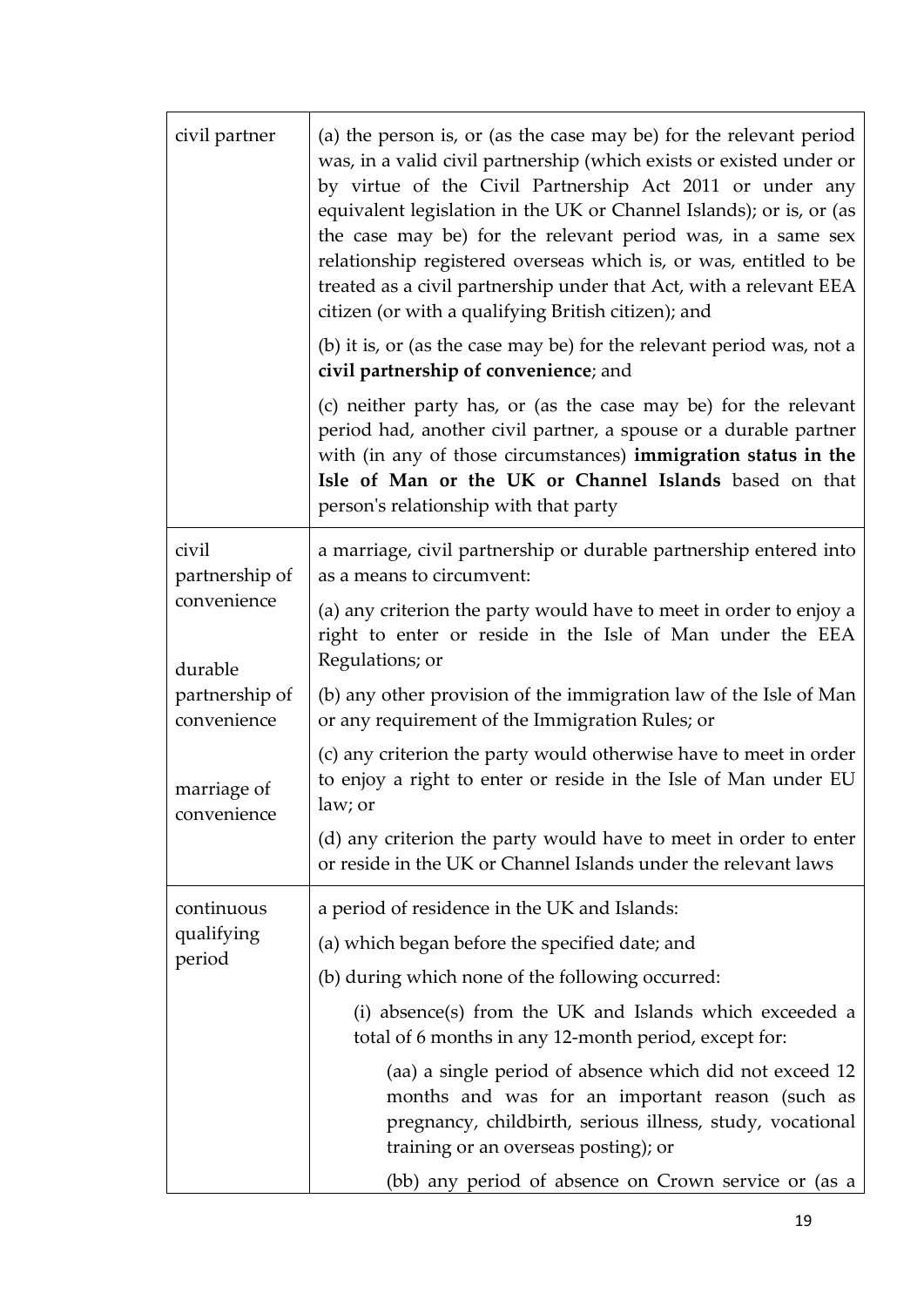|                        | spouse, civil partner, durable partner or child) any<br>period of absence accompanying a person on a posting<br>on Crown service;                                                                                                                                                                                                                                       |
|------------------------|-------------------------------------------------------------------------------------------------------------------------------------------------------------------------------------------------------------------------------------------------------------------------------------------------------------------------------------------------------------------------|
|                        | (ii) the person served or is serving a sentence<br>of<br>imprisonment of any length in the UK and Islands; or                                                                                                                                                                                                                                                           |
|                        | (iii) any of the following, unless it has been set aside or no<br>longer has effect in respect of the person:                                                                                                                                                                                                                                                           |
|                        | (aa) any decision or order to exclude or remove under<br>regulation 24 or 33 of the EEA Regulations (or under the<br>equivalent provisions of the Immigration (European<br>Economic Area) Regulations 2016 (of Parliament)); or                                                                                                                                         |
|                        | (bb) a decision to which regulation $17(4)$ of the EEA<br>Regulations otherwise refers, unless that decision arose<br>from a previous decision under regulation 25(1) of the<br>EEA Regulations (or the equivalent decision, subject to<br>equivalent qualification, under the<br>Immigration<br>(European Economic Area) Regulations<br>$2016$ (of<br>Parliament)); or |
|                        | (cc) an exclusion decision; or                                                                                                                                                                                                                                                                                                                                          |
|                        | (dd) a deportation order, other than under the EEA<br>Regulations; or                                                                                                                                                                                                                                                                                                   |
|                        | (ee) a UK or CI deportation order; or                                                                                                                                                                                                                                                                                                                                   |
|                        | (ff) a UK or CI exclusion decision; and                                                                                                                                                                                                                                                                                                                                 |
|                        | (c) (where the period is less than 5 years) which continues at the<br>date of application                                                                                                                                                                                                                                                                               |
| crown service          | service as:                                                                                                                                                                                                                                                                                                                                                             |
|                        | (a) a member of HM Forces (as defined in the Armed Forces Act<br>2006 (an Act of Parliament)); or                                                                                                                                                                                                                                                                       |
|                        | (b) an employee of the UK Government, a Northern Ireland<br>department, the Scottish Administration<br>Welsh<br>the<br>or<br>Government; or                                                                                                                                                                                                                             |
|                        | (c) a permanent member of the British Council                                                                                                                                                                                                                                                                                                                           |
| date of<br>application | the date on which an application is submitted will be treated as<br>in accordance with paragraph 34G of these Rules.                                                                                                                                                                                                                                                    |
| dependent              | the direct relative in the ascending line of a relevant EEA citizen<br>(or of a qualifying British citizen) or of his or her spouse or civil                                                                                                                                                                                                                            |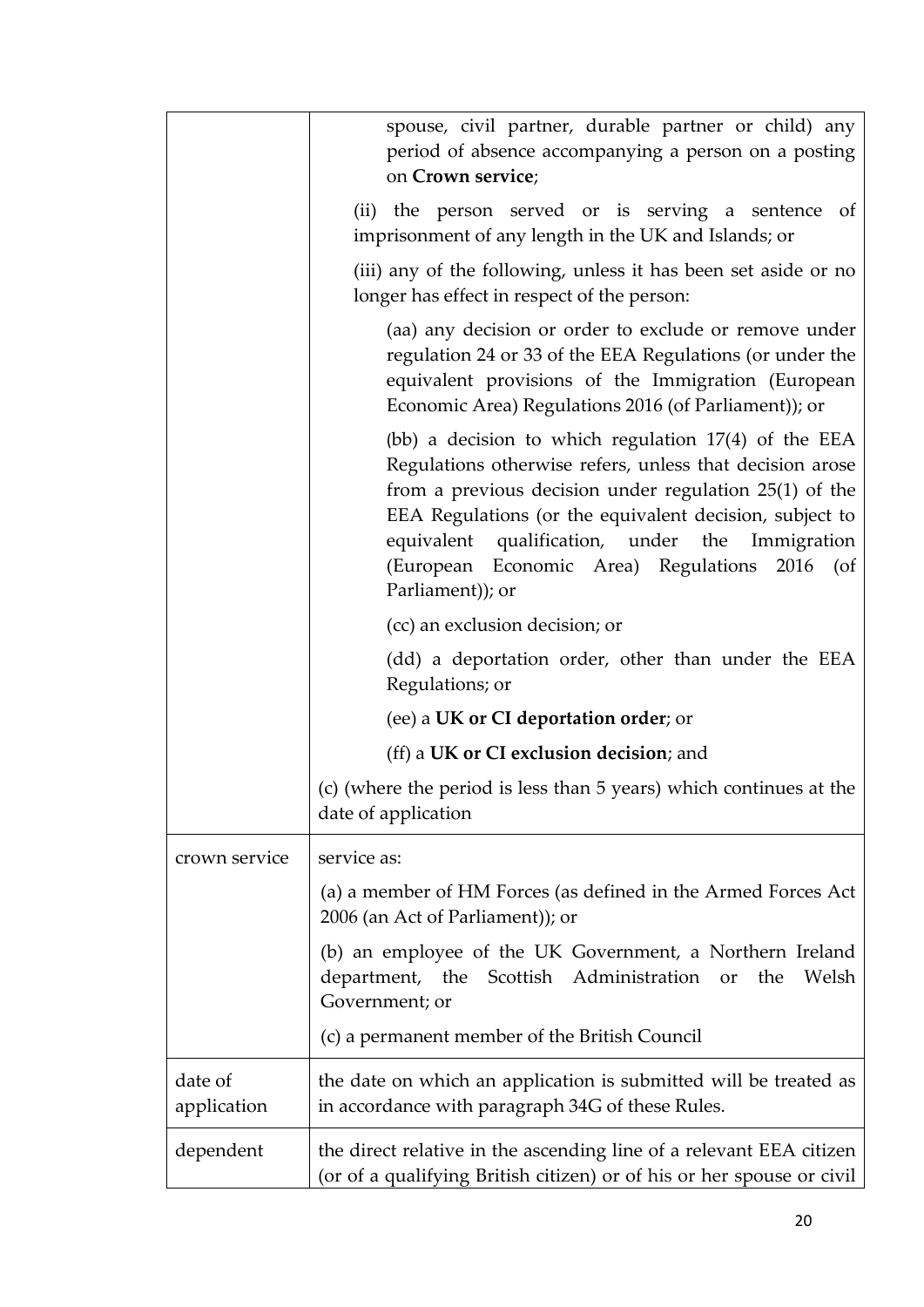| parent                | partner                                                                                                                                                                                                                                                                                                                                                          |
|-----------------------|------------------------------------------------------------------------------------------------------------------------------------------------------------------------------------------------------------------------------------------------------------------------------------------------------------------------------------------------------------------|
|                       | in addition:                                                                                                                                                                                                                                                                                                                                                     |
|                       | (a) 'direct relative in the ascending line' includes a grandparent<br>or great-grandparent; and                                                                                                                                                                                                                                                                  |
|                       | (b) 'spouse or civil partner' means (as the case may be) the<br>person described in sub-paragraph (a)(i) of the entry for 'family<br>member of a qualifying British citizen' or in sub-paragraph (a) of<br>the entry for 'family member of a relevant EEA citizen' in this<br>table; and                                                                         |
|                       | (c) the dependence of the direct relative in the ascending line on<br>the relevant EEA citizen (or on the qualifying British citizen), or<br>on his or her spouse or civil partner, is assumed                                                                                                                                                                   |
| dependent<br>relative | (a) a relative of his or her sponsor but not the sponsor's spouse,<br>civil partner, durable partner, child or dependent parent; and the<br>relative is, or (as the case may be) for the relevant period was, a<br>dependant of the sponsor, a member of his or her household or<br>in strict need of his or her personal care on serious health<br>grounds; and |
|                       | (b) the person holds a <b>relevant document</b> as the dependent<br>relative of his or her sponsor for the period of residence relied<br>upon                                                                                                                                                                                                                    |
|                       | 'sponsor' means here:                                                                                                                                                                                                                                                                                                                                            |
|                       | (a) a relevant EEA citizen who has been or is being granted<br>indefinite leave to enter or remain or limited leave to enter or<br>remain under this Appendix (or who would be granted that<br>leave, if they made a valid application under this Appendix); or                                                                                                  |
|                       | (b) the spouse or civil partner of such a relevant EEA citizen,<br>where the application for that relevant document was made<br>before 15 February 2019; or                                                                                                                                                                                                      |
|                       | (c) a qualifying British citizen                                                                                                                                                                                                                                                                                                                                 |
| deportation<br>order  | as the case may be:                                                                                                                                                                                                                                                                                                                                              |
|                       | (a) an order made under section $5(1)$ of the Immigration Act 1971<br>by virtue of regulation 33(3) of the EEA Regulations; or                                                                                                                                                                                                                                   |
|                       | (b) an order made under section $5(1)$ of the Immigration Act 1971<br>by virtue of section $3(5)$ or section $3(6)$ of that Act (in respect of<br>conduct after the specified date, or conduct committed before<br>that date where the Minister has decided that the deportation                                                                                 |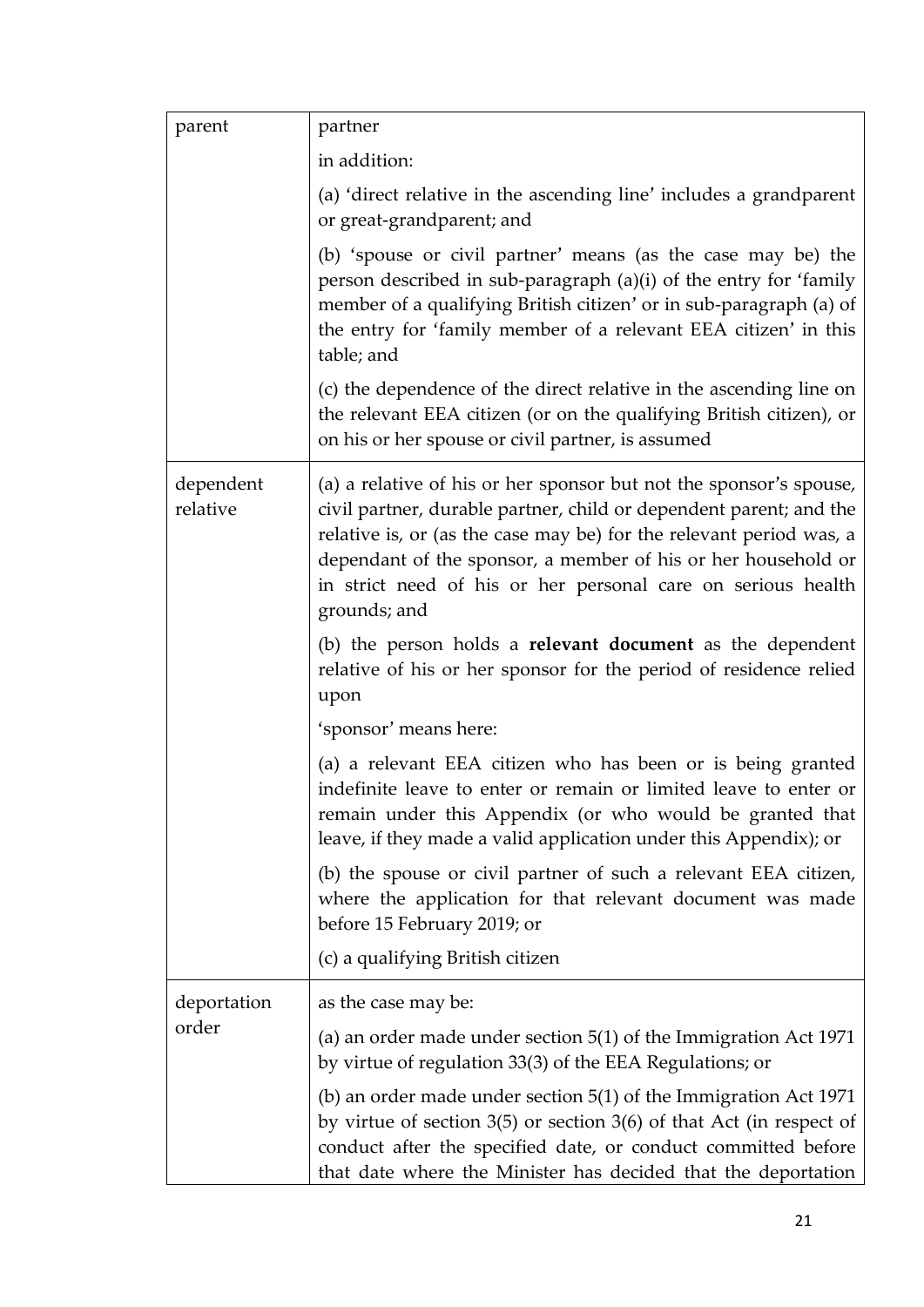|                                    | order is justified on the grounds of public policy, public security<br>or public health in accordance with regulation 28 of the EEA<br>Regulations, irrespective of whether the EEA Regulations apply<br>to the person, except that for "a right of permanent residence<br>under regulation 17" read "indefinite leave to enter or remain";<br>and for "an EEA decision" read "a deportation decision")                                                                                                                                                                                                             |
|------------------------------------|---------------------------------------------------------------------------------------------------------------------------------------------------------------------------------------------------------------------------------------------------------------------------------------------------------------------------------------------------------------------------------------------------------------------------------------------------------------------------------------------------------------------------------------------------------------------------------------------------------------------|
| documented                         | the Minister is satisfied from the information available that:                                                                                                                                                                                                                                                                                                                                                                                                                                                                                                                                                      |
| right of<br>permanent<br>residence | (a) (i) the person has been issued by the Minister with a<br>document certifying a right of permanent residence under<br>regulation 20 of the EEA Regulations; and                                                                                                                                                                                                                                                                                                                                                                                                                                                  |
|                                    | (ii) this document is not invalid under regulation $20(3)(c)$ ;<br>and                                                                                                                                                                                                                                                                                                                                                                                                                                                                                                                                              |
|                                    | (iii) this document has not been revoked, and its renewal has<br>not been refused, under regulation 25 (except where the<br>revocation or refusal occurred because the person had been<br>absent from the UK and Islands for a period of more than 2,<br>and no more than 5, consecutive years); and                                                                                                                                                                                                                                                                                                                |
|                                    | (iv) the person's right to reside has not been cancelled under<br>regulation 26; or                                                                                                                                                                                                                                                                                                                                                                                                                                                                                                                                 |
|                                    | (b) the person has been issued by the Secretary of State with a<br>document certifying permanent residence or a permanent<br>residence card (and that permanent residence card was issued or<br>renewed within the last 10 years) under regulation 19 of the<br>Immigration (European Economic Area) Regulations 2016 (of<br>Parliament), or with a residence permit or residence document<br>under the Immigration (European Economic Area) Order 1994<br>(of Parliament) endorsed to show permission to remain in the<br>UK indefinitely, and this evidence has not been revoked,<br>invalidated or cancelled; or |
|                                    | (c) the person has been given notice in writing under paragraphs<br>256 to 257A of the Immigration Rules of the Bailiwick of<br>Guernsey showing that they may remain indefinitely, and this<br>notice has not been revoked or otherwise ceased to be effective;<br>or                                                                                                                                                                                                                                                                                                                                              |
|                                    | (d) the person has been issued by the relevant Minister with a<br>document in accordance with paragraphs 255 to 258 of the<br>Immigration Rules of the Bailiwick of Jersey in an appropriate<br>form certifying permanent residence or a permanent residence<br>card, and this document or card has not been revoked or                                                                                                                                                                                                                                                                                             |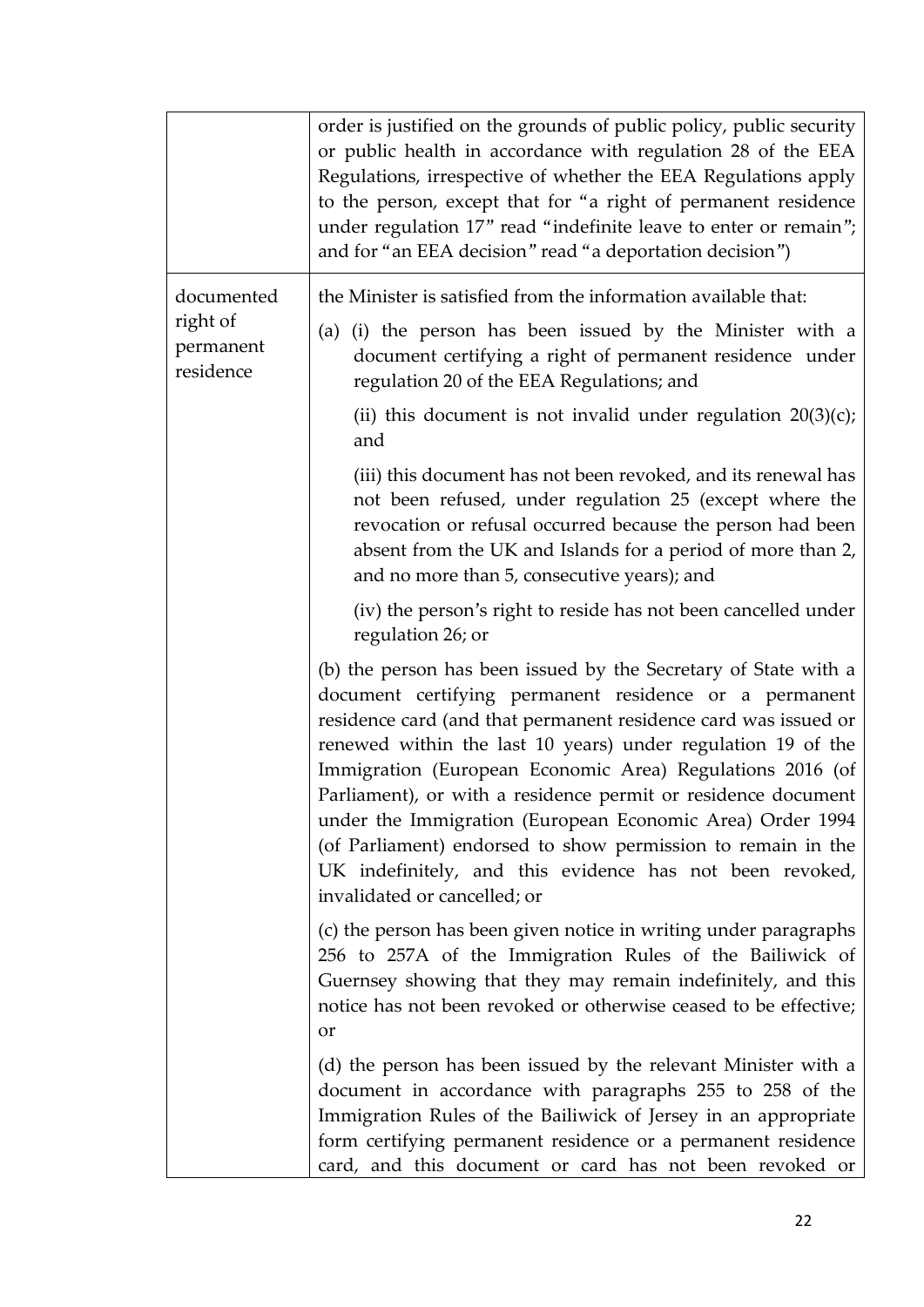|                           | otherwise ceased to be effective                                                                                                                                                                                                                                                                                                                                                                                                 |
|---------------------------|----------------------------------------------------------------------------------------------------------------------------------------------------------------------------------------------------------------------------------------------------------------------------------------------------------------------------------------------------------------------------------------------------------------------------------|
| durable<br>partner        | (a) the person is, or (as the case may be) for the relevant period<br>was, in a durable relationship with a relevant EEA citizen (or<br>with a qualifying British citizen), with the couple having lived<br>together in a relationship akin to a marriage or civil partnership<br>for at least 2 years (unless there is other significant evidence of<br>the durable relationship); and                                          |
|                           | (b) the person holds a relevant document as the durable partner<br>of the relevant EEA citizen (or of the qualifying British citizen)<br>for the period of residence relied upon, unless (where the person<br>is the durable partner of a relevant EEA citizen) the date of<br>application permitted under the Appendix is after 31 December<br>2020 and the person was resident outside the UK and Islands at<br>that date; and |
|                           | (c) it is, or (as the case may be) for the relevant period was, not a<br>durable partnership of convenience; and                                                                                                                                                                                                                                                                                                                 |
|                           | (d) neither party has, or (as the case may be) for the relevant<br>period had, another durable partner, a spouse or a civil partner<br>with (in any of those circumstances) immigration status in the<br>Isle of Man or the UK or Channel Islands based on that person's<br>relationship with that party                                                                                                                         |
|                           | in addition, to meet condition 6 in the table in paragraph EU11 of<br>this Appendix, the above requirements are to be met with<br>reference to the period immediately before the death of the<br>relevant EEA citizen rather than to the date of application                                                                                                                                                                     |
| educational<br>course     | a general educational course, apprenticeship or vocational<br>training course, as provided by regulation 12(7) of the EEA<br>Regulations                                                                                                                                                                                                                                                                                         |
| <b>EEA</b><br>Regulations | the Immigration (European Economic Area) Regulations 2019 (as<br>they have effect at the date of application or as they had effect<br>immediately before they were revoked)                                                                                                                                                                                                                                                      |
| EEA citizen               | a person who is a national of: Austria, Belgium, Bulgaria,<br>Croatia, Republic of Cyprus, Czech Republic, Denmark, Estonia,<br>Finland, France, Germany, Greece, Hungary, Iceland, Ireland,<br>Italy, Latvia, Liechtenstein, Lithuania, Luxembourg, Malta,<br>Netherlands, Norway, Poland, Portugal, Romania, Slovakia,<br>Slovenia, Spain, Sweden or Switzerland, and who (unless they                                         |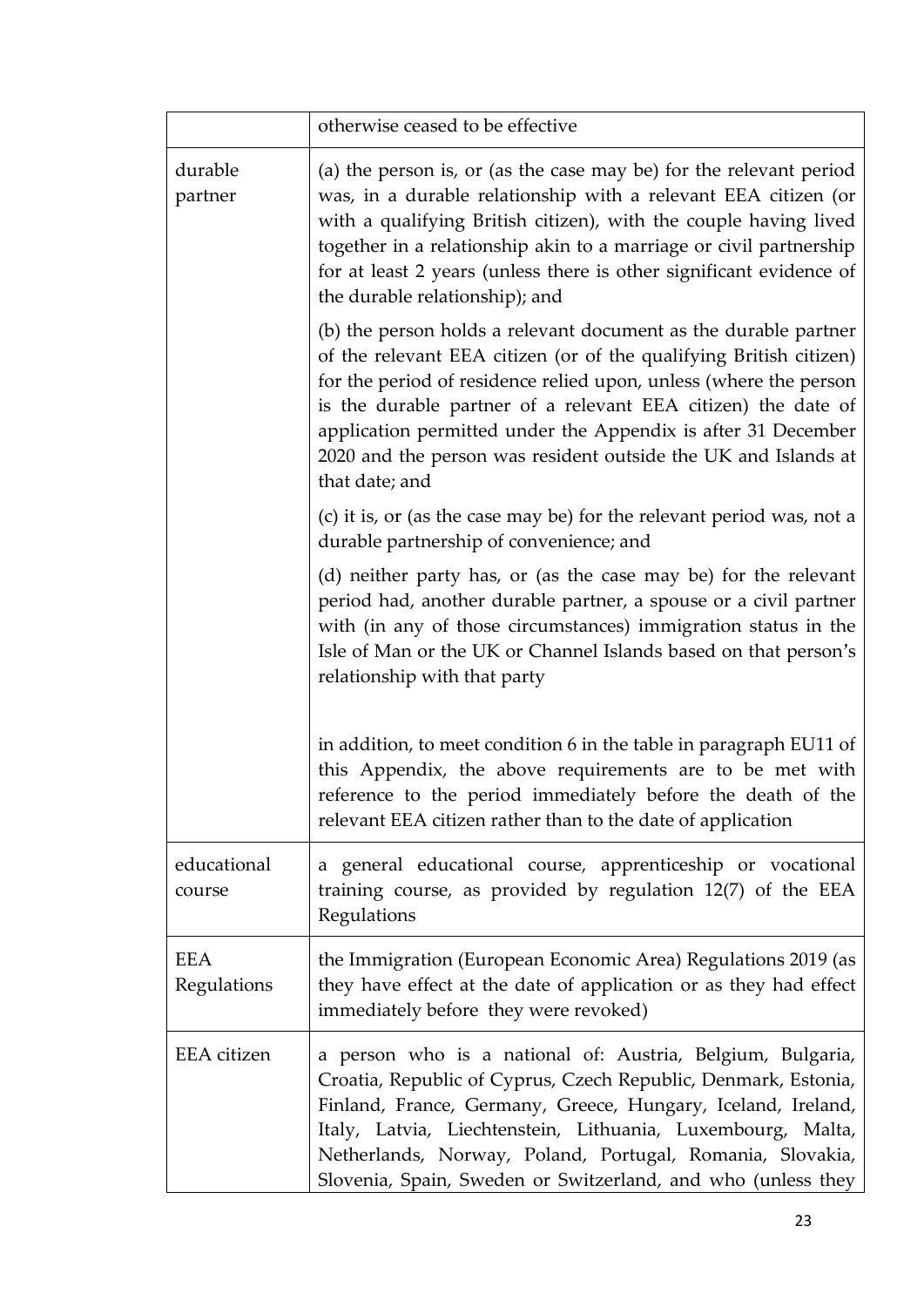|                                                     | are a relevant naturalised British citizen) is not also a British<br>citizen                                                                                                                                                                                                                                                                                                                                                                                                                                                                                                              |
|-----------------------------------------------------|-------------------------------------------------------------------------------------------------------------------------------------------------------------------------------------------------------------------------------------------------------------------------------------------------------------------------------------------------------------------------------------------------------------------------------------------------------------------------------------------------------------------------------------------------------------------------------------------|
| evidence of<br>birth                                | (a) (in the case of a child) the <b>full birth certificate</b> (s) or other<br>document(s) which the Minister is satisfied evidences that the<br>applicant is the direct descendant of (or otherwise a child of) the<br>relevant EEA citizen (or of the qualifying British citizen) or of his<br>or her spouse or civil partner, as described (as the case may be)<br>in sub-paragraph (a)(i) of the entry for 'family member of a<br>qualifying British citizen' or in sub-paragraph (a) of the entry for<br>'family member of a relevant EEA citizen' in this table; or                 |
|                                                     | (b) (in the case of a dependent parent) the full birth certificate(s)<br>or other document(s) which the Minister is satisfied evidences<br>that the applicant is the direct relative in the ascending line of the<br>relevant EEA citizen (or of the qualifying British citizen) or of his<br>or her spouse or civil partner, as described in sub-paragraph (a)<br>above                                                                                                                                                                                                                  |
| exclusion<br>decision                               | a direction given by the Minister that a person must be refused<br>entry to the Isle of Man on the ground that that person's<br>presence in the Isle of Man would not be conducive to the public<br>good:                                                                                                                                                                                                                                                                                                                                                                                 |
|                                                     | (a) in respect of conduct committed after the specified date; or<br>(b) in respect of conduct committed before the specified date,<br>where the Minister is satisfied that the direction is justified on<br>grounds of public policy, public security or public health in<br>accordance with regulation 28 of the EEA Regulations,<br>irrespective of whether the EEA Regulations apply to that<br>person, except that for "a right of permanent residence under<br>regulation 17" read "indefinite leave to enter or remain"; and for<br>"an EEA decision" read "an exclusion direction" |
| exclusion<br>order                                  | an order made under regulation 24(5) of the EEA Regulations                                                                                                                                                                                                                                                                                                                                                                                                                                                                                                                               |
| family member<br>of a qualifying<br>British citizen | a person who has satisfied the Minister, including by the<br>required evidence of family relationship, that:<br>(a) they are (and for the relevant period have been), or (as the<br>case may be) for the relevant period they were, resident in the<br>Isle of Man before the specified date as:<br>(i) the spouse or civil partner of a qualifying British citizen,                                                                                                                                                                                                                      |
|                                                     | and the marriage was contracted or the civil partnership was                                                                                                                                                                                                                                                                                                                                                                                                                                                                                                                              |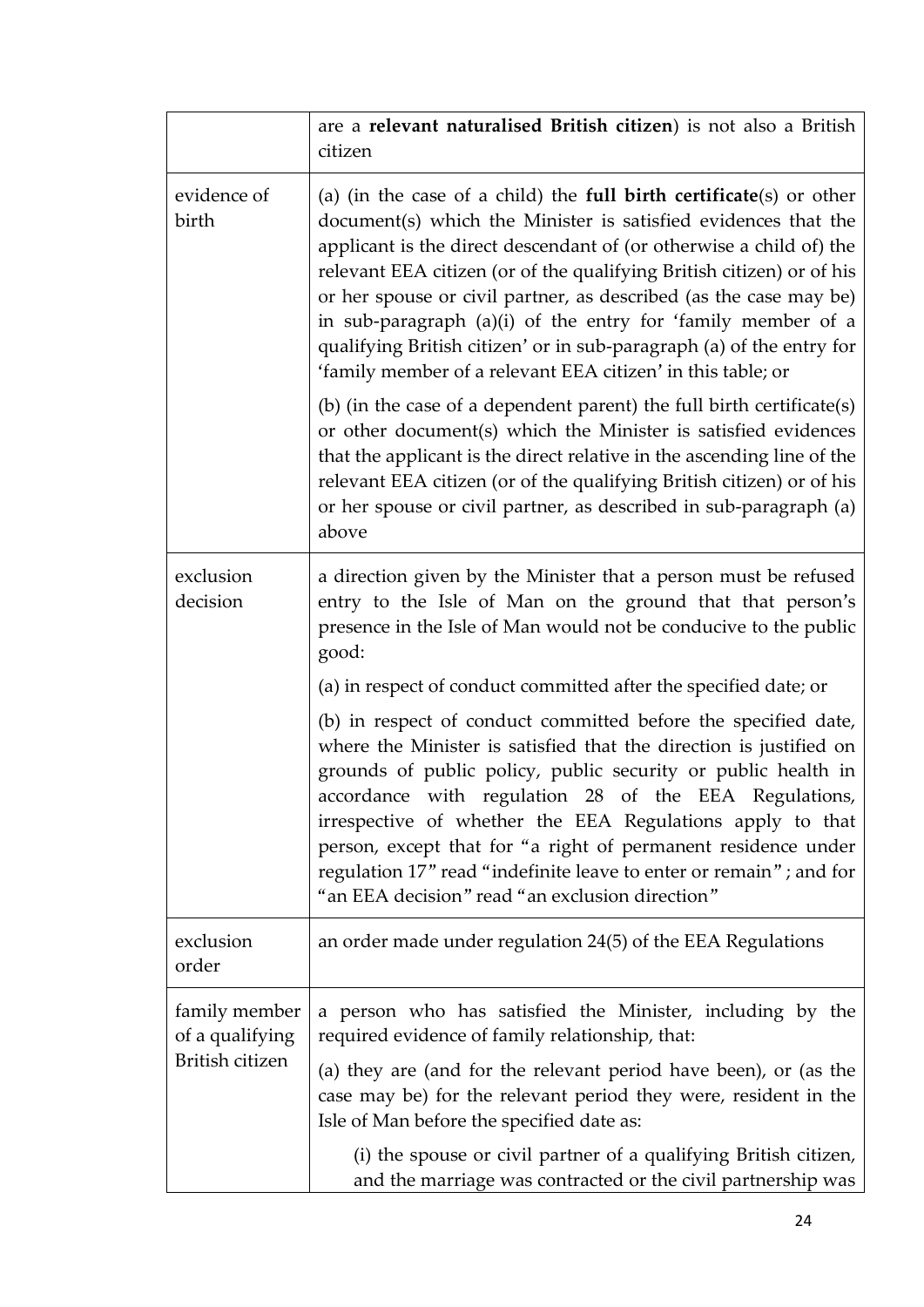|                                                      | formed before the specified date; or                                                                                                                                                                                                                                                                          |
|------------------------------------------------------|---------------------------------------------------------------------------------------------------------------------------------------------------------------------------------------------------------------------------------------------------------------------------------------------------------------|
|                                                      | (ii) the durable partner of a qualifying British citizen, and:                                                                                                                                                                                                                                                |
|                                                      | (aa) the partnership was formed and was durable before<br>the specified date; and                                                                                                                                                                                                                             |
|                                                      | (bb) the partnership remains durable at the date of<br>application; or                                                                                                                                                                                                                                        |
|                                                      | (iii) the child or dependent parent of a qualifying British<br>citizen; or                                                                                                                                                                                                                                    |
|                                                      | (iv) the child or dependent parent of the spouse or civil<br>partner of a qualifying British citizen, as described in sub-<br>paragraph (i) above; or                                                                                                                                                         |
|                                                      | (v) the dependent relative of a qualifying British citizen and<br>that family relationship and the person's dependency (or, as<br>the case may be, his or her membership of the household or<br>his or her strict need for personal care on serious health<br>grounds) existed before the specified date; and |
|                                                      | (b) they satisfied regulation $10(2)$ and $(4)(a)$ of the EEA<br>Regulations (as the family member to whom those provisions<br>refer) immediately before returning to the Isle of Man with the<br>qualifying British citizen (who is to be treated as the British<br>citizen to whom those provisions refer)  |
| family member<br>of a relevant<br><b>EEA</b> citizen | a person who has satisfied the Minister, including by the<br>required evidence of family relationship, that they are (and for<br>the relevant period have been), or (as the case may be) for the<br>relevant period (or at the relevant time) they were:                                                      |
|                                                      | (a) the spouse or civil partner of a relevant EEA citizen, and:                                                                                                                                                                                                                                               |
|                                                      | (i) the marriage was contracted or the civil partnership was<br>formed before the specified date; or                                                                                                                                                                                                          |
|                                                      | (ii) the applicant was the durable partner of the relevant<br>EEA citizen before the specified date (the definition of<br>'durable partner' in this table being met before that date<br>rather than at the date of application) and the partnership<br>has remained durable at the specified date; or         |
|                                                      | (b) the durable partner of a relevant EEA citizen, and:                                                                                                                                                                                                                                                       |
|                                                      | (i) the partnership was formed and was durable before the<br>specified date; and                                                                                                                                                                                                                              |
|                                                      | partnership remains durable at the date<br>the<br>of<br>(ii)                                                                                                                                                                                                                                                  |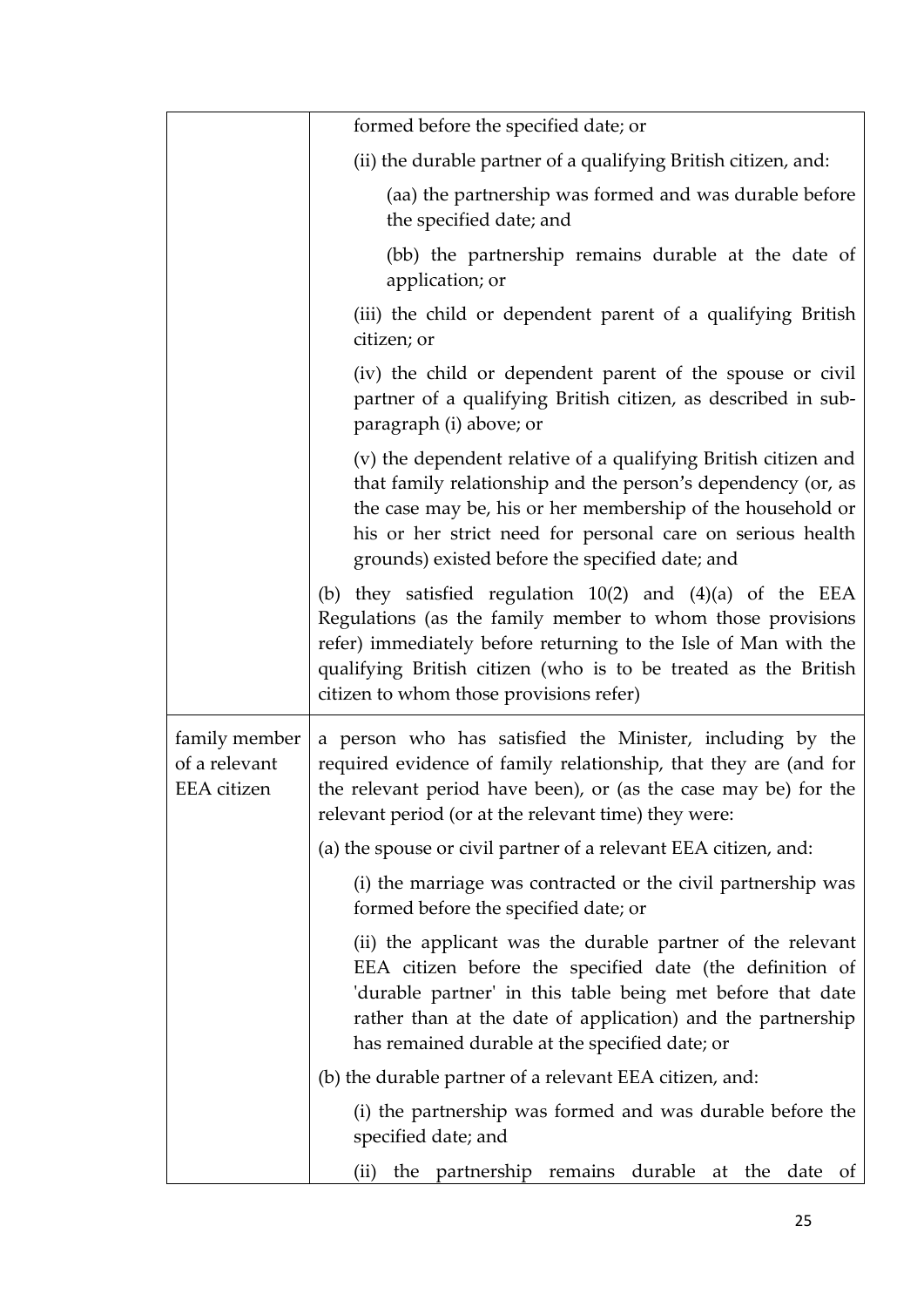|                                          | application(or it did so for the relevant period or<br>immediately before the death of the relevant EEA citizen); or                                                                                                                                                                                                                                                                                                                                                                                                                                                                                             |
|------------------------------------------|------------------------------------------------------------------------------------------------------------------------------------------------------------------------------------------------------------------------------------------------------------------------------------------------------------------------------------------------------------------------------------------------------------------------------------------------------------------------------------------------------------------------------------------------------------------------------------------------------------------|
|                                          | (c) the child or dependent parent of a relevant EEA citizen; or                                                                                                                                                                                                                                                                                                                                                                                                                                                                                                                                                  |
|                                          | (d) the child or dependent parent of the spouse or civil partner of<br>a relevant EEA citizen, as described in subparagraph (a) above;<br>or                                                                                                                                                                                                                                                                                                                                                                                                                                                                     |
|                                          | (e) resident in the Isle of Man before the specified date as the<br>dependent relative of a relevant EEA citizen (or of his or her<br>spouse or civil partner, where the application for the relevant<br>document referred to in the entry for 'dependent relative' in this<br>table was made before 15 March 2019) and that family<br>relationship and the person's dependency (or, as the case may<br>be, his or her membership of the household or his or her strict<br>need for personal care on serious health grounds) existed before<br>the specified date (or, as the case may be, before 15 March 2019) |
| family member<br>who has<br>retained the | a person who has satisfied the Minister, including by the<br>required evidence of family relationship, that the requirements<br>set out in one of sub-paragraphs (a) to (d) below are met:                                                                                                                                                                                                                                                                                                                                                                                                                       |
| right of                                 | (a) the applicant is an EEA citizen or non-EEA citizen who:                                                                                                                                                                                                                                                                                                                                                                                                                                                                                                                                                      |
| residence                                | (i) was the family member of a relevant EEA citizen (or of a<br>qualifying British citizen) and that person died; and                                                                                                                                                                                                                                                                                                                                                                                                                                                                                            |
|                                          | (ii) was resident in the Isle of Man as the family member of a<br>relevant EEA citizen (or of a qualifying British citizen) for a<br>continuous qualifying period of at least a year immediately<br>before the death of that person; or                                                                                                                                                                                                                                                                                                                                                                          |
|                                          | (b) the applicant is an EEA citizen or non-EEA citizen who:                                                                                                                                                                                                                                                                                                                                                                                                                                                                                                                                                      |
|                                          | (i) is the child of:                                                                                                                                                                                                                                                                                                                                                                                                                                                                                                                                                                                             |
|                                          | (aa) a relevant EEA citizen (or of a qualifying British<br>citizen) who has died or of his or her spouse or civil<br>partner immediately before his or her death; or                                                                                                                                                                                                                                                                                                                                                                                                                                             |
|                                          | (bb) a person who ceased to be a relevant EEA citizen (or<br>a qualifying British citizen) on ceasing to reside in the<br>Isle of Man or of his or her spouse or civil partner at that<br>point; and                                                                                                                                                                                                                                                                                                                                                                                                             |
|                                          | (ii) was attending an <b>educational course</b> in the Isle of Man<br>immediately before the relevant EEA citizen (or the<br>qualifying British citizen) died or ceased to be a relevant<br>EEA citizen (or a qualifying British citizen), and continues to                                                                                                                                                                                                                                                                                                                                                      |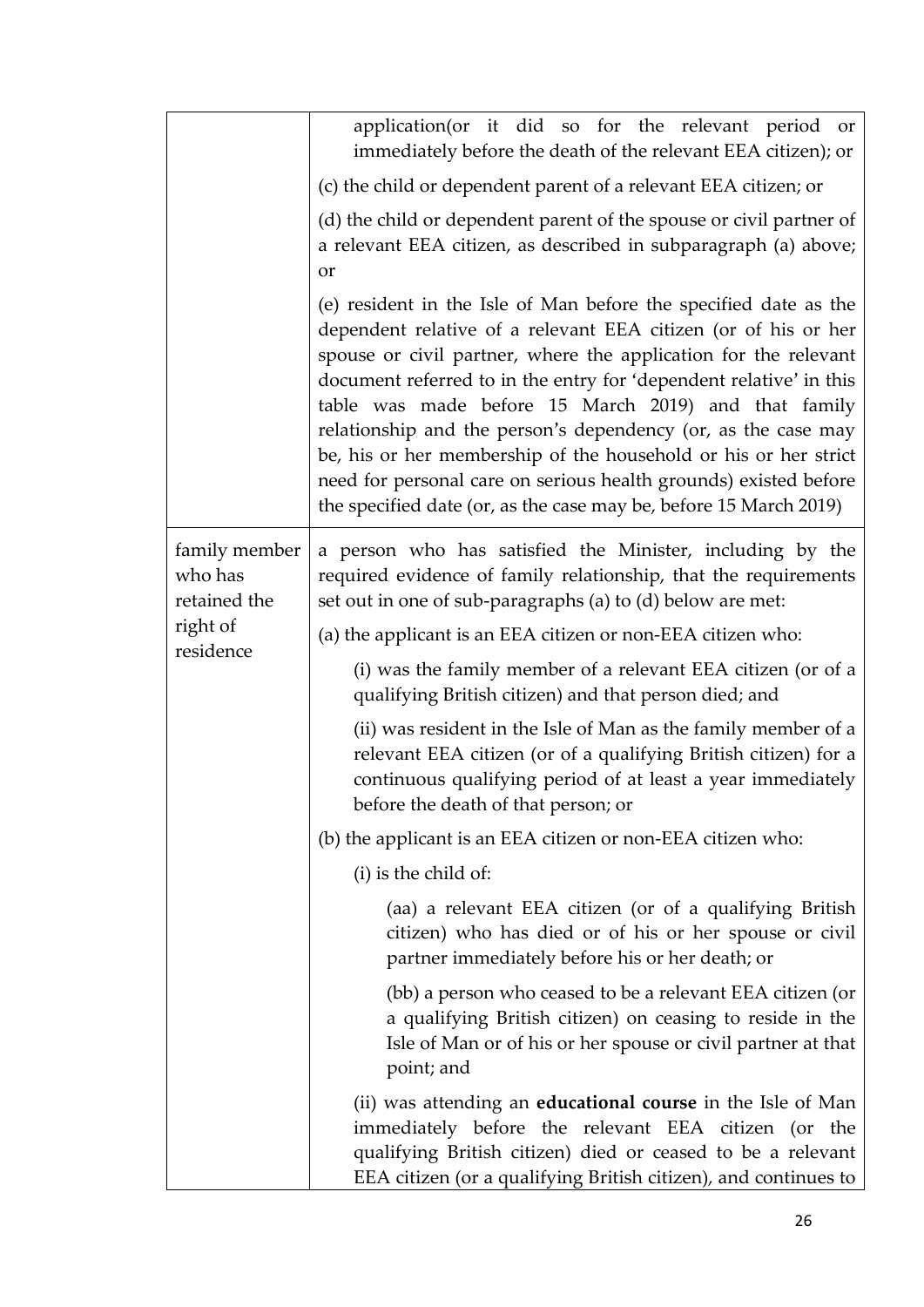|                           | attend such a course; or                                                                                                                                                                                                                                                                                                                                                                                                                                                                                                                                                                 |
|---------------------------|------------------------------------------------------------------------------------------------------------------------------------------------------------------------------------------------------------------------------------------------------------------------------------------------------------------------------------------------------------------------------------------------------------------------------------------------------------------------------------------------------------------------------------------------------------------------------------------|
|                           | (c) the applicant is an EEA citizen or non-EEA citizen who is the<br>parent who has residence of a child who meets the requirements<br>of sub-paragraph (b); or                                                                                                                                                                                                                                                                                                                                                                                                                          |
|                           | (d) the applicant ("A") is an EEA citizen or non-EEA citizen who:                                                                                                                                                                                                                                                                                                                                                                                                                                                                                                                        |
|                           | (i) ceased to be a family member of a relevant EEA citizen<br>(or a qualifying British citizen) on the termination of the<br>marriage or civil partnership of A; for the purposes of this<br>provision, where, after the initiation of the proceedings for<br>that termination, that relevant EEA citizen ceased to be a<br>relevant EEA citizen (or that qualifying British citizen ceased<br>to be a qualifying British citizen), they will be deemed to<br>have remained a relevant EEA citizen (or, as the case may<br>be, a qualifying British citizen) until that termination; and |
|                           | (ii) was resident in the Isle of Man at the date of the<br>termination; and                                                                                                                                                                                                                                                                                                                                                                                                                                                                                                              |
|                           | (iii) one of the following applies:                                                                                                                                                                                                                                                                                                                                                                                                                                                                                                                                                      |
|                           | (aa) prior to the initiation of the proceedings for the<br>termination of the marriage or the civil partnership, the<br>marriage or civil partnership had lasted for at least 3<br>years and the parties to the marriage or civil partnership<br>had been resident in the Isle of Man for a continuous<br>qualifying period of at least one year during its duration;<br>or                                                                                                                                                                                                              |
|                           | (bb) A has residence of a child of the relevant EEA<br>citizen (or the qualifying British citizen); or                                                                                                                                                                                                                                                                                                                                                                                                                                                                                   |
|                           | (cc) A has the right of access to a child of the relevant<br>EEA citizen (or the qualifying British citizen), where the<br>child is under the age of 18 years and where a court has<br>ordered that such access must take place in the Isle of<br>Man; or                                                                                                                                                                                                                                                                                                                                |
|                           | (dd) the continued right of residence in the Isle of Man<br>of A is warranted by particularly difficult circumstances,<br>such as where A or another family member has been a<br>victim of domestic violence or abuse whilst the marriage<br>or civil partnership was subsisting                                                                                                                                                                                                                                                                                                         |
| full birth<br>certificate | a birth certificate recognised in the Isle of Man or in the UK or<br>Channel Islands which records the name of the mother and                                                                                                                                                                                                                                                                                                                                                                                                                                                            |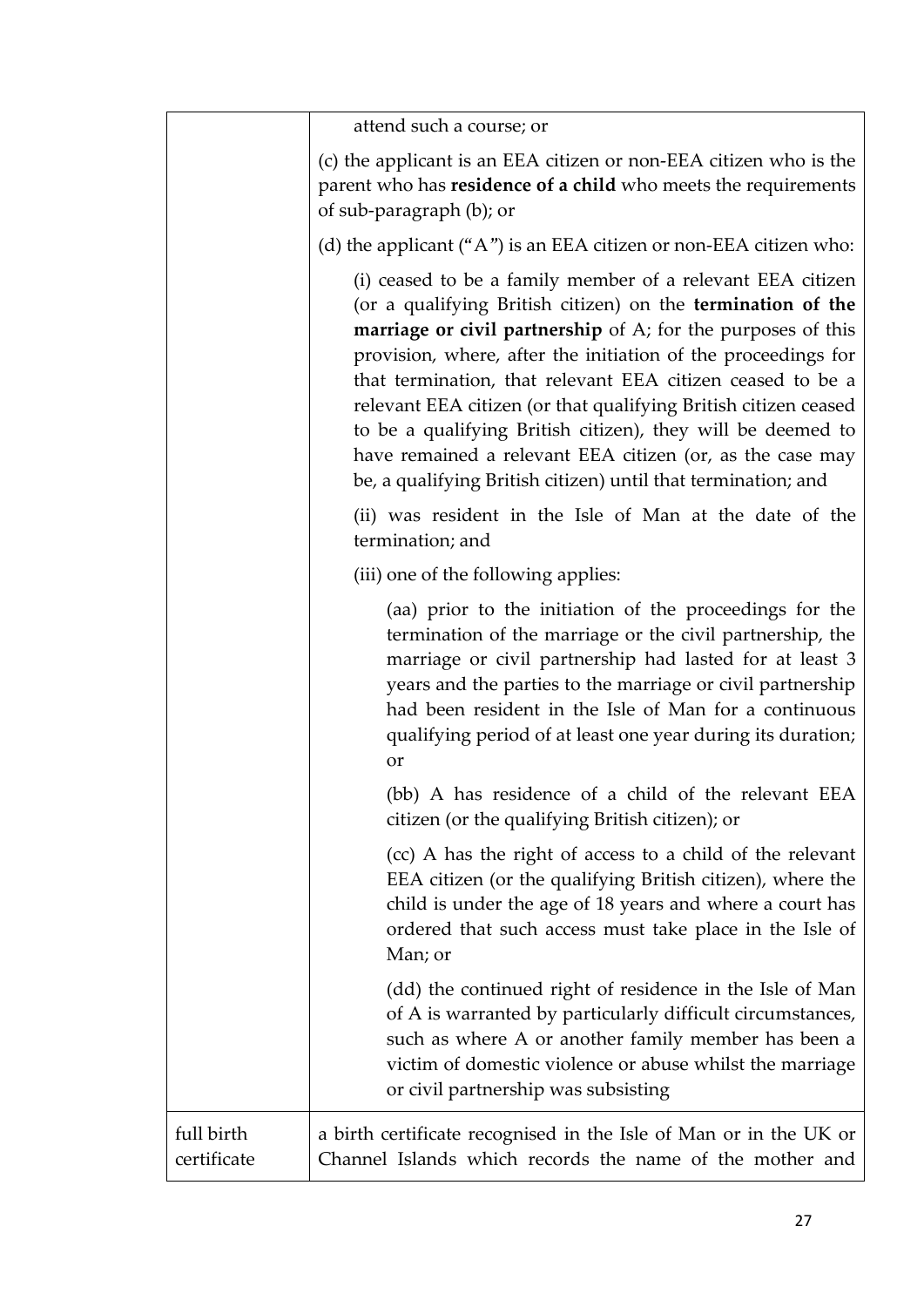|                                                                                   | (where registered) the father                                                                                                                                                                                                                                                                                                                                                                                                                                                                                                                                                                       |
|-----------------------------------------------------------------------------------|-----------------------------------------------------------------------------------------------------------------------------------------------------------------------------------------------------------------------------------------------------------------------------------------------------------------------------------------------------------------------------------------------------------------------------------------------------------------------------------------------------------------------------------------------------------------------------------------------------|
| <b>GMT</b>                                                                        | <b>Greenwich Mean Time</b>                                                                                                                                                                                                                                                                                                                                                                                                                                                                                                                                                                          |
| Immigration<br>Act 1971                                                           | the Immigration Act 1971 (of Parliament) as extended to the Isle<br>of Man by the Immigration (Isle of Man) Order 2008 (S.I.<br>2008/680)                                                                                                                                                                                                                                                                                                                                                                                                                                                           |
| immigration<br>status in the<br>Isle of Man or<br>the UK or<br>Channel<br>Islands | indefinite or limited leave to enter or remain in the Isle of Man or<br>the UK or Channel Islands under or outside the relevant<br>Immigration Rules; exemption from immigration control; the<br>entitlement to reside in the Isle of Man or the right of permanent<br>residence in the Isle of Man under regulations 15 to 17 of the<br>EEA Regulations; or the entitlement to reside in the UK or<br>Channel Islands, either under the Immigration (European<br>Economic Area) Regulations 2016 (of Parliament) or through the<br>application there of section $7(1)$ of the Immigration Act 1988 |
| non-EEA<br>citizen                                                                | a person who is not an EEA citizen and is not a British citizen                                                                                                                                                                                                                                                                                                                                                                                                                                                                                                                                     |
| person who<br>has ceased<br>activity                                              | The person:<br>(a) has terminated activity as a worker or self-employed person<br>in the Isle of Man and either reached the age of entitlement to a<br>state pension on terminating that activity or, in the case of a<br>worker, ceased working to take early retirement;<br>and<br>immediately before that termination, was a worker or self-<br>employed person in the Isle of Man for at least 12 months and<br>resided in the UK and Islands for a continuous qualifying period<br>of more than 3 years; or                                                                                    |
|                                                                                   | (b) stopped being a worker or self-employed person in the Isle of<br>Man owing to permanent incapacity to work, having resided in<br>the UK and Islands for a continuous qualifying period of more<br>than the preceding 2 years or the incapacity having resulted from<br>an accident at work or an occupational disease that entitles the<br>person to a pension payable in full or in part by an institution in<br>the Isle of Man; or<br>(c) resided in the UK and Islands for a continuous qualifying                                                                                          |
|                                                                                   | period of at least 3 years as a worker or self-employed person,<br>immediately before becoming a worker or self-employed person<br>in a country listed in the entry for 'EEA citizen' in this table,<br>while retaining a place of residence in the Isle of Man to which                                                                                                                                                                                                                                                                                                                            |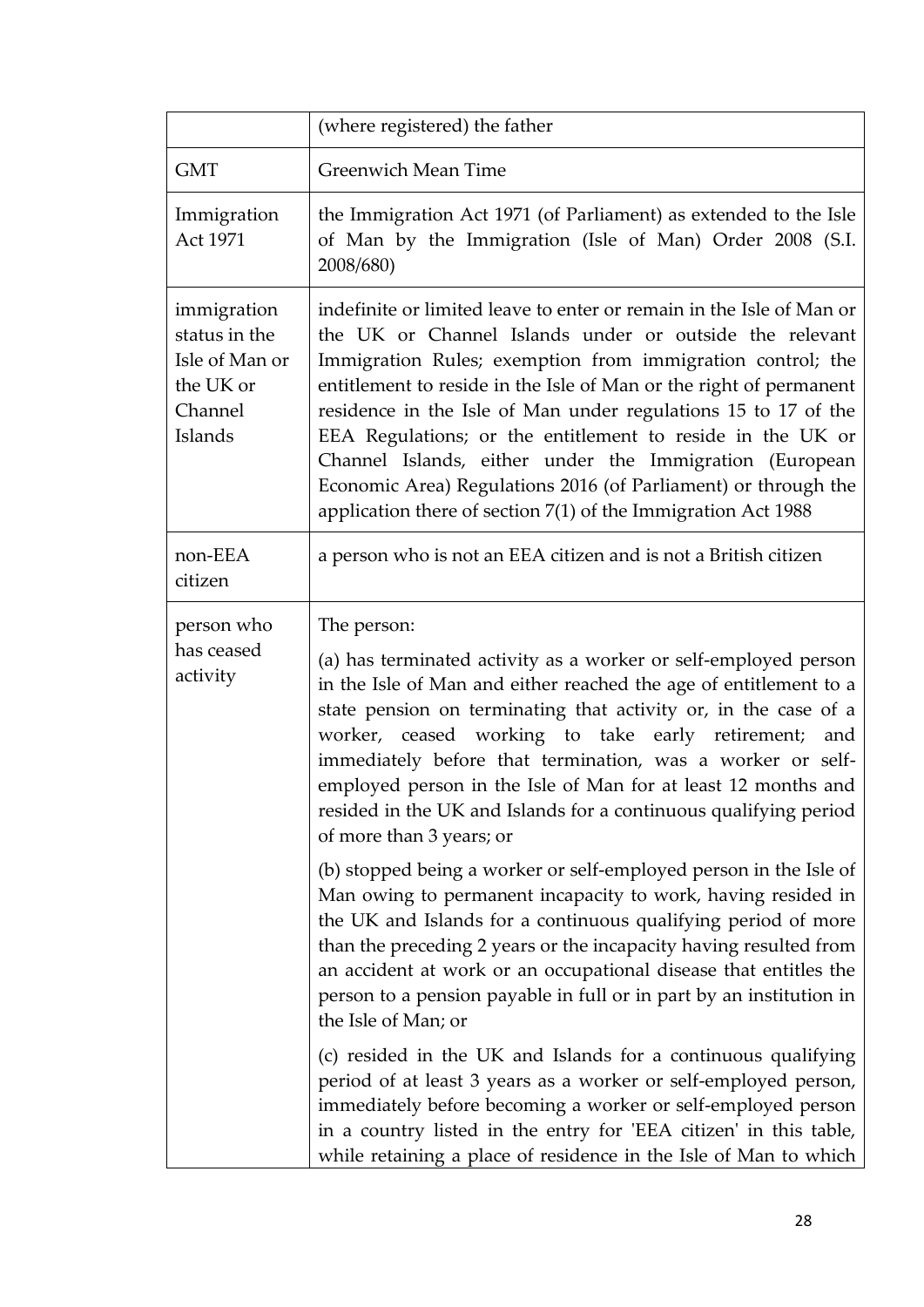|                                                | they return, as a rule, at least once a week                                                                                                                                                                                                                                                                                                                                                                                                                         |
|------------------------------------------------|----------------------------------------------------------------------------------------------------------------------------------------------------------------------------------------------------------------------------------------------------------------------------------------------------------------------------------------------------------------------------------------------------------------------------------------------------------------------|
|                                                | in addition, the conditions as to length of residence and of<br>employment in sub-paragraphs (a) and (b) above do not apply<br>where the Minister is satisfied, including by the required<br>evidence of family relationship, that the relevant EEA citizen is<br>the spouse or civil partner of a British citizen (substituting<br>'British citizen' for 'relevant EEA citizen' in the entry for, as the<br>case may be, 'spouse' or 'civil partner' in this table) |
| person with a<br>derivative<br>right to reside | a person with, by the specified date, a right to reside in the Isle of<br>Man by virtue of regulation 18(1) of the EEA Regulations:                                                                                                                                                                                                                                                                                                                                  |
|                                                | (a) regardless of whether, in respect of the criterion in regulation<br>18(2)(b)(ii) of the EEA Regulations, the EEA citizen meets, or (as<br>the case may be) met, the requirement in regulation $5(1)(c)(ii)$ of<br>the EEA Regulations for comprehensive sickness insurance cover<br>in the Isle of Man; and                                                                                                                                                      |
|                                                | (b) excluding a person satisfying the criteria in:                                                                                                                                                                                                                                                                                                                                                                                                                   |
|                                                | (i) paragraph $(5)$ of regulation 18 $(1)$ of the EEA Regulations;<br>or                                                                                                                                                                                                                                                                                                                                                                                             |
|                                                | (ii) paragraph $(6)(c)$ of that regulation where that person's<br>primary carer is, or (as the case may be) was, entitled to a<br>derivative right to reside in the Isle of Man under paragraph<br>(5)                                                                                                                                                                                                                                                               |
| person with a<br>Zambrano                      | a person with, by the specified date, a right to reside in the Isle of<br>Man by virtue of regulation 18(1) of the EEA Regulations:                                                                                                                                                                                                                                                                                                                                  |
| right to reside                                | (a) without leave to enter or remain in the Isle of Man granted<br>under another part of these Rules; and                                                                                                                                                                                                                                                                                                                                                            |
|                                                | (b) lawfully by virtue of regulation $18(1)$ of the EEA Regulations<br>by satisfying the criteria in:                                                                                                                                                                                                                                                                                                                                                                |
|                                                | (i) paragraph (5) of that regulation; or                                                                                                                                                                                                                                                                                                                                                                                                                             |
|                                                | (ii) paragraph (6)(c) of that regulation where that person's<br>primary carer is, or (as the case may be) was, entitled to a<br>derivative right to reside in the Isle of Man under paragraph<br>(5)                                                                                                                                                                                                                                                                 |
| qualifying                                     | a British citizen who:                                                                                                                                                                                                                                                                                                                                                                                                                                               |
| British citizen                                | (a) has been or was resident in the Isle of Man with the applicant<br>for a continuous qualifying period which corresponds or<br>corresponded with the continuous qualifying period on which                                                                                                                                                                                                                                                                         |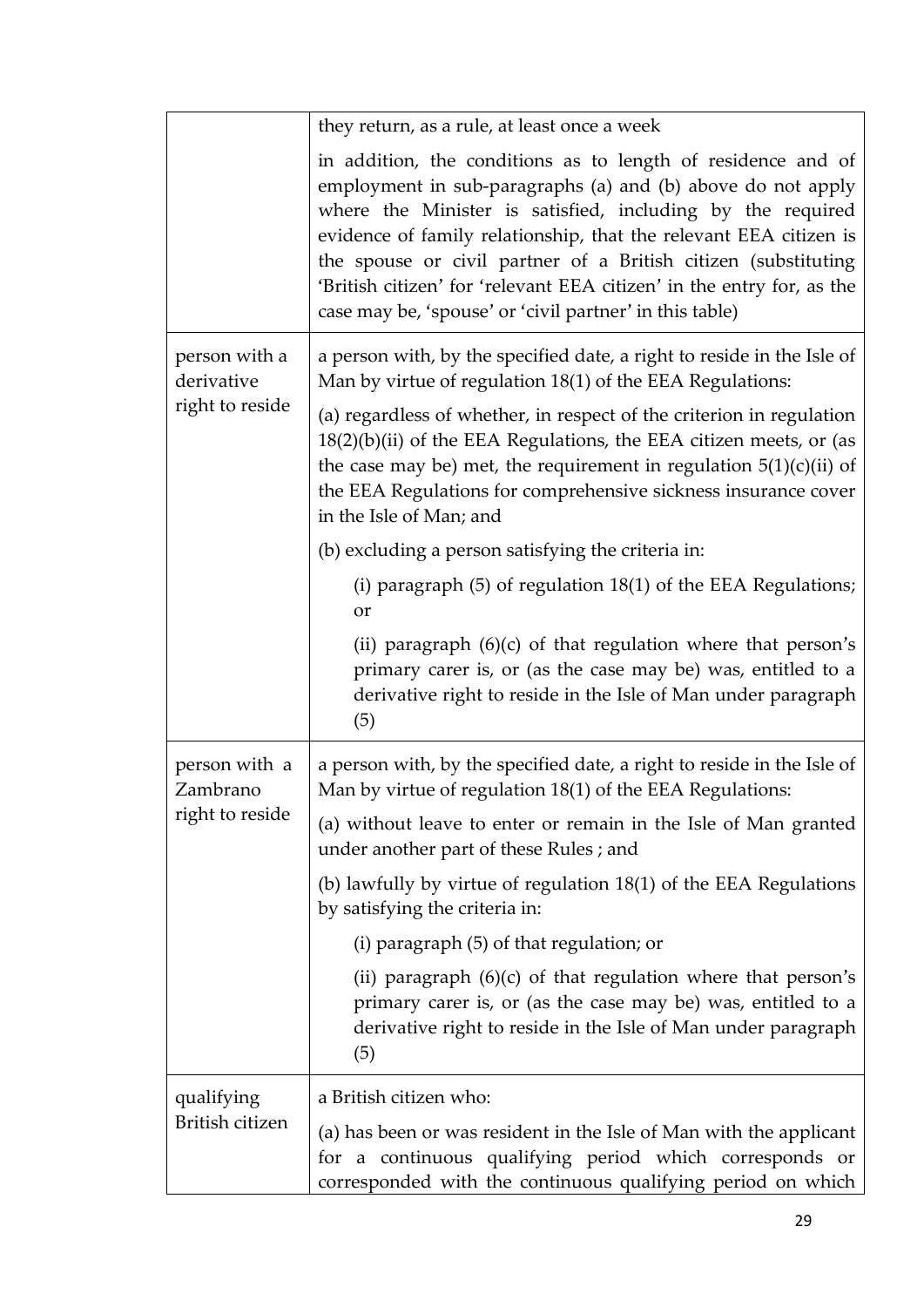|                         | the applicant relies; and                                                                                                                                                                                                                                                                                                                                                                                                                                                                                                                                                                                                                           |
|-------------------------|-----------------------------------------------------------------------------------------------------------------------------------------------------------------------------------------------------------------------------------------------------------------------------------------------------------------------------------------------------------------------------------------------------------------------------------------------------------------------------------------------------------------------------------------------------------------------------------------------------------------------------------------------------|
|                         | (b) they satisfied regulation $10(2)$ and $(4)(a)$ of the EEA<br>Regulations (as the British citizen to whom those provisions<br>refer) immediately before returning to the Isle of Man with the<br>applicant (who is to be treated as the family member $(\mathrm{``F''})$ to<br>whom those provisions refer)                                                                                                                                                                                                                                                                                                                                      |
| relevant<br>document    | (a) a family permit, document certifying an extended right of<br>residence, document certifying permanent residence<br><b>or</b><br>document certifying a derivative right of residence issued by the<br>Isle of Man under the EEA Regulations (or the equivalent<br>document or other evidence issued by the UK or Channel Islands<br>under the relevant legislation there evidencing the entitlement to<br>enter or reside or a right of permanent residence, either under<br>the Immigration (European Economic Area) Regulations 2016 (of<br>Parliament) or through the application there of section $7(1)$ of the<br>Immigration Act 1988; and |
|                         | (b) it was not subsequently revoked, or fell to be so, because the<br>relationship or dependency had never existed or had ceased; and                                                                                                                                                                                                                                                                                                                                                                                                                                                                                                               |
|                         | (c) it has not expired or otherwise ceased to be effective and it<br>remained valid for the period of residence relied upon                                                                                                                                                                                                                                                                                                                                                                                                                                                                                                                         |
| relevant EEA<br>citizen | (a) an EEA citizen resident in the UK and Islands for a<br>continuous qualifying period which began before the specified<br>date; or                                                                                                                                                                                                                                                                                                                                                                                                                                                                                                                |
|                         | (b) an EEA citizen who, having been resident in the UK and<br>Islands as described in sub-paragraph (a) above:                                                                                                                                                                                                                                                                                                                                                                                                                                                                                                                                      |
|                         | (i) has been or is being granted indefinite leave to enter or<br>remain under this Appendix (or under its equivalent in the<br>UK or Channel Islands); or                                                                                                                                                                                                                                                                                                                                                                                                                                                                                           |
|                         | (ii) would be granted indefinite leave to enter or remain<br>under this Appendix, if they made a valid application under<br>it; or                                                                                                                                                                                                                                                                                                                                                                                                                                                                                                                  |
|                         | (c) where the applicant is a family member of an EEA citizen<br>resident in the UK and Islands for a continuous qualifying<br>period who is a relevant naturalised British citizen, a relevant<br>naturalised British citizen resident in the UK and Islands for a<br>continuous qualifying period                                                                                                                                                                                                                                                                                                                                                  |
| relevant<br>naturalised | a relevant EEA citizen as described in sub-paragraph (a) of the                                                                                                                                                                                                                                                                                                                                                                                                                                                                                                                                                                                     |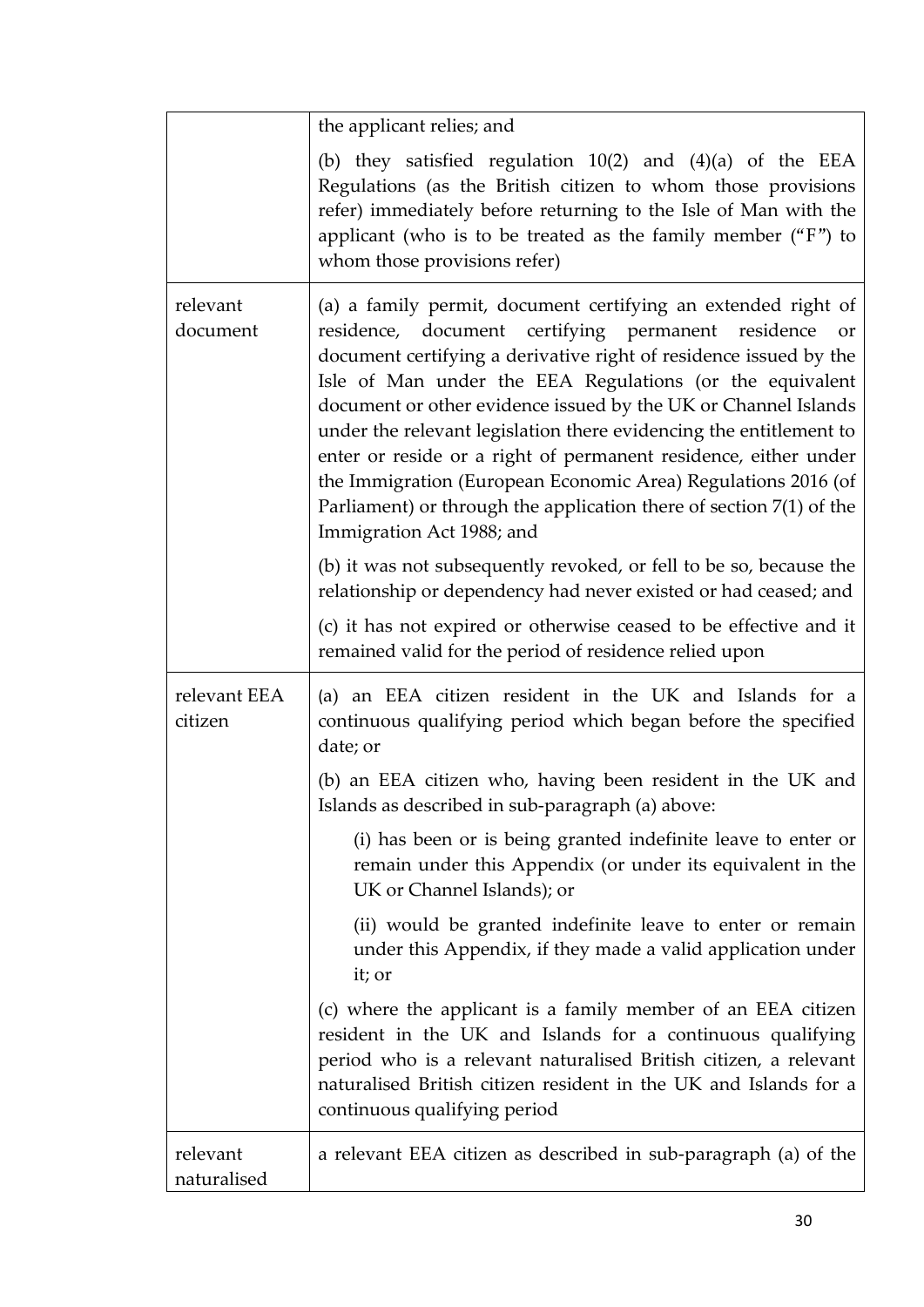| British citizen                       | entry for "relevant EEA citizen" in this table, who also:                                                                                                                                                                                                                                                                                                                                                                                                          |
|---------------------------------------|--------------------------------------------------------------------------------------------------------------------------------------------------------------------------------------------------------------------------------------------------------------------------------------------------------------------------------------------------------------------------------------------------------------------------------------------------------------------|
|                                       | (a) comes within paragraph (b) of the definition of<br>"EEA<br>national" in regulation 3(1) of the EEA Regulations; and                                                                                                                                                                                                                                                                                                                                            |
|                                       | (b) meets the criteria contained in regulation $11(2)$ or $(3)$ as the<br>dual national ("DN") to whom those provisions refer                                                                                                                                                                                                                                                                                                                                      |
| required<br>application<br>process    | (a) for applications made from within the Isle of Man the<br>required paper application form posted on the Immigration<br>Service webpage on the Isle of Man Government website<br>https://www.gov.im/immigration and a relevant process set out<br>in that form for:                                                                                                                                                                                              |
|                                       | (i) providing the required proof of identity and nationality;<br>and                                                                                                                                                                                                                                                                                                                                                                                               |
|                                       | (ii) providing the required biometrics; or                                                                                                                                                                                                                                                                                                                                                                                                                         |
|                                       | (b) for applications made from outside the UK and Islands, the<br>relevant on-line application form found on gov.uk and a relevant<br>process set out in that form for:                                                                                                                                                                                                                                                                                            |
|                                       | (i) providing the required proof of identity and nationality<br>and (as the case may be) the required proof of entitlement to<br>apply from outside the UK and Islands; and                                                                                                                                                                                                                                                                                        |
|                                       | (ii) providing the required biometrics                                                                                                                                                                                                                                                                                                                                                                                                                             |
| required<br>biometrics                | a facial photograph of the applicant (within the meaning of<br>"biometric information" in section 15 of the UK Borders Act<br>2007)                                                                                                                                                                                                                                                                                                                                |
| required                              | in the case of:                                                                                                                                                                                                                                                                                                                                                                                                                                                    |
| evidence of<br>family<br>relationship | (a) a spouse without a documented right of permanent residence<br>- a relevant document as the spouse of the relevant EEA citizen<br>(or of the qualifying British citizen), or a valid document of<br>record of a marriage recognised under the law of the Isle of Man<br>or under the laws of England and Wales, Scotland, Northern<br>Ireland or the Channel Islands;                                                                                           |
|                                       | (b) a civil partner without a documented right of permanent<br>residence - a relevant document as the civil partner of the<br>relevant EEA citizen (or of the qualifying British citizen); a valid<br>civil partnership certificate recognised under the law of the Isle<br>of Man or under the laws of England and Wales, Scotland,<br>Northern Ireland or the Channel Islands; or a valid overseas<br>registration document for a same sex relationship which is |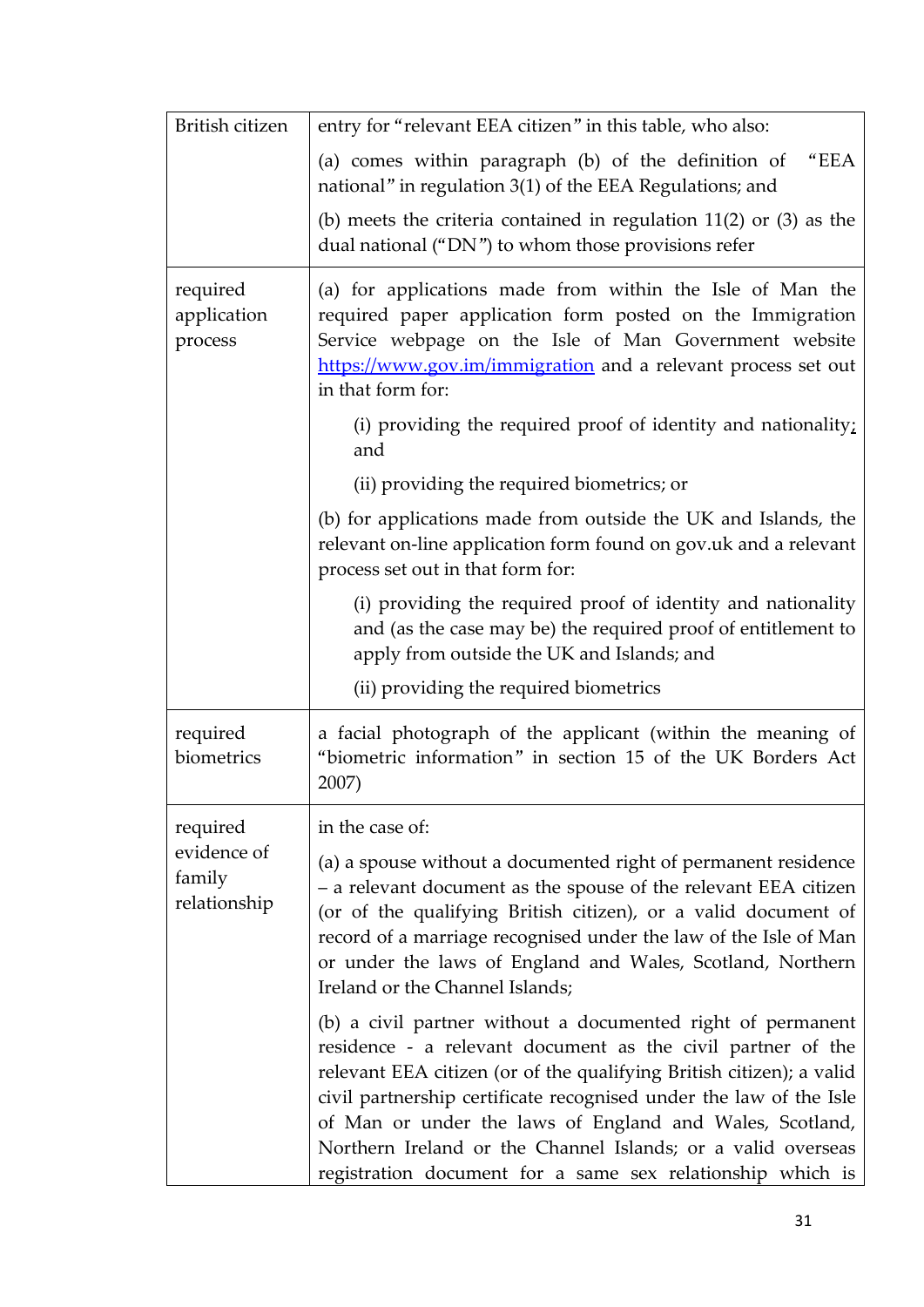| entitled to be treated as a civil partnership under the Civil<br>Partnership Act 2011 or under any equivalent legislation in the<br>UK or Channel Islands;                                                                                                                                                                                                                                                                                                                                                                                                                                                                                                                   |
|------------------------------------------------------------------------------------------------------------------------------------------------------------------------------------------------------------------------------------------------------------------------------------------------------------------------------------------------------------------------------------------------------------------------------------------------------------------------------------------------------------------------------------------------------------------------------------------------------------------------------------------------------------------------------|
| (c) a child without a documented right of permanent residence –<br>a relevant document issued on the basis of the relevant family<br>relationship or his or her evidence of birth and, where the<br>applicant is aged 21 years or over and was not previously<br>granted limited leave to enter or remain under this Appendix (or<br>under its equivalent in the UK or Channel Islands) as a child,<br>evidence which satisfies the Minister that sub-paragraph (b)(ii)<br>of the entry for "child" in this table is met;                                                                                                                                                    |
| (d) a dependent parent without a documented right of<br>permanent residence – a relevant document issued on the basis<br>of the relevant family relationship or his or her evidence of birth;                                                                                                                                                                                                                                                                                                                                                                                                                                                                                |
| (e) a durable partner:                                                                                                                                                                                                                                                                                                                                                                                                                                                                                                                                                                                                                                                       |
| (i) a relevant document as the durable partner of the relevant<br>EEA citizen (or of the qualifying British citizen) and, unless<br>this confirms the right of permanent residence in the Isle of<br>Man under regulation 17 of the EEA Regulations (or the<br>right of permanent residence in any other jurisdiction in the<br>UK or Channel Islands under the Immigration (European<br>Economic Area) Regulations 2016 of Parliament) or through<br>the application there of section $7(1)$ of the Immigration Act<br>1988), evidence which satisfies the Minister that the durable<br>partnership continues to subsist (or did so for the period<br>relied upon); or      |
| (ii) where the applicant is seeking to come to the Isle of Man<br>after 31 December 2020, evidence which satisfies the<br>Minister that the partnership was formed and was durable<br>before that date and that the partnership remains durable, or                                                                                                                                                                                                                                                                                                                                                                                                                          |
| (f) a dependent relative $-$ a relevant document as the dependent<br>relative of his or her sponsor (in the entry for 'dependent<br>relative' in this table) and, unless this confirms the right of<br>permanent residence in the Isle of Man under regulation 17 of<br>the EEA Regulations (or the right of permanent residence in the<br>UK or Channel Islands under the Immigration (European<br>Economic Area) Regulations 2016 of (Parliament) or through the<br>application there of section $7(1)$ of the Immigration Act 1988),<br>evidence which satisfies the Minister that the relationship<br>continues to subsist (or did so for the period of residence relied |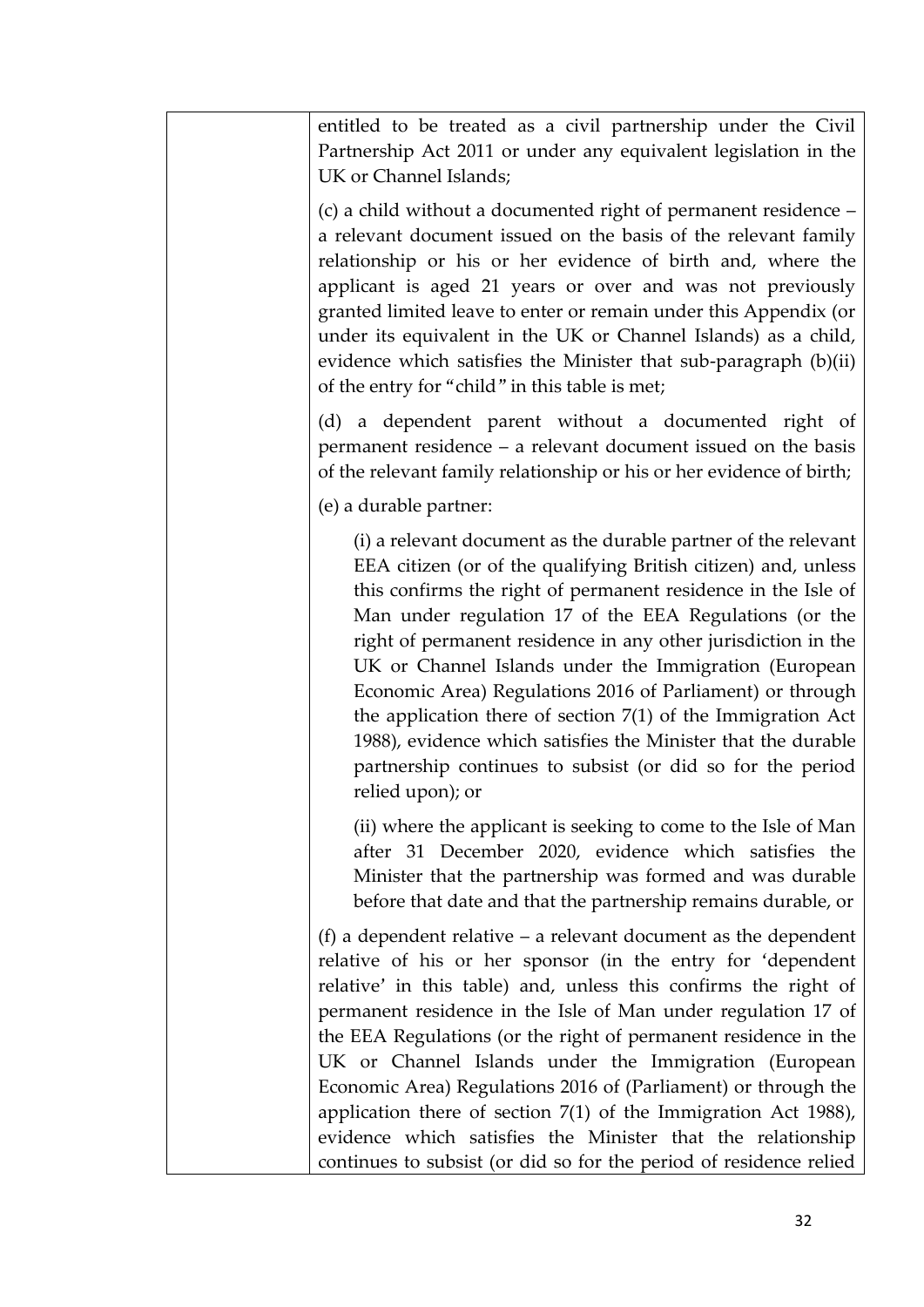| upon)                                                                                                                                                                                                                                                                                                                                                                                                                                                                                                                        |
|------------------------------------------------------------------------------------------------------------------------------------------------------------------------------------------------------------------------------------------------------------------------------------------------------------------------------------------------------------------------------------------------------------------------------------------------------------------------------------------------------------------------------|
| in addition:                                                                                                                                                                                                                                                                                                                                                                                                                                                                                                                 |
| (a) where the eligibility requirements to be met for leave to be<br>granted under this Appendix relate to the death of a person, the<br>required evidence of family relationship must include his or her<br>death certificate or other evidence which the Minister is satisfied<br>evidences the death; and                                                                                                                                                                                                                  |
| (b) where the applicant is a non-EEA citizen without a<br>documented right of permanent residence, the required evidence<br>of family relationship must include:                                                                                                                                                                                                                                                                                                                                                             |
| (i) the following proof of identity and nationality of (as the<br>case may be) the relevant EEA citizen, or the qualifying<br>British citizen, of whom the applicant is a family member:                                                                                                                                                                                                                                                                                                                                     |
| (aa) (in the case of an EEA citizen or a qualifying British<br>citizen) his or her valid passport (and 'valid' here and in<br>sub-paragraph (bb) means that the document is genuine<br>and has not expired or been cancelled or invalidated); or                                                                                                                                                                                                                                                                             |
| (bb) (in the case of an EEA citizen) his or her valid<br>national identity card or confirmation that they have<br>been or are being granted indefinite leave to remain or<br>limited leave to remain under this Appendix,                                                                                                                                                                                                                                                                                                    |
| unless (in any case) the Minister agrees to accept<br>alternative evidence of identity and nationality where<br>the applicant is unable to obtain or produce the required<br>document due to circumstances beyond his or her<br>control or to compelling practical or compassionate<br>reasons; and                                                                                                                                                                                                                          |
| (ii) evidence which satisfies the Minister that:                                                                                                                                                                                                                                                                                                                                                                                                                                                                             |
| (aa) where the applicant is a family member of a relevant<br>EEA citizen, either that EEA citizen was a relevant EEA<br>citizen as described in sub-paragraph (a) in the entry for<br>'relevant EEA citizen' in this table throughout the<br>continuous qualifying period on which the applicant<br>relies as being a family member of a relevant EEA<br>citizen; or that EEA citizen is a relevant EEA citizen as<br>described in sub-paragraph $(b)$ or $(c)$ in the entry for<br>'relevant EEA citizen' in this table; or |
| (bb) where the applicant is a family member of a<br>qualifying British citizen, that British citizen was a                                                                                                                                                                                                                                                                                                                                                                                                                   |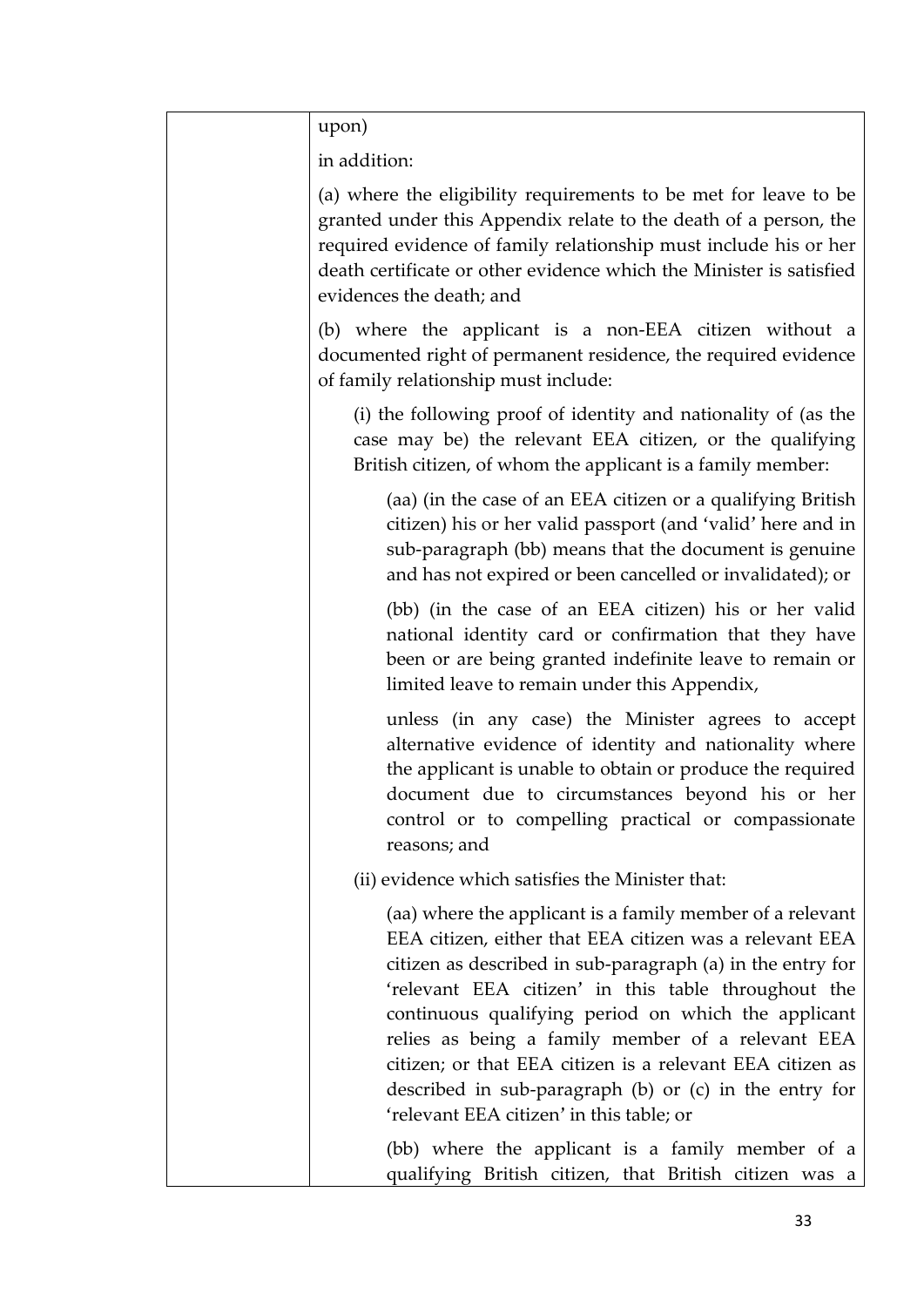|                                   | qualifying British citizen throughout the continuous<br>qualifying period on which the applicant relies as being<br>a family member of a qualifying British citizen; and<br>(c) where, in order to meet the requirements of this entry, the<br>applicant submits a copy (and not the original) of a document<br>the Minister can require the applicant to submit the original<br>document where the Minister has reasonable doubt as to the<br>authenticity of the copy submitted |
|-----------------------------------|-----------------------------------------------------------------------------------------------------------------------------------------------------------------------------------------------------------------------------------------------------------------------------------------------------------------------------------------------------------------------------------------------------------------------------------------------------------------------------------|
| required proof                    | (a) in the case of an EEA citizen:                                                                                                                                                                                                                                                                                                                                                                                                                                                |
| of entitlement<br>to apply from   | (i) his or her valid passport; or                                                                                                                                                                                                                                                                                                                                                                                                                                                 |
| outside the UK<br>and Islands     | (ii) his or her valid national identity card, where this<br>contains an interoperable biometric chip;                                                                                                                                                                                                                                                                                                                                                                             |
|                                   | unless the Minister agrees to accept alternative evidence of<br>entitlement to apply from outside the Isle of Man where the<br>applicant is unable to obtain or produce the required document<br>due to circumstances beyond his or her control or to compelling<br>practical or compassionate reasons; or                                                                                                                                                                        |
|                                   | (b) in the case of a non-EEA citizen making an application<br>outside the UK and Islands, his or her valid specified relevant<br>document,                                                                                                                                                                                                                                                                                                                                        |
|                                   | unless the Minister agrees to accept alternative evidence of<br>entitlement to apply from outside the UK and Islands where the<br>applicant is unable to obtain or produce the required document<br>due to circumstances beyond his or her control or to compelling<br>practical or compassionate reasons                                                                                                                                                                         |
|                                   | in addition, 'valid' here means that the document is genuine and<br>has not expired or been cancelled or invalidated                                                                                                                                                                                                                                                                                                                                                              |
| required proof<br>of identity and | (a) in the case of an EEA citizen making an application within the<br>Isle of Man:                                                                                                                                                                                                                                                                                                                                                                                                |
| nationality                       | (i) his or her valid passport; or                                                                                                                                                                                                                                                                                                                                                                                                                                                 |
|                                   | (ii) his or her valid national identity card; or                                                                                                                                                                                                                                                                                                                                                                                                                                  |
|                                   | (b) in the case of a non-EEA citizen making an application within<br>the Isle of Man:                                                                                                                                                                                                                                                                                                                                                                                             |
|                                   | (i) his or her valid passport; or                                                                                                                                                                                                                                                                                                                                                                                                                                                 |
|                                   | (ii) his or her specified relevant document; or                                                                                                                                                                                                                                                                                                                                                                                                                                   |
|                                   | (iii) his or her valid biometric immigration document (as                                                                                                                                                                                                                                                                                                                                                                                                                         |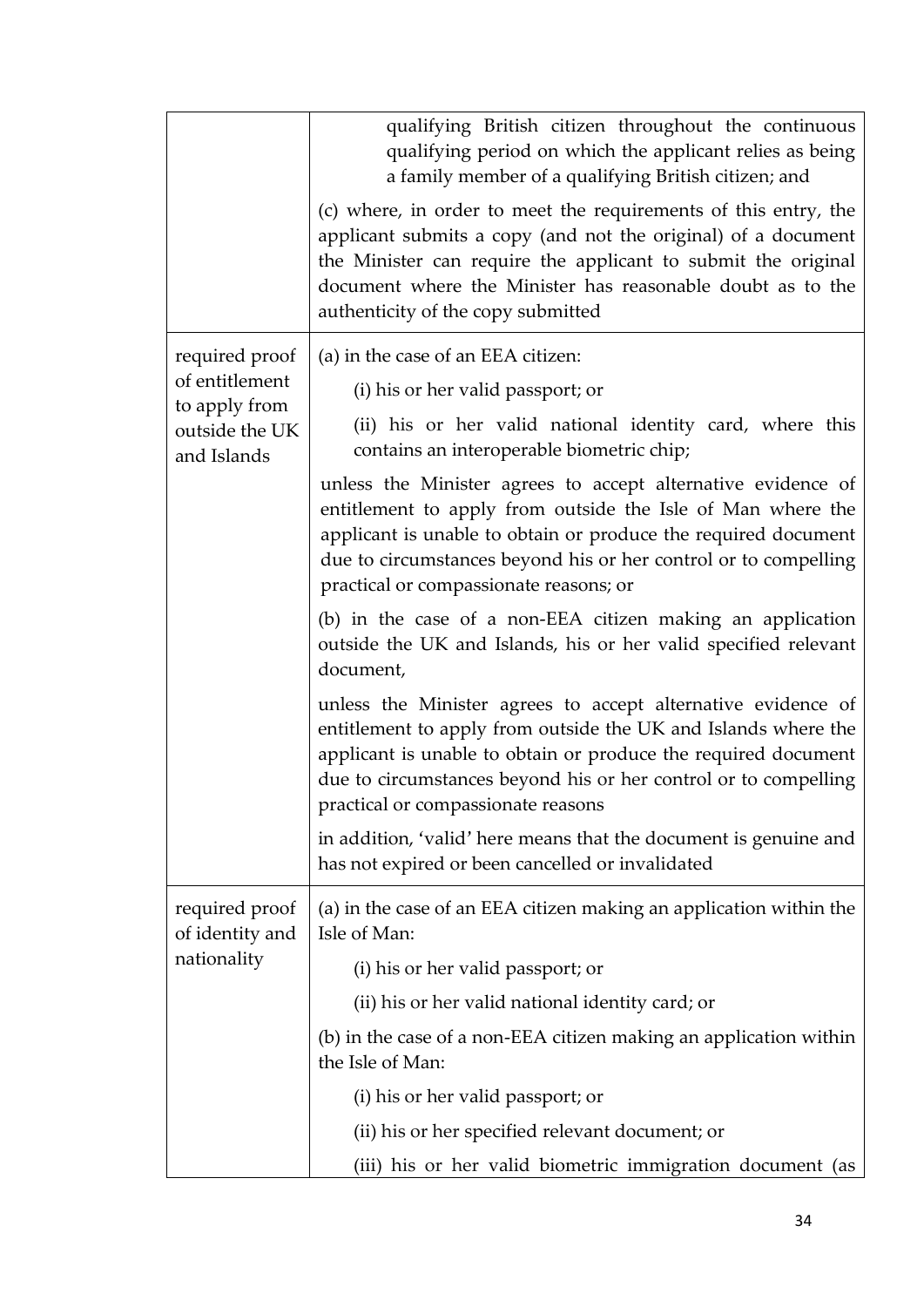|                         | defined in section 5 of the UK Borders Act 2007),                                                                                                                                                                                                                                                                                                                                                                                 |
|-------------------------|-----------------------------------------------------------------------------------------------------------------------------------------------------------------------------------------------------------------------------------------------------------------------------------------------------------------------------------------------------------------------------------------------------------------------------------|
|                         | unless (in the case of (a) or (b)) the Minister agrees to accept<br>alternative evidence of identity and nationality where the<br>applicant is unable to obtain or produce the required<br>document due to circumstances beyond his or her control or<br>to compelling practical or compassionate reasons<br>in addition, "valid" here means that the document is genuine<br>and has not expired or been cancelled or invalidated |
| residence of a<br>child | the child normally lives with the applicant or does so part of the<br>time, and includes arrangements agreed informally and those<br>which are subject to a court order for determining with whom<br>the child is to live and when                                                                                                                                                                                                |
| self-employed<br>person | there is evidence which satisfies the Minister that the person is,<br>or (as the case may be) for the relevant period was, either:                                                                                                                                                                                                                                                                                                |
|                         | (a) a self-employed person as defined in regulation $5(1)$ of the<br><b>EEA</b> Regulations; or                                                                                                                                                                                                                                                                                                                                   |
|                         | (b) a person who is or was no longer in self-employment but<br>who continues or continued to be treated as a self-employed<br>person within the meaning of "qualified person" under<br>regulation 7 of the EEA Regulations                                                                                                                                                                                                        |
| specified date          | (a) should the United Kingdom withdraw from the European<br>Union with a Withdrawal Agreement, 23:00 GMT on 31<br>December 2020; or                                                                                                                                                                                                                                                                                               |
|                         | (b) should the United Kingdom withdraw from the European<br>Union on 29 March 2019 without a Withdrawal Agreement:                                                                                                                                                                                                                                                                                                                |
|                         | (i) 23:00 GMT on 29 March 2019 in the references to specified<br>dates in:                                                                                                                                                                                                                                                                                                                                                        |
|                         | - condition 7 in the table in paragraph EU11 of this<br>Appendix;                                                                                                                                                                                                                                                                                                                                                                 |
|                         | - condition 4 in the table in paragraph EU12 of this<br>Appendix;                                                                                                                                                                                                                                                                                                                                                                 |
|                         | - condition 2B in the table in paragraph EU14 of this<br>Appendix;                                                                                                                                                                                                                                                                                                                                                                |
|                         | - subparagraph (a) of the entry for "continuous qualifying<br>period" in this table;                                                                                                                                                                                                                                                                                                                                              |
|                         | - the entry for "deportation order" in this table;                                                                                                                                                                                                                                                                                                                                                                                |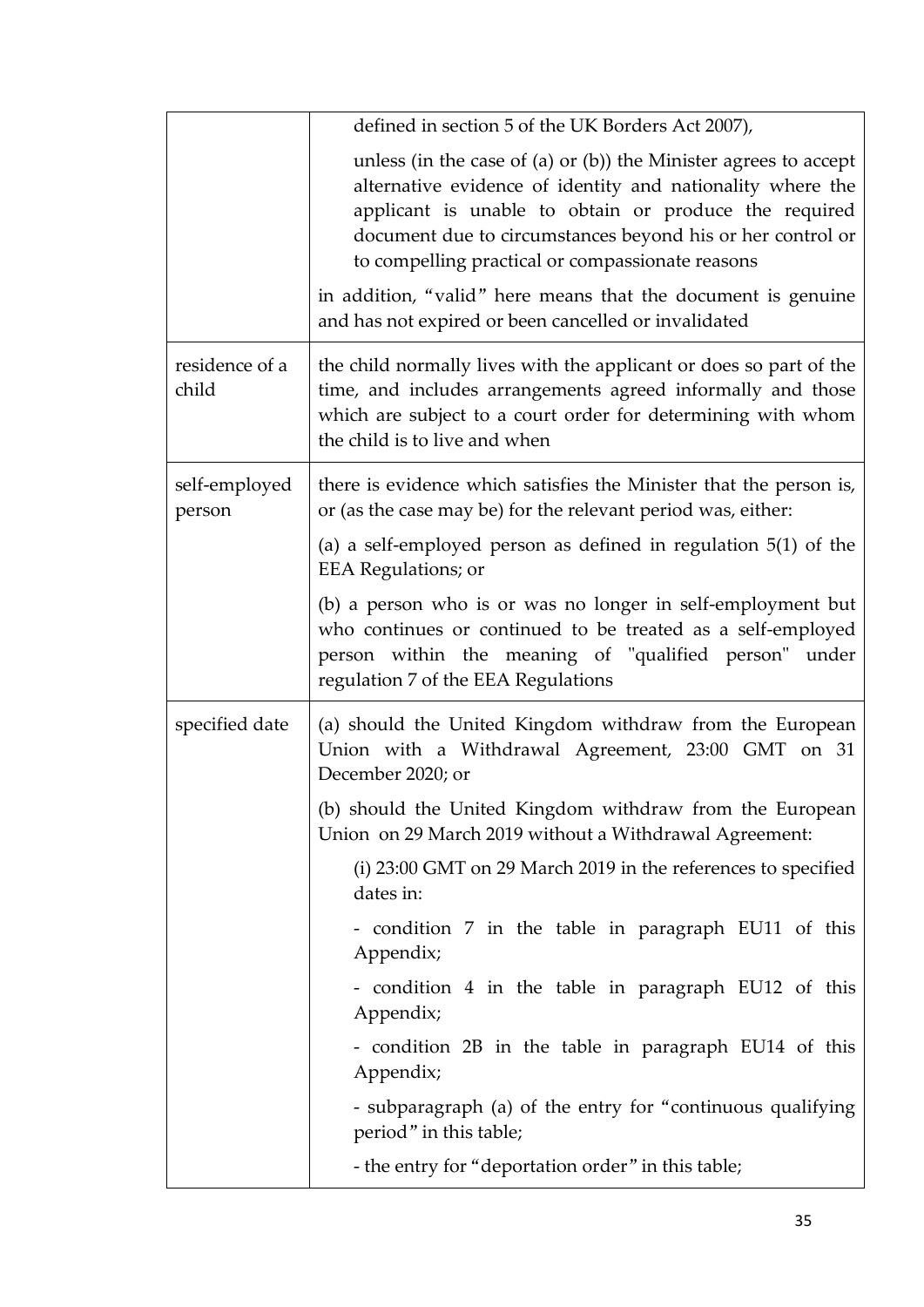|                                   | - the entry for "exclusion decision" in this table;                                                                                                                                                                                                                                                                                       |
|-----------------------------------|-------------------------------------------------------------------------------------------------------------------------------------------------------------------------------------------------------------------------------------------------------------------------------------------------------------------------------------------|
|                                   | - sub-paragraph (a) of the entry for "family member of a<br>qualifying British citizen" in this table;                                                                                                                                                                                                                                    |
|                                   | - sub-paragraphs (a) and (b) of the entry for "family member<br>of a relevant EEA citizen" in this table;                                                                                                                                                                                                                                 |
|                                   | - the entry for "person with a derivative right of residence"<br>in this table;                                                                                                                                                                                                                                                           |
|                                   | - the entry for "person with a Zambrano right of residence"<br>in this table;                                                                                                                                                                                                                                                             |
|                                   | - sub-paragraph (a) of the entry for "relevant EEA citizen" in<br>this table;                                                                                                                                                                                                                                                             |
|                                   | - the entry for "UK or CI deportation order" in this table;<br>and                                                                                                                                                                                                                                                                        |
|                                   | - the entry for "UK or CI exclusion decision" in this table; or                                                                                                                                                                                                                                                                           |
|                                   | (ii) otherwise, such date as will be specified in this Appendix<br>in due course                                                                                                                                                                                                                                                          |
| specified<br>relevant<br>document | within the meaning of 'relevant document' in the relevant entry<br>in this table, a document certifying an extended right of<br>residence or a document certifying a permanent right of<br>residence issued by the Isle of Man under the EEA Regulations.                                                                                 |
| spouse                            | (a) the person is, or (as the case may be) for the relevant period<br>was, party to a marriage with a relevant EEA citizen (or with a<br>qualifying British citizen) and the marriage is recognised under<br>the law of the Isle of Man or under the laws of England and<br>Wales, Scotland, Northern Ireland or the Channel Islands; and |
|                                   | (b) it is, or (as the case may be) for the relevant period was, not a<br>marriage of convenience; and                                                                                                                                                                                                                                     |
|                                   | (c) neither party has, or (as the case may be) for the relevant<br>period had, another spouse, a civil partner or an durable partner<br>with (in any of those circumstances) immigration status in the<br>Isle of Man or in the UK or Channel Islands based on that<br>person's relationship with that party                              |
| supervening                       | at the date of application:                                                                                                                                                                                                                                                                                                               |
| event                             | (a) the applicant has been absent from the UK and Islands for a<br>period of more than 5 consecutive years (at any point since they<br>last acquired the right of permanent residence in the Isle of Man                                                                                                                                  |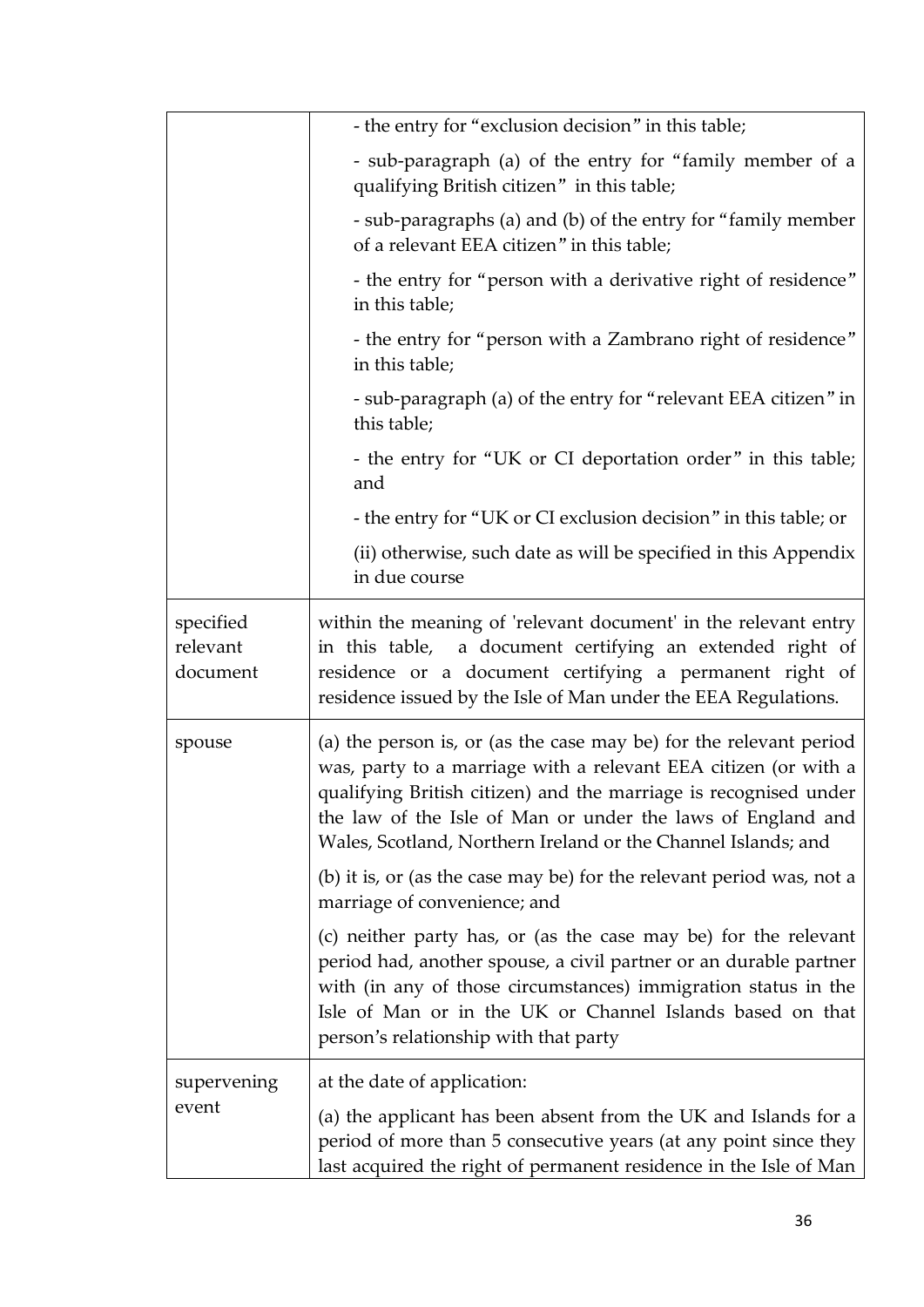|                                                           | under regulation 17 of the EEA Regulations, or the right of<br>permanent residence in the UK or Channel Islands under the<br>Immigration (European Economic Area) Regulations 2016 (of<br>Parliament) or through the application there of section $7(1)$ of the<br>Immigration Act 1988, or since they last completed a continuous<br>qualifying period of 5 years); or                                                                                                                                                                |
|-----------------------------------------------------------|----------------------------------------------------------------------------------------------------------------------------------------------------------------------------------------------------------------------------------------------------------------------------------------------------------------------------------------------------------------------------------------------------------------------------------------------------------------------------------------------------------------------------------------|
|                                                           | (b) any of the following events has occurred, unless it has been<br>set aside or no longer has effect in respect of the person:                                                                                                                                                                                                                                                                                                                                                                                                        |
|                                                           | (i) any decision or order to exclude or remove under<br>regulation 24 or 33 of the EEA Regulations (or under the<br>equivalent provisions of the Immigration (European<br>Economic Area) Regulations 2016 (of Parliament)); or                                                                                                                                                                                                                                                                                                         |
|                                                           | (ii) a decision to which regulation $17(4)$ of the EEA<br>Regulations otherwise refers, unless that decision arose from<br>a previous decision under regulation 25(1) of the EEA<br>Regulations (or the equivalent decision, subject to the<br>equivalent qualification, under the Immigration (European<br>Economic Area) Regulations 2016 (of Parliament)); or                                                                                                                                                                       |
|                                                           | (iii) an exclusion decision; or                                                                                                                                                                                                                                                                                                                                                                                                                                                                                                        |
|                                                           | (iv) a deportation order, other than under the EEA<br>Regulations; or                                                                                                                                                                                                                                                                                                                                                                                                                                                                  |
|                                                           | (v) a UK or CI deportation order, as defined in paragraph<br>3(6) of Schedule 4 to the Immigration Act 1971; or                                                                                                                                                                                                                                                                                                                                                                                                                        |
|                                                           | (vi) a UK or CI exclusion decision                                                                                                                                                                                                                                                                                                                                                                                                                                                                                                     |
| termination of<br>the marriage<br>or civil<br>partnership | the date on which the order finally terminating the marriage or<br>civil partnership is made by a court                                                                                                                                                                                                                                                                                                                                                                                                                                |
| UK and<br>Islands                                         | the United Kingdom, the Isle of Man and the Channel Islands<br>taken together                                                                                                                                                                                                                                                                                                                                                                                                                                                          |
| UK or CI<br>deportation<br>order                          | a deportation order as defined in paragraph 3(6) of Schedule 4 to<br>the Immigration Act 1971, except for such an order that was<br>made in respect of conduct committed before the specified date<br>(unless the Minister is satisfied that the direction is justified on<br>the grounds of public policy, public security or public health in<br>accordance with regulation 28 of the EEA Regulations,<br>irrespective of whether the EEA Regulations apply to that<br>person, except that for "a right of permanent residence under |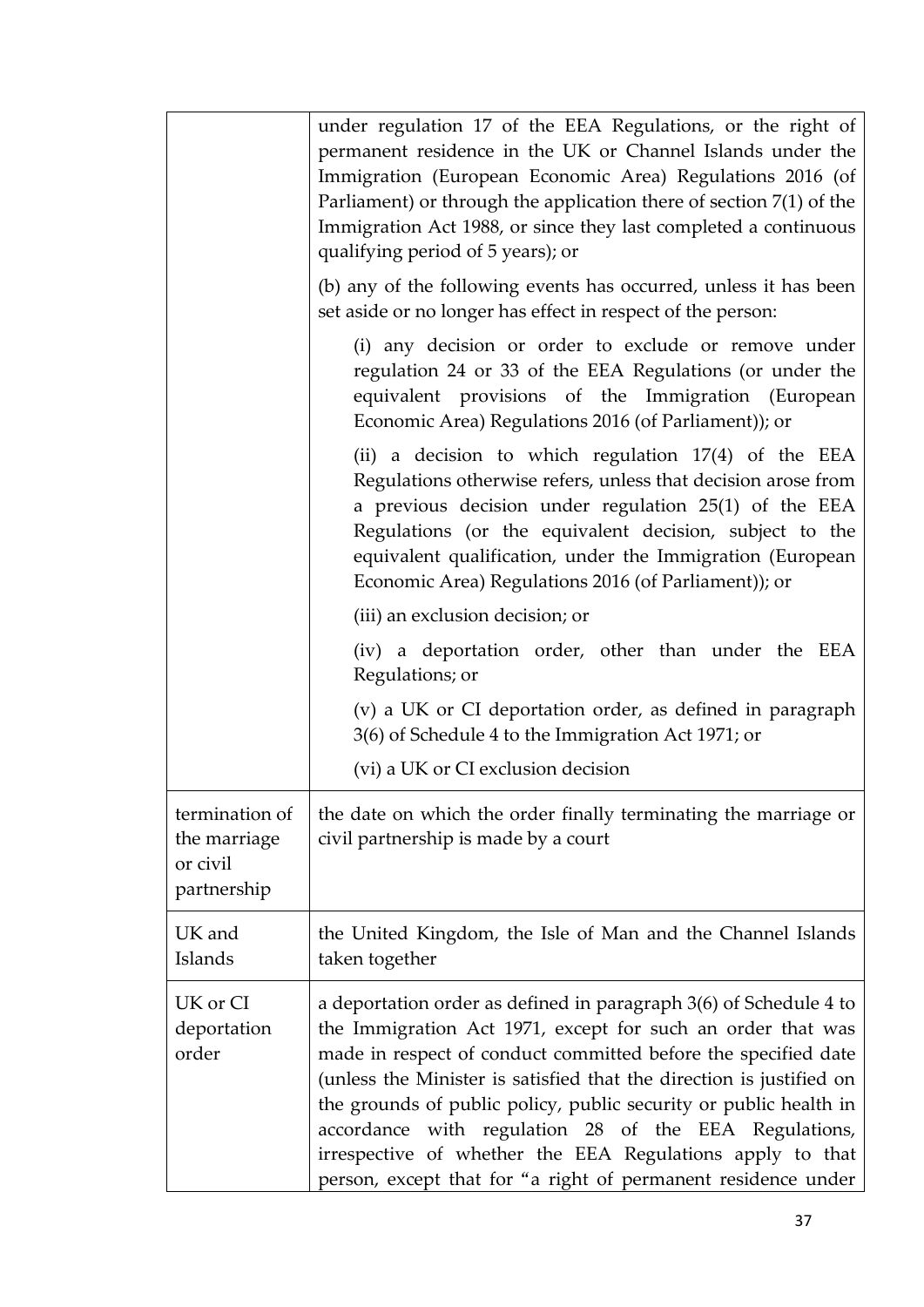|                                                                              | regulation 17" read "indefinite leave to enter or remain"; and for<br>"an EEA decision" read "an exclusion direction")                                                                                                                                                                                                                                                                                                                                                                                                                                                                                                                                                                                                                                                                                    |
|------------------------------------------------------------------------------|-----------------------------------------------------------------------------------------------------------------------------------------------------------------------------------------------------------------------------------------------------------------------------------------------------------------------------------------------------------------------------------------------------------------------------------------------------------------------------------------------------------------------------------------------------------------------------------------------------------------------------------------------------------------------------------------------------------------------------------------------------------------------------------------------------------|
| UK or CI<br>exclusion<br>decision                                            | a direction given by the relevant authority in the UK or Channel<br>Islands that a person must be refused entry to the jurisdiction<br>concerned on the grounds that that person's presence there<br>would not be conducive to the public good, except for such<br>direction made in respect of conduct committed before the<br>specified date (unless the Minister is satisfied that the direction is<br>justified on the grounds of public policy, public security or<br>public health in accordance with regulation 28 of the EEA<br>Regulations, irrespective of whether the EEA Regulations apply<br>to that person, except that for "a right of permanent residence<br>under regulation 17" read "indefinite leave to enter or remain";<br>and for "an EEA decision" read "an exclusion direction") |
| UK or the<br>Channel<br>Islands                                              | the United Kingdom or the Bailiwick of Jersey or the Bailiwick of<br>Guernsey                                                                                                                                                                                                                                                                                                                                                                                                                                                                                                                                                                                                                                                                                                                             |
| valid evidence<br>of his or her<br>indefinite<br>leave to enter<br>or remain | (a) a valid biometric immigration document (as defined in<br>section 5 of the UK Borders Act 2007), a valid stamp or<br>endorsement in a passport (whether or not the passport has<br>expired) or other valid document issued by an immigration<br>officer confirming that the applicant has indefinite leave to enter<br>or remain in the Isle of Man, which has not lapsed or been<br>revoked or invalidated; or                                                                                                                                                                                                                                                                                                                                                                                        |
|                                                                              | (b) the Minister is otherwise satisfied from the evidence or<br>information available to him or her that the applicant has<br>indefinite leave to enter or remain in the Isle of Man or in the UK<br>or Channel Islands, which has not lapsed or been revoked or<br>invalidated                                                                                                                                                                                                                                                                                                                                                                                                                                                                                                                           |
| worker                                                                       | there is evidence which satisfies the Minister that the person is,<br>or (as the case may be) for the relevant period was, either:<br>(a) a worker as defined in regulation $5(1)$ of the EEA Regulations;<br>or                                                                                                                                                                                                                                                                                                                                                                                                                                                                                                                                                                                          |
|                                                                              | (b) a person who is or was no longer working but who continues<br>or continued to be treated as a worker within the meaning of<br>"qualified person" under regulation 7 of the EEA Regulations                                                                                                                                                                                                                                                                                                                                                                                                                                                                                                                                                                                                            |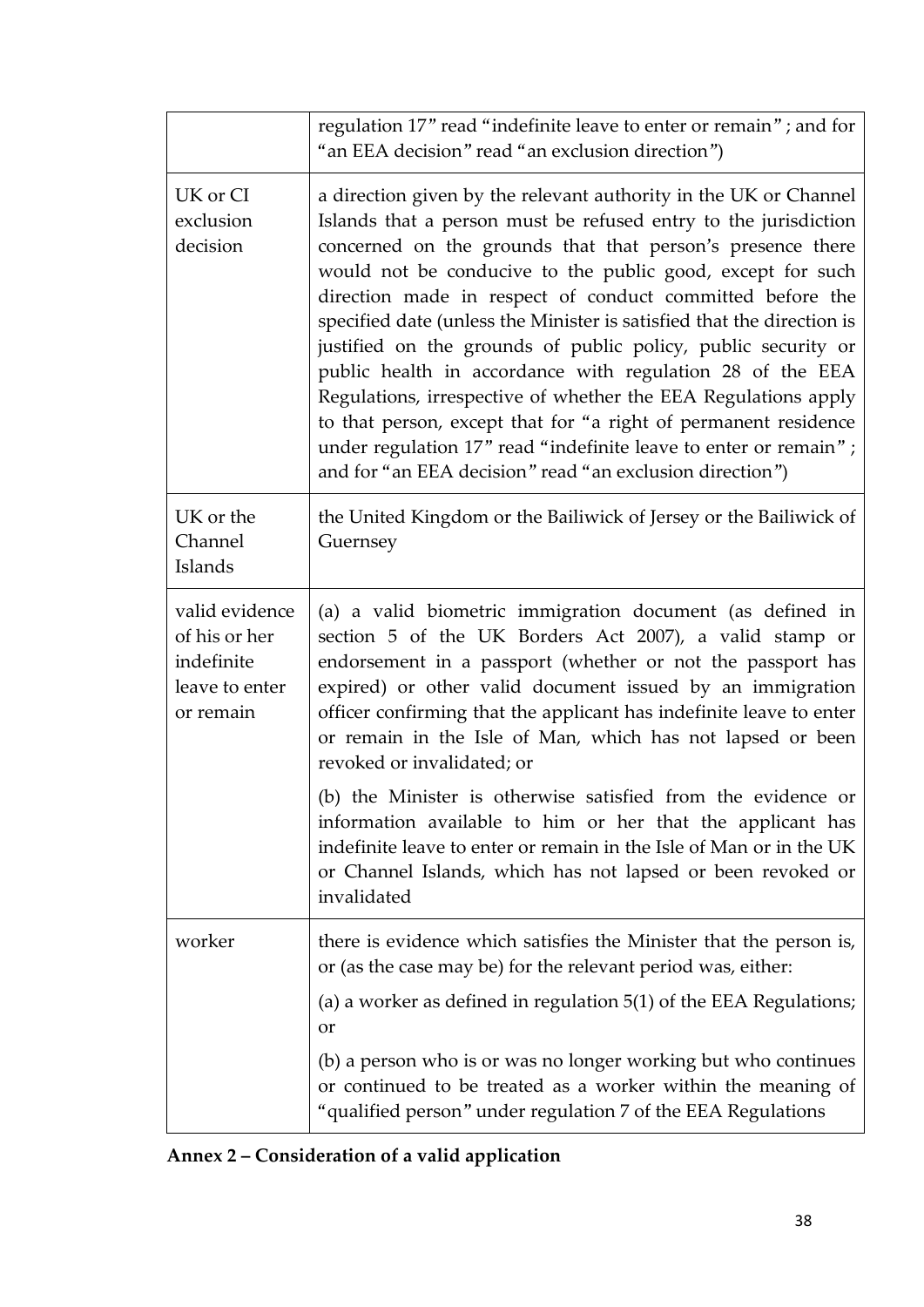- A2.1. A valid application made under this Appendix will be decided on the basis of:
	- (a) the information and evidence provided by the applicant, including in response to any request for further information or evidence made by the Minister; and
	- (b) any other information or evidence made available to the Minister (including from other government departments) at the date of decision.
- A2.2. (a) For the purposes of deciding whether the applicant meets the eligibility requirements for indefinite leave to enter or remain or for limited leave to enter or remain, the Minister may invite the applicant to:
	- (i) provide further information or evidence that he or she meet those requirements; or
	- (ii) be interviewed by the Minister in person, or by telephone.
	- (b) If the applicant purports to meet the eligibility requirements for indefinite leave to enter or remain or for limited leave to enter or remain on the basis of a relationship with another person ("P"), including where P is a qualifying British citizen, the Minister may invite P to:
		- (i) provide information or evidence about his or her relationship with the applicant, his or hers residence in the Isle of Man or, where P is a qualifying British citizen, his or hers residence in a country listed in the entry for "EEA citizen" in the table at Annex 1 to this Appendix; or
		- (ii) be interviewed by the Minister in person, by telephone, by video-telecommunications link or over the internet.
	- (c) If the applicant or  $P$  (as the case may be):
		- (i) fails to provide the information or evidence requested; or
		- (ii) on at least 2 occasions, fails to comply with an invitation to attend an interview in person or with other arrangements to be interviewed,

the Minister may draw any factual inferences about whether the applicant meets the eligibility requirements for indefinite leave to enter or remain or for limited leave to enter or remain as appear appropriate in the circumstances.

(d) The Minister may decide following the drawing of a factual inference under sub-paragraph (3) that the applicant does not meet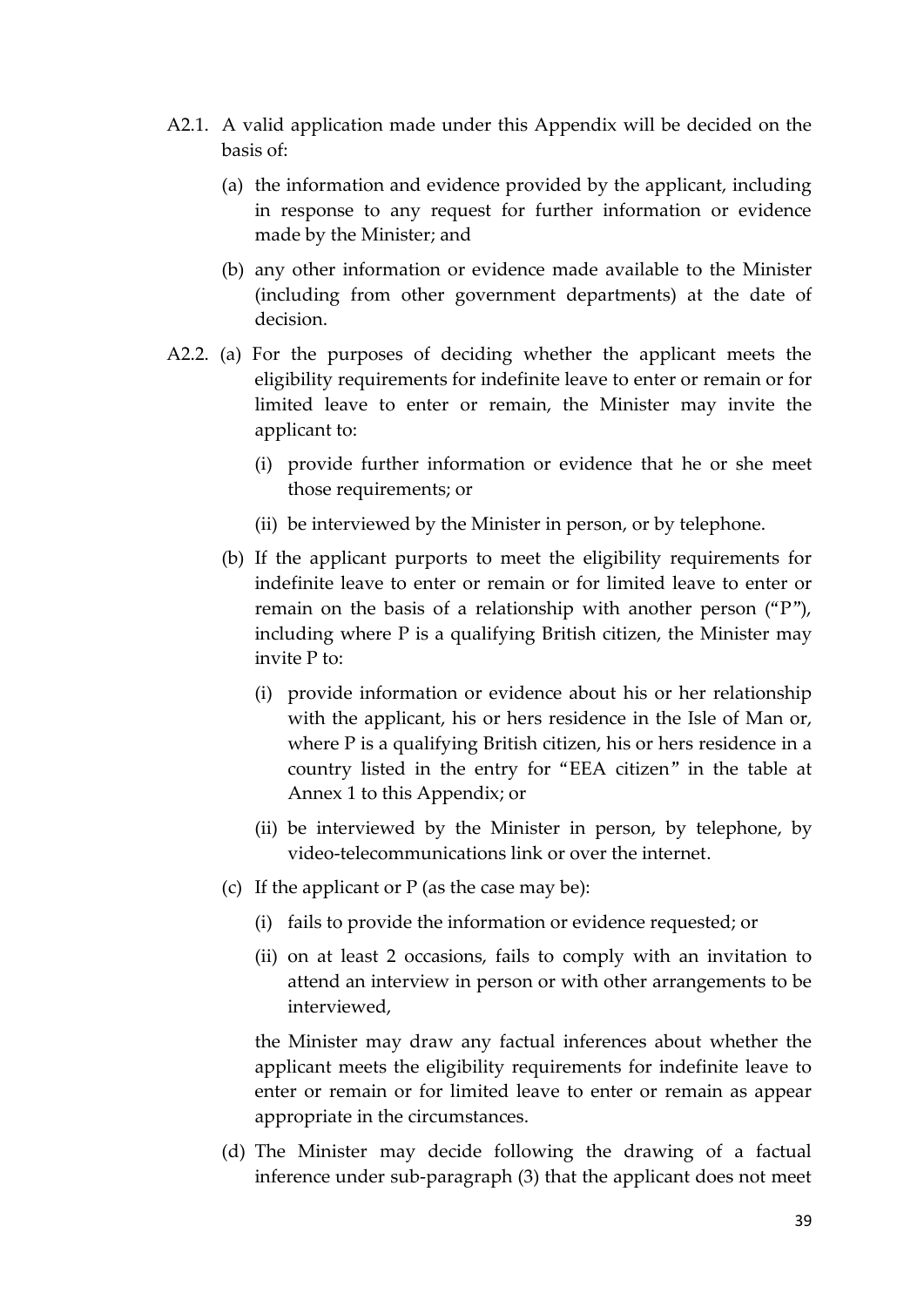the eligibility requirements for indefinite leave to enter or remain or for limited leave to enter or remain.

(e) The Minister must not decide that the applicant does not meet the eligibility requirements for indefinite leave to enter or remain or for limited leave to enter or remain on the sole basis that the applicant or P failed on at least 2 occasions to comply with an invitation to be interviewed.

### **Appendix EU (Family Permit)**

### **Purpose**

- FP1. This Appendix sets out the basis on which a **non-EEA citizen** will, if he or she apply under it, be granted an entry clearance – in the form of an EU Settlement Scheme Family Permit – to join a **relevant EEA citizen** in the Isle of Man or to accompany him or her to the Isle of Man.
- FP2. This Appendix has effect in connection with the granting of entry clearance for the purpose of acquiring leave to enter or remain in the Isle of Man by virtue of Appendix EU to these Rules.

### **Requirements and procedure**

- FP3. The applicant will be granted an entry clearance under this Appendix, valid for a period of 6 months from the date of decision, by an immigration officer or entry clearance officer where:
	- (a) a valid application has been made in accordance with paragraph FP4;
	- (b) the applicant meets the eligibility requirements in paragraph FP6; and
	- (c) the applicant is not to be refused on grounds of suitability in accordance with paragraph FP7.
- FP4. A valid application has been made under this Appendix where:
	- (a) it has been made using the **required application process**;
	- (b) the **required proof of identity and nationality** has been provided; and
	- (c) the **required biometrics** have been provided.
- FP5. An application will be rejected as invalid where it does not meet the requirements in paragraph FP4.
- FP6. The application meets the eligibility requirements for an entry clearance to be granted under this Appendix where the immigration officer or entry clearance officer is satisfied that at the **date of application**: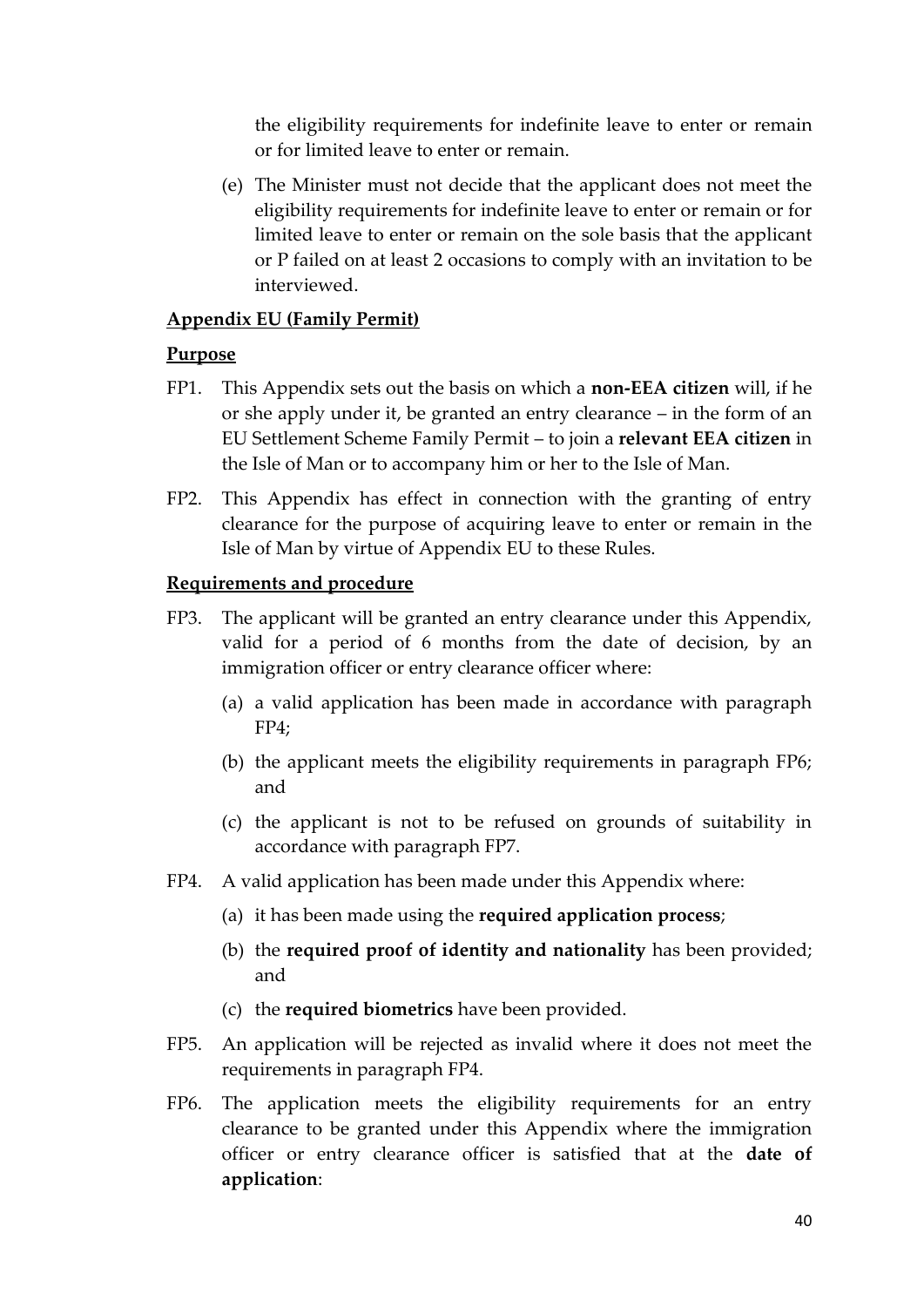- (a) the applicant is a non-EEA citizen;
- (b) the applicant is a **family member of a relevant EEA citizen**;
- (c) the relevant EEA citizen is resident in the Isle of Man or will be travelling to the Isle of Man within 6 months of the date of application;
- (d) the applicant will be accompanying the relevant EEA citizen to the Isle of Man or joining him or her in the Isle of Man; and
- (e) the applicant ("A") is not the **spouse**, **civil partner** or **durable partner** of a relevant EEA citizen ("B") where a spouse, civil partner or durable partner of A or B has been granted an entry clearance under this Appendix or holds a valid EEA family permit issued under regulation 14 of the **EEA Regulations**.
- FP7. (a) An application made under this Appendix will be refused on grounds of suitability where any of the following apply at the date of decision:
	- (i) the applicant is subject to a deportation order or to a decision to make a **deportation order**; or
	- (ii) the applicant is subject to an **exclusion order** or **exclusion decision**.
	- (b) An application made under this Appendix may be refused on grounds of suitability where any of the following apply at the date of decision:
		- (i) the applicant is subject to a **UK or CI deportation order**; or
		- (ii) the applicant is subject to a **UK or CI exclusion decision**.
	- (c) An application made under this Appendix may be refused on grounds of suitability where, at the date of decision, the immigration officer or entry clearance officer is satisfied that it is proportionate to refuse the application where:
		- (i) in relation to the application and whether or not to the applicant's knowledge, false or misleading information, representations or documents have been submitted (including false or misleading information submitted to any person to obtain a document used in support of the application); and
		- (ii) the information, representation or documentation is material to the decision whether or not to grant the applicant an entry clearance under this Appendix.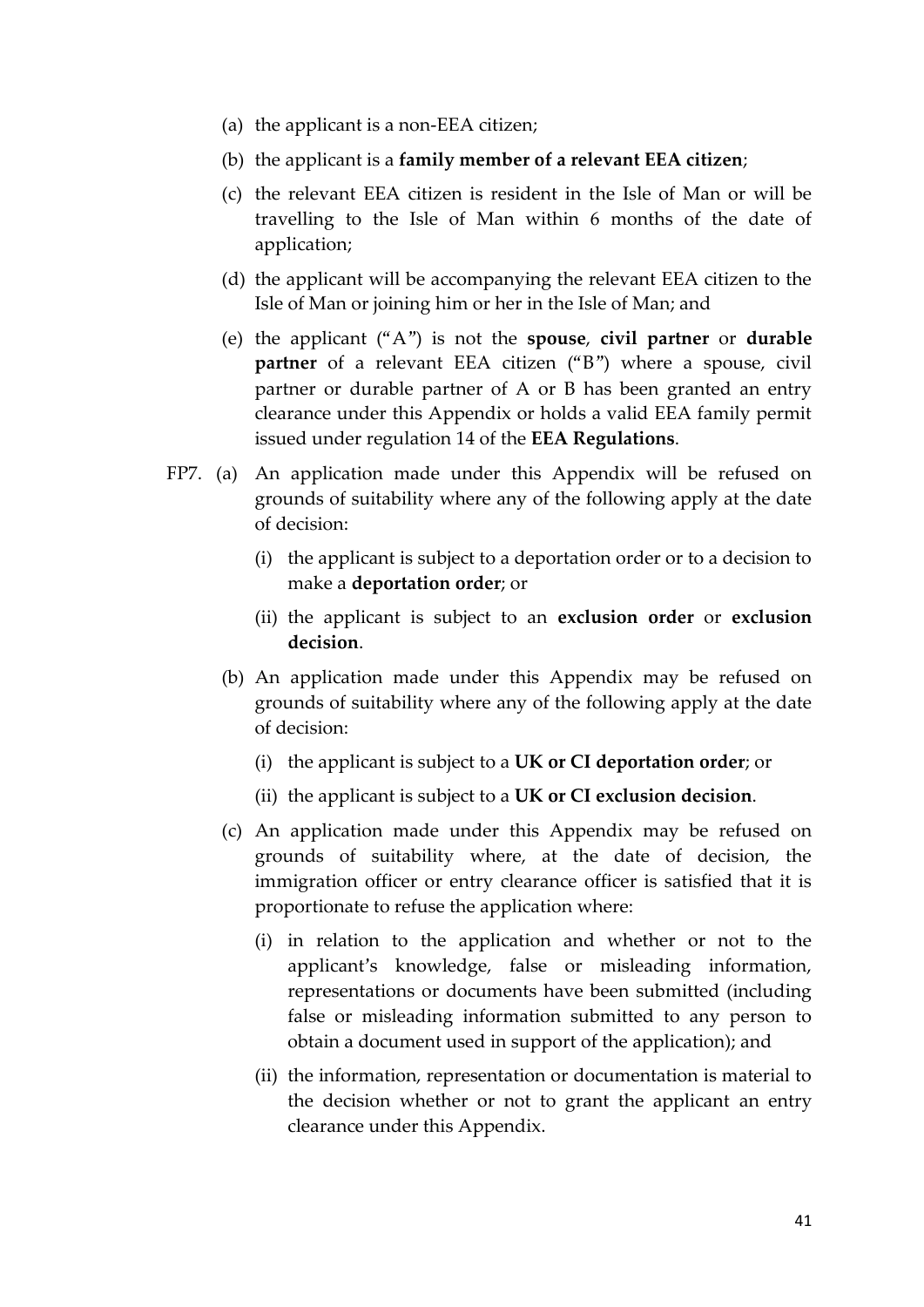- (d) The references in this paragraph to an order or decision to which the applicant is subject do not include an order or decision which, at the date of decision on his or her application under this Appendix, has been set aside or no longer has effect in respect of the applicant.
- FP8. A valid application made under this Appendix which does not meet the requirements for an entry clearance to be granted will be refused.
- FP9. Annex 1 sets out the definitions which apply to this Appendix. Any provision made elsewhere in the Immigration Rules for those terms, or for other matters for which this Appendix makes provision, does not apply to an application made under this Appendix.
- FP10. Annex 2 applies to the consideration by the immigration officer or entry clearance officer of a valid application made under this Appendix.

| Term          | Definition                                                                                                                                                                                                                                                                          |
|---------------|-------------------------------------------------------------------------------------------------------------------------------------------------------------------------------------------------------------------------------------------------------------------------------------|
| adopted child | a child adopted in accordance with a decision taken:                                                                                                                                                                                                                                |
|               | (a) by the competent administrative authority or court in the Isle<br>of Man or the UK or Channel Islands; or                                                                                                                                                                       |
|               | (b) by the competent administrative authority or court in a<br>country whose adoption orders are recognised under the law of<br>the Isle of Man or in the UK or Channel Islands; or                                                                                                 |
|               | (c) in a particular case in which that decision in another country<br>has been recognised in the Isle of Man or in the UK or Channel<br>Islands as an adoption                                                                                                                      |
| child         | (a) the direct descendant under the age of 21 years of a relevant<br>EEA citizen or of his or her spouse or civil partner; or                                                                                                                                                       |
|               | (b) (i) the direct descendant aged 21 years or over of a relevant<br>EEA citizen or of his or her spouse or civil partner; and                                                                                                                                                      |
|               | (ii) dependent on the relevant EEA citizen or on his or her<br>spouse or civil partner                                                                                                                                                                                              |
|               | "dependent" here means that:                                                                                                                                                                                                                                                        |
|               | (a) having regard to his or her financial and social conditions, or<br>health, the applicant cannot meet his or her essential living needs<br>(in whole or in part) without the financial or other material<br>support of the relevant EEA citizen or of his or her spouse or civil |

## **Annex 1 – Definitions**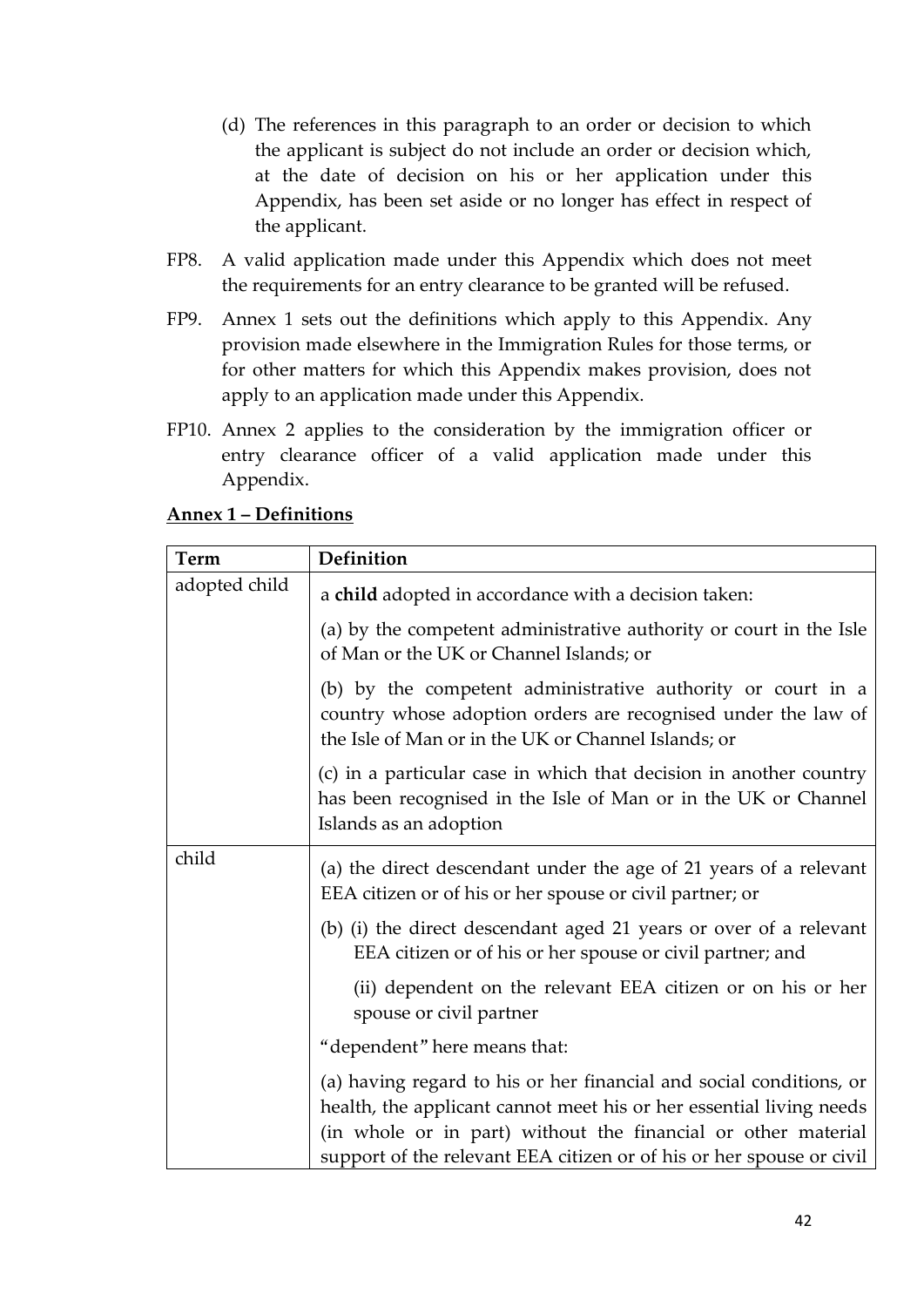| partner; and                                                                                                                                                                                                                                                                                  |
|-----------------------------------------------------------------------------------------------------------------------------------------------------------------------------------------------------------------------------------------------------------------------------------------------|
| (b) such support is being provided to the applicant by the relevant<br>EEA citizen or by his or her spouse or civil partner; and                                                                                                                                                              |
| (c) there is no need to determine the reasons for that dependence<br>or for the recourse to that support                                                                                                                                                                                      |
| in addition:                                                                                                                                                                                                                                                                                  |
| (a) 'child' includes:                                                                                                                                                                                                                                                                         |
| (i) an <b>adopted child</b> of; or                                                                                                                                                                                                                                                            |
| (ii) a child born through surrogacy (where recognised in the<br>law of the Isle of Man or in the UK or Channel Islands) for; or                                                                                                                                                               |
| (iii) a child in respect of whom a special guardianship order<br>(within the meaning of section 17A of the Children and<br>Young Persons Act 2001) has been made appointing as his or<br>her special guardian; or                                                                             |
| (iv) a child in respect of whom an order has been made under<br>sections 6 or 7 of the Children and Young Persons Act 2001<br>appointing as his or her guardian; or                                                                                                                           |
| (v) a child in respect of whom a special guardianship order<br>(within the meaning of section 14A(1) of the Children Act<br>1989 (of Parliament)) is in force appointing as his or her<br>special guardian; or                                                                                |
| (vi) a child in respect of whom an order has been made under<br>section 5 of the Children Act 1989 (of Parliament) appointing<br>as his or her guardian; or                                                                                                                                   |
| (vii) a child subject to a permanence order made under section<br>80 of the Adoption and Children (Scotland) Act 2007 (of<br>Parliament) vesting parental responsibilities and parental<br>rights in a person who is; or                                                                      |
| (viii) a child who has a guardian appointed under section 7 of<br>the Children (Scotland) Act 1995 (of Parliament), or who is<br>living with a person pursuant to an order made under section<br>11 of that Act, and that guardian or other person is; or                                     |
| (ix) a child in respect of whom an order has been made under<br>Article 159 of the Children (Northern Ireland) Order 1995 (of<br>Parliament), or in respect of whom an appointment has been<br>made under Article 160 of that Order, appointing as his or her<br>guardian a person who is; or |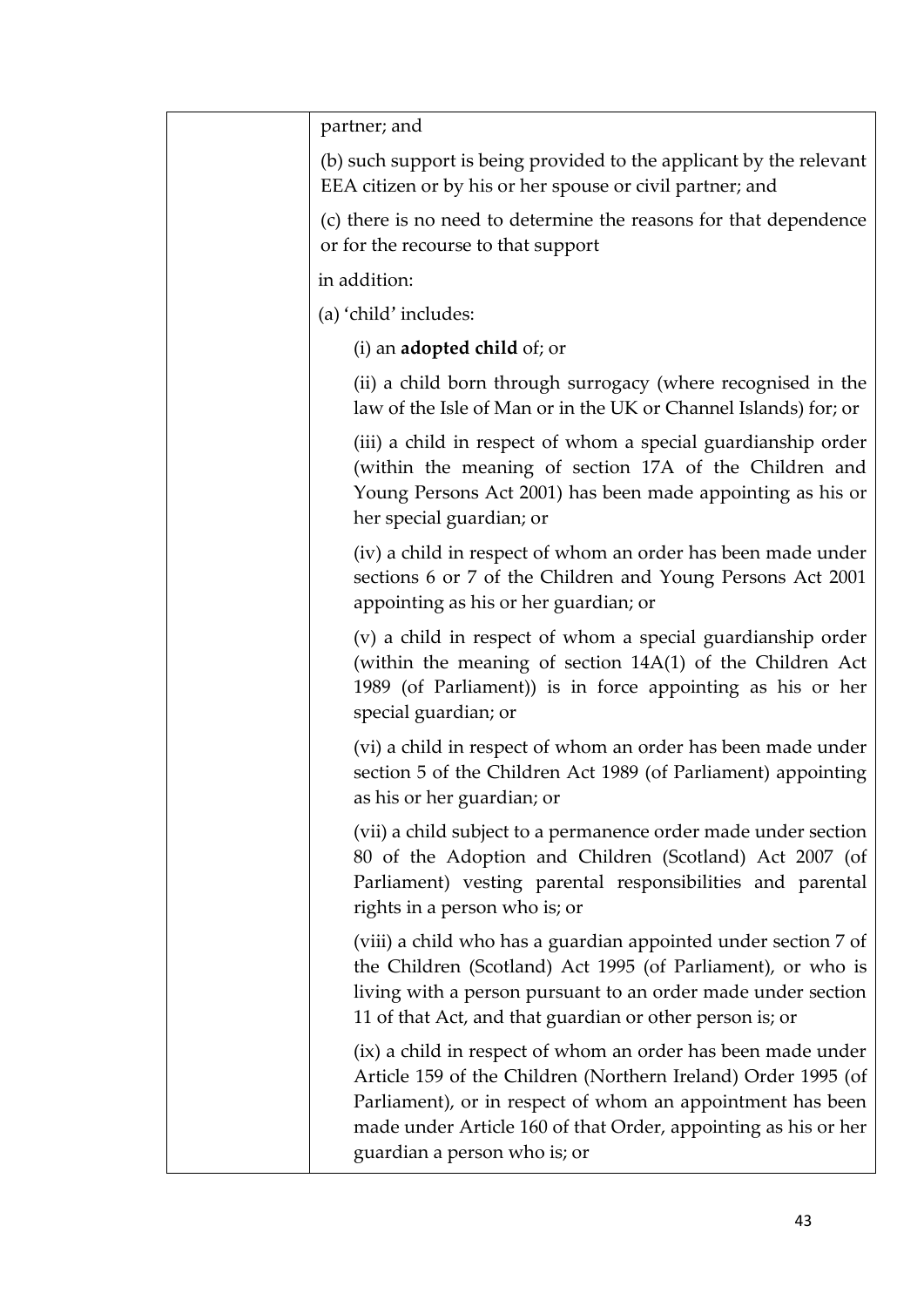|                                        | (x) a child who has a guardian appointed under section 12 or<br>14 of the Children (Guernsey and Alderney) Law 2008 or<br>section 12 or 13 of the Children (Sark) Law 2016, or who is<br>living in the care of a person pursuant to an order made<br>under section 14 of the 2008 Law or section 13 of the 2016<br>Law, and that guardian or other person is; or                                                                    |
|----------------------------------------|-------------------------------------------------------------------------------------------------------------------------------------------------------------------------------------------------------------------------------------------------------------------------------------------------------------------------------------------------------------------------------------------------------------------------------------|
|                                        | (xi) a child in respect of whom an order under Article 7 of the<br>Children (Jersey) Law 2002 is in force appointing as his or her<br>guardian,                                                                                                                                                                                                                                                                                     |
|                                        | (as the case may be) a relevant EEA citizen (or a qualifying<br>British citizen) or his or her spouse or civil partner, but 'child'<br>does not include a child cared for by a relevant EEA citizen<br>(or by a qualifying British citizen) or his or her spouse or civil<br>partner solely by virtue of a formal or informal fostering<br>arrangement; and                                                                         |
|                                        | (b) 'direct descendant' also includes a grandchild or great-<br>grandchild; and                                                                                                                                                                                                                                                                                                                                                     |
|                                        | (c) 'spouse or civil partner' means (as the case may be) the person<br>described in sub-paragraph (a) of the entry for 'family member of<br>a relevant EEA citizen' in this table                                                                                                                                                                                                                                                   |
| civil partner                          | (a) the person is in a valid civil partnership (which exists under or<br>by virtue of the Civil Partnership Act 2011 or under any<br>equivalent legislation in the UK or Channel Islands) or is in a<br>same sex relationship registered overseas which is entitled to be<br>treated as a civil partnership under that Act or under any<br>equivalent legislation in the UK or Channel Islands, with a<br>relevant EEA citizen; and |
|                                        | (b) it is not a <b>civil partnership of convenience</b> ; and                                                                                                                                                                                                                                                                                                                                                                       |
|                                        | (c) neither party has another civil partner, a spouse or a durable<br>partner with (in any of those circumstances) immigration status<br>in the Isle of Man or the UK or Channel Islands based on that<br>person's relationship with that party                                                                                                                                                                                     |
| civil<br>partnership of<br>convenience | a marriage, civil partnership or durable partnership entered into<br>as a means to circumvent:                                                                                                                                                                                                                                                                                                                                      |
| durable<br>partnership of              | (a) any criterion the party would have to meet in order to enjoy a<br>right to enter or reside in the Isle of Man under the EEA<br>Regulations; or                                                                                                                                                                                                                                                                                  |
| convenience                            | (b) any other provision of the immigration law of the Isle of Man                                                                                                                                                                                                                                                                                                                                                                   |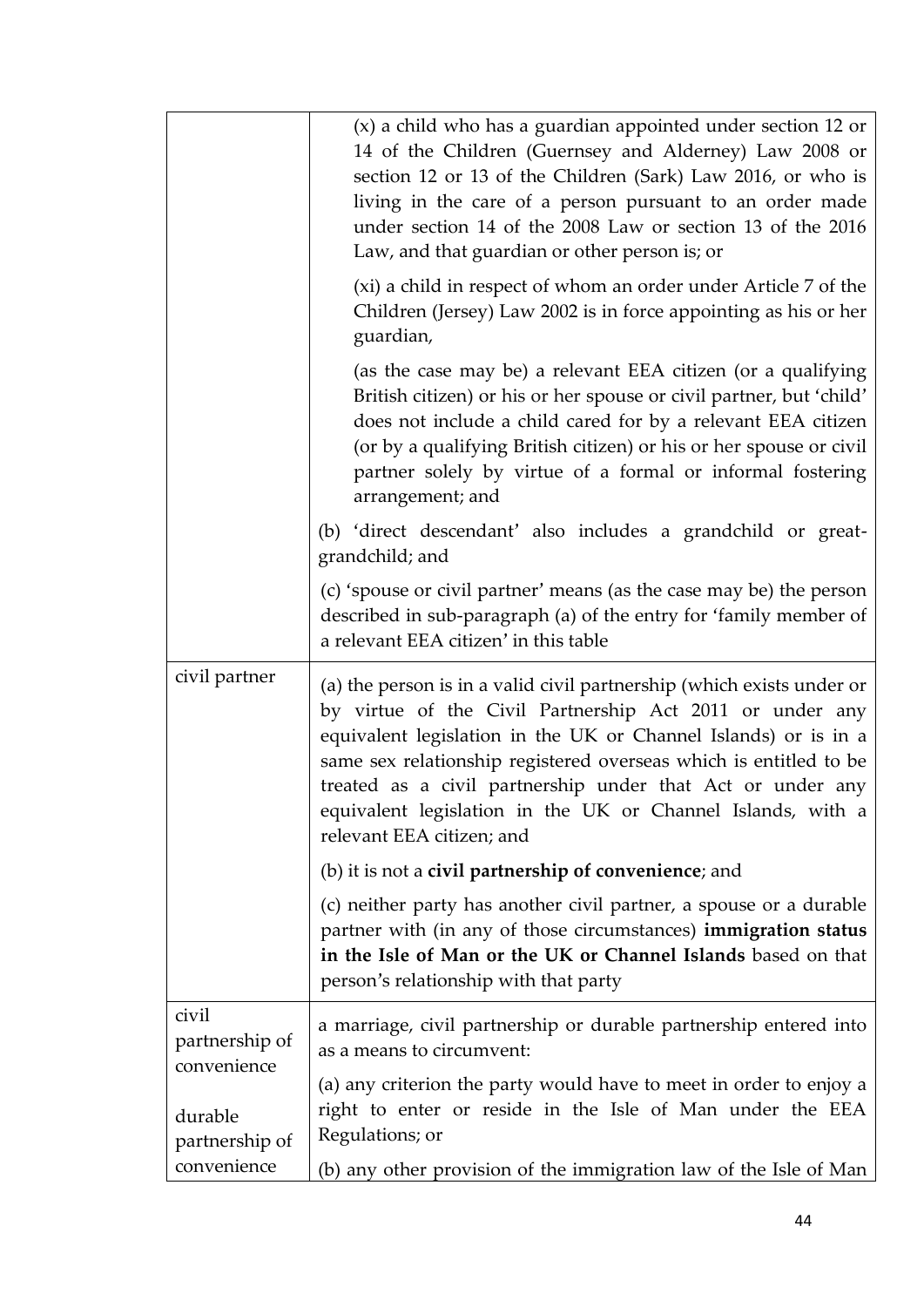| marriage of<br>convenience | or any requirement of the Immigration Rules; or                                                                                                                                                                                                                                                                                                                                                                                                                                                                                                                                                                                                                                             |
|----------------------------|---------------------------------------------------------------------------------------------------------------------------------------------------------------------------------------------------------------------------------------------------------------------------------------------------------------------------------------------------------------------------------------------------------------------------------------------------------------------------------------------------------------------------------------------------------------------------------------------------------------------------------------------------------------------------------------------|
|                            | (c) any criterion the party would otherwise have to meet in order<br>to enjoy a right to enter or reside in the Isle of Man under EU law;<br>or                                                                                                                                                                                                                                                                                                                                                                                                                                                                                                                                             |
|                            | (d) any criterion the party would have to meet in order to enter or<br>reside in the UK or Channel Islands under the relevant laws                                                                                                                                                                                                                                                                                                                                                                                                                                                                                                                                                          |
| date of<br>application     | The date on which the application is submitted under the required<br>application process                                                                                                                                                                                                                                                                                                                                                                                                                                                                                                                                                                                                    |
| dependent<br>parent        | the direct relative in the ascending line of a relevant EEA citizen<br>(or of a qualifying British citizen) or of his or her spouse or civil<br>partner                                                                                                                                                                                                                                                                                                                                                                                                                                                                                                                                     |
|                            | in addition:                                                                                                                                                                                                                                                                                                                                                                                                                                                                                                                                                                                                                                                                                |
|                            | (a) 'direct relative in the ascending line' includes a grandparent or<br>great-grandparent; and                                                                                                                                                                                                                                                                                                                                                                                                                                                                                                                                                                                             |
|                            | (b) 'spouse or civil partner' means (as the case may be) the person<br>described in sub-paragraph (a)(i) of the entry for 'family member<br>of a qualifying British citizen' or in sub-paragraph (a) of the entry<br>for 'family member of a relevant EEA citizen' in this table; and                                                                                                                                                                                                                                                                                                                                                                                                       |
|                            | (c) the dependence of the direct relative in the ascending line on<br>the relevant EEA citizen (or on the qualifying British citizen), or<br>on his or her spouse or civil partner, is assumed                                                                                                                                                                                                                                                                                                                                                                                                                                                                                              |
| deportation                | as the case may be:                                                                                                                                                                                                                                                                                                                                                                                                                                                                                                                                                                                                                                                                         |
| order                      | (a) an order made under section $5(1)$ of the Immigration Act 1971<br>by virtue of regulation 33(3) of the EEA Regulations; or                                                                                                                                                                                                                                                                                                                                                                                                                                                                                                                                                              |
|                            | (b) an order made under section $5(1)$ of the Immigration Act 1971<br>by virtue of section $3(5)$ or section $3(6)$ of that Act (in respect of<br>conduct after the specified date, or conduct committed before that<br>date where the Minister has decided that the deportation order is<br>justified on the grounds of public policy, public security or public<br>health in accordance with regulation 28 of the EEA Regulations,<br>irrespective of whether the EEA Regulations apply to the person,<br>except that for "a right of permanent residence under regulation<br>17" read "indefinite leave to enter or remain"; and for "an EEA<br>decision" read "a deportation decision") |
| durable<br>partner         | (a) the person is, or (as the case may be) was, in a durable<br>relationship with the relevant EEA citizen, with the couple having                                                                                                                                                                                                                                                                                                                                                                                                                                                                                                                                                          |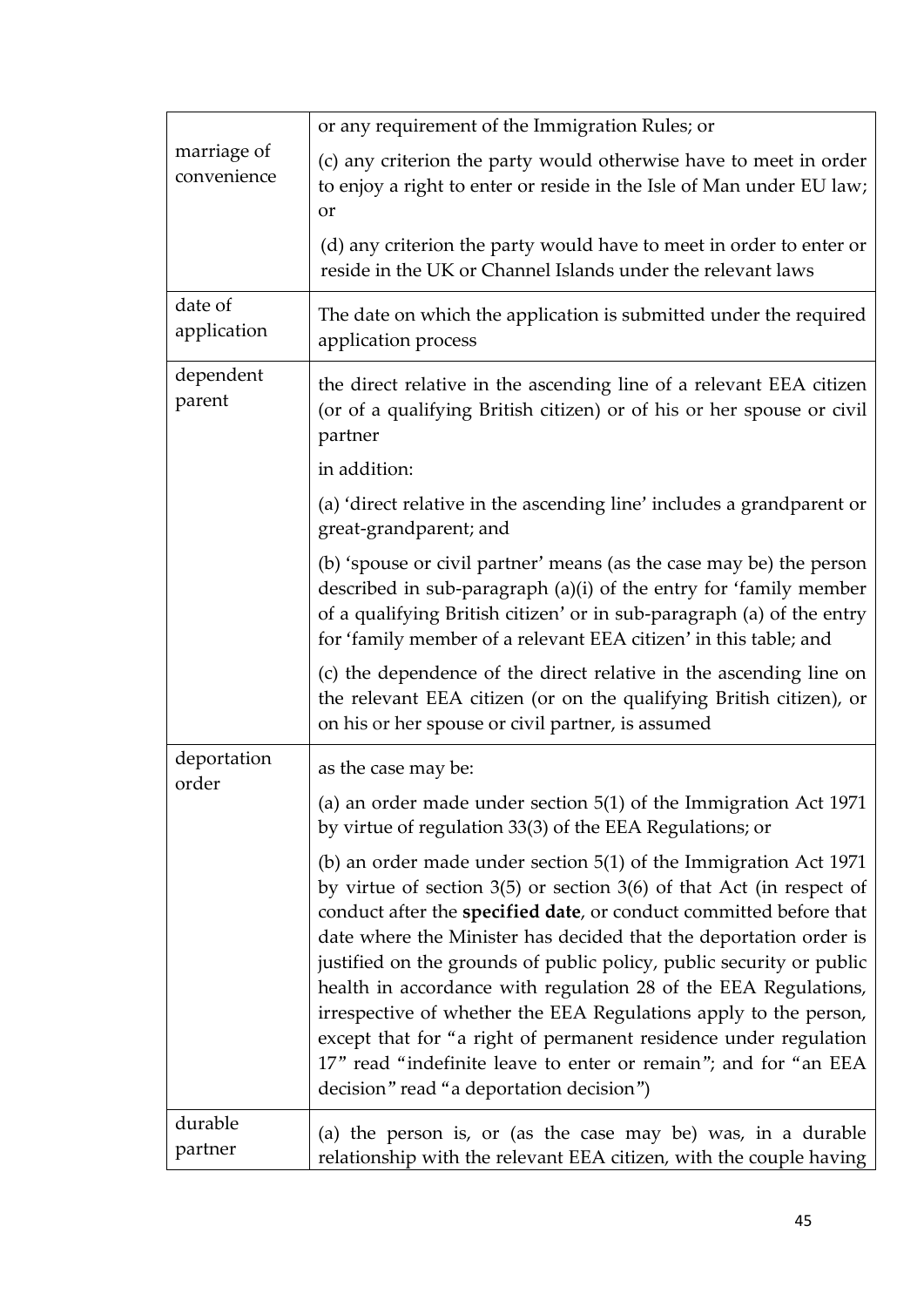|                           | lived together in a relationship akin to marriage or civil<br>partnership for at least 2 years (unless there is other significant<br>evidence of the durable relationship); and                                                                                                                                                                                                                                                                                       |
|---------------------------|-----------------------------------------------------------------------------------------------------------------------------------------------------------------------------------------------------------------------------------------------------------------------------------------------------------------------------------------------------------------------------------------------------------------------------------------------------------------------|
|                           | (b) (where the applicant relies on having been the durable partner<br>of the relevant EEA citizen before the specified date, under sub-<br>paragraph (a)(ii) of the entry for "family member of a relevant<br>EEA citizen" in this table) the person held a relevant document as<br>the durable partner of the relevant EEA citizen; and                                                                                                                              |
|                           | (c) it is, (or as the case may be) was, not a durable partnership of<br>convenience; and                                                                                                                                                                                                                                                                                                                                                                              |
|                           | (d) neither party has, or (as the case may be) had, another durable<br>partner, a spouse or a civil partner with (in any of those<br>circumstances) immigration status in the Isle of Man or in the UK<br>or Channel Islands based on that person's relationship with that<br>party                                                                                                                                                                                   |
| <b>EEA</b> citizen        | a person who is a national of: Austria, Belgium, Bulgaria, Croatia,<br>Republic of Cyprus, Czech Republic, Denmark, Estonia, Finland,<br>France, Germany, Greece, Hungary, Iceland, Ireland, Italy, Latvia,<br>Liechtenstein, Lithuania, Luxembourg, Malta, Netherlands,<br>Norway, Poland, Portugal, Romania, Slovakia, Slovenia, Spain,<br>Sweden or Switzerland, and who (unless they are a relevant<br>naturalised British citizen) is not also a British citizen |
| <b>EEA</b><br>Regulations | the Immigration (European Economic Area) Regulations 2019 (as<br>they have effect at the date of application or as they had effect<br>immediately before they were revoked)                                                                                                                                                                                                                                                                                           |
| evidence of<br>birth      | (a) (in the case of a child) the full birth certificate(s) or other<br>document(s) which the immigration officer or entry clearance<br>officer is satisfied evidences that the applicant is the direct<br>descendant of (or otherwise a child of) the relevant EEA citizen or<br>of his or her spouse or civil partner, as described in sub-paragraph<br>(a) of the entry for "family member of a relevant EEA citizen" in<br>this table; or                          |
|                           | (b) (in the case of a <b>dependent parent</b> ) the full birth certificate(s)<br>or other document(s) which the immigration officer or entry<br>clearance officer is satisfied evidences that the applicant is the<br>direct relative in the ascending line of the relevant EEA citizen or<br>of his or her spouse or civil partner, as described in sub-paragraph<br>(a) above                                                                                       |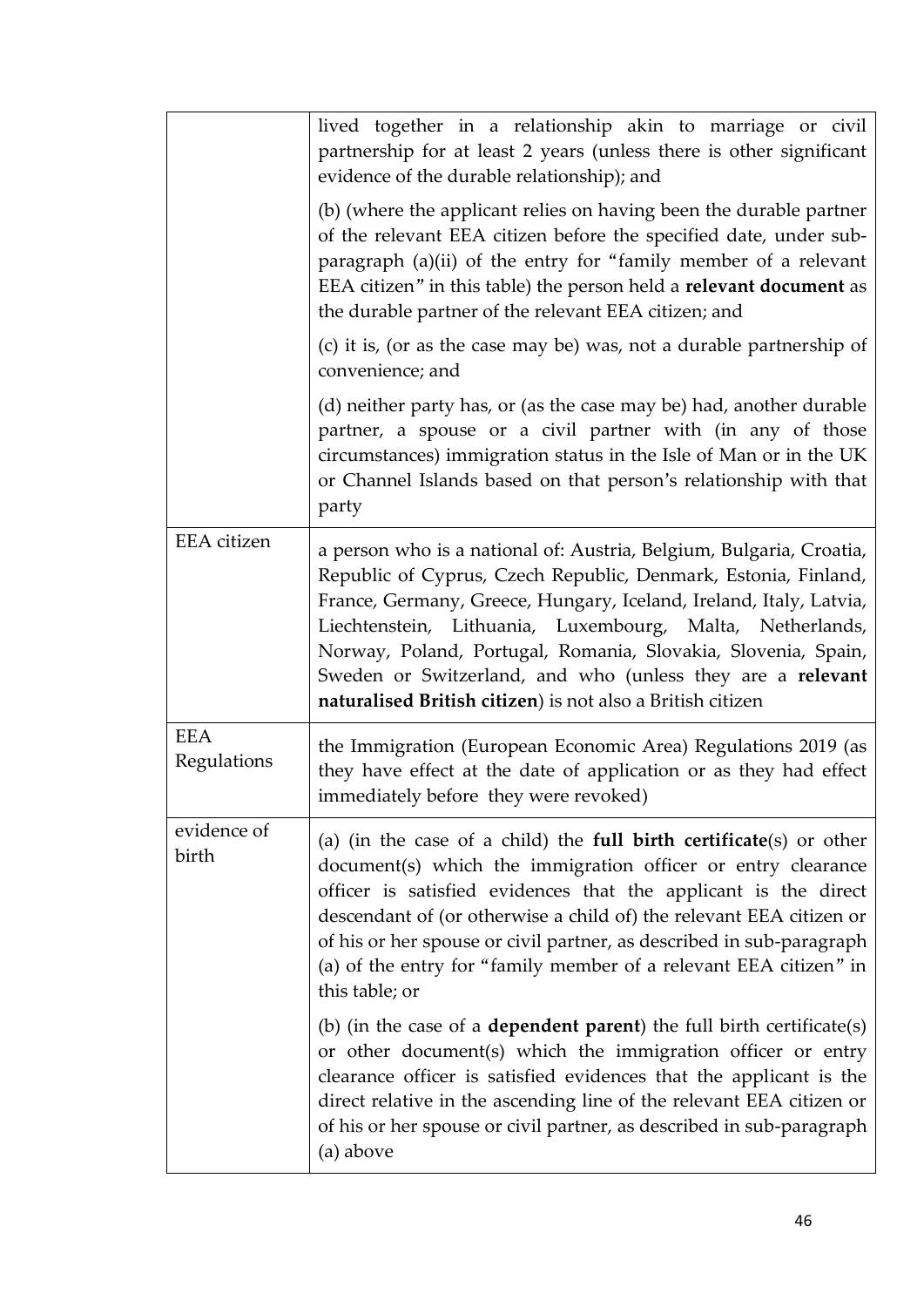| exclusion<br>decision                                | a direction given by the Minister that a person must be refused<br>entry to the Isle of Man on the ground that that person's presence<br>in the Isle of Man would not be conducive to the public good:                                                                                                                                                                                                                                                                                                                |
|------------------------------------------------------|-----------------------------------------------------------------------------------------------------------------------------------------------------------------------------------------------------------------------------------------------------------------------------------------------------------------------------------------------------------------------------------------------------------------------------------------------------------------------------------------------------------------------|
|                                                      | (a) in respect of conduct committed after the specified date; or                                                                                                                                                                                                                                                                                                                                                                                                                                                      |
|                                                      | (b) in respect of conduct committed before the specified date,<br>where the Minister is satisfied that the direction is justified on<br>grounds of public policy, public security or public health in<br>accordance with regulation 28 of the EEA Regulations,<br>irrespective of whether the EEA Regulations apply to that person,<br>except that for "a right of permanent residence under regulation<br>17" read "indefinite leave to enter or remain"; and for "an EEA<br>decision" read "an exclusion direction" |
| exclusion<br>order                                   | an order made under regulation 24(5) of the EEA Regulations                                                                                                                                                                                                                                                                                                                                                                                                                                                           |
| family member<br>of a relevant<br><b>EEA</b> citizen | a person who has satisfied the immigration officer or entry<br>clearance officer, including by the required evidence of family<br>relationship, that they are:                                                                                                                                                                                                                                                                                                                                                        |
|                                                      | (a) the spouse or civil partner of a relevant EEA citizen, and:                                                                                                                                                                                                                                                                                                                                                                                                                                                       |
|                                                      | (i) the marriage was contracted or the civil partnership was<br>formed before the specified date; or                                                                                                                                                                                                                                                                                                                                                                                                                  |
|                                                      | (ii) the applicant was the durable partner of the relevant EEA<br>citizen before the specified date (the definition of "durable<br>partner" in this table being met before that date rather than at<br>the date of application) and the partnership remained durable<br>at the specified date; or                                                                                                                                                                                                                     |
|                                                      | (b) the durable partner of a relevant EEA citizen, and:                                                                                                                                                                                                                                                                                                                                                                                                                                                               |
|                                                      | (i) the partnership was formed and was durable before 31<br>December 2020; and                                                                                                                                                                                                                                                                                                                                                                                                                                        |
|                                                      | (ii) the partnership remains durable at the date of application;<br>and                                                                                                                                                                                                                                                                                                                                                                                                                                               |
|                                                      | (iii) the date of application is after 31 December 2020; or                                                                                                                                                                                                                                                                                                                                                                                                                                                           |
|                                                      | (c) the child or dependent parent of a relevant EEA citizen; or                                                                                                                                                                                                                                                                                                                                                                                                                                                       |
|                                                      | (d) the child or dependent parent of the spouse or civil partner of<br>a relevant EEA citizen, as described in sub-paragraph (a) above                                                                                                                                                                                                                                                                                                                                                                                |
| full birth<br>certificates                           | a birth certificate recognised in the Isle of Man or in the UK or<br>Channel Islands which records the name of the mother and                                                                                                                                                                                                                                                                                                                                                                                         |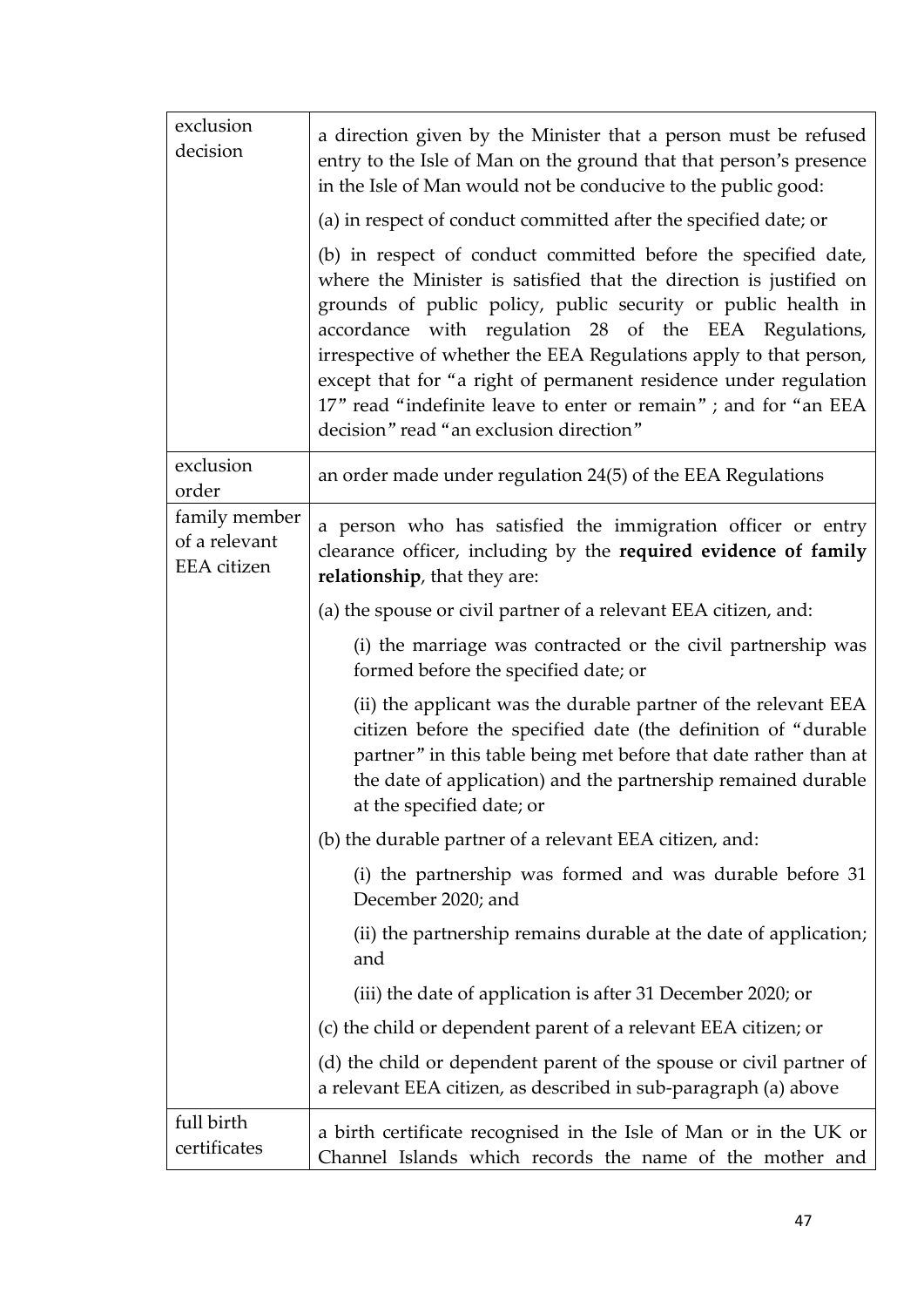|                                                                                   | (where registered) the father                                                                                                                                                                                                                                                                                                                                                                                                                                                                                                                                                                                                            |
|-----------------------------------------------------------------------------------|------------------------------------------------------------------------------------------------------------------------------------------------------------------------------------------------------------------------------------------------------------------------------------------------------------------------------------------------------------------------------------------------------------------------------------------------------------------------------------------------------------------------------------------------------------------------------------------------------------------------------------------|
| Immigration<br>Act 1971                                                           | the Immigration Act 1971 (of Parliament) as extended to the Isle of<br>Man by the Immigration (Isle of Man) Order 2008 (S.I. 2008/680)                                                                                                                                                                                                                                                                                                                                                                                                                                                                                                   |
| immigration<br>status in the<br>Isle of Man or<br>the UK or<br>Channel<br>Islands | indefinite or limited leave to enter or remain in the Isle of Man or<br>in the UK or Channel Islands under or outside the relevant<br>Immigration Rules; exemption from immigration control; the<br>entitlement to reside in the Isle of Man or the right of permanent<br>residence in the Isle of Man under regulations 15 to 17 of the EEA<br>Regulations; or the entitlement to reside the UK or Channel<br>Islands, either under the Immigration (European Economic Area)<br>Regulations 2016 of Parliament or through the application there of<br>section 7(1) of the Immigration Act 1988                                          |
| Islands                                                                           | The Isle of Man, the Bailiwick of Jersey and the Bailiwick of<br>Guernsey                                                                                                                                                                                                                                                                                                                                                                                                                                                                                                                                                                |
| non-EEA<br>citizen                                                                | a person who is not an <b>EEA citizen</b> and is not a British citizen                                                                                                                                                                                                                                                                                                                                                                                                                                                                                                                                                                   |
| relevant<br>document                                                              | (a) a family permit, document certifying an extended right of<br>residence, document certifying permanent residence or document<br>certifying a derivative right of residence issued by the Isle of Man<br>under the EEA Regulations (or the equivalent document or other<br>evidence issued in the UK or Channel Islands under the relevant<br>legislation there evidencing the entitlement to enter or reside or a<br>right of permanent residence, either under the Immigration<br>(European Economic Area) Regulations 2016 (of Parliament or<br>through the application there of section $7(1)$ of the Immigration<br>Act 1988; and |
|                                                                                   | (b) it was not subsequently revoked, or fell to be so, because the<br>relationship or dependency had never existed or had ceased; and                                                                                                                                                                                                                                                                                                                                                                                                                                                                                                    |
|                                                                                   | (c) it has not expired or otherwise ceased to be effective and it<br>remained valid for the period of residence relied upon                                                                                                                                                                                                                                                                                                                                                                                                                                                                                                              |
| relevant EEA<br>citizen                                                           | an EEA citizen who has been granted indefinite leave to enter or<br>remain or limited leave to enter or remain under Appendix EU to<br>these Rules (or under its equivalent in the UK or Channel Islands),<br>which has not lapsed or been cancelled, curtailed or revoked and<br>which is evidenced by the Isle of Man reference number for that<br>grant of leave (or by the equivalent evidence in the UK or Channel<br>Islands)                                                                                                                                                                                                      |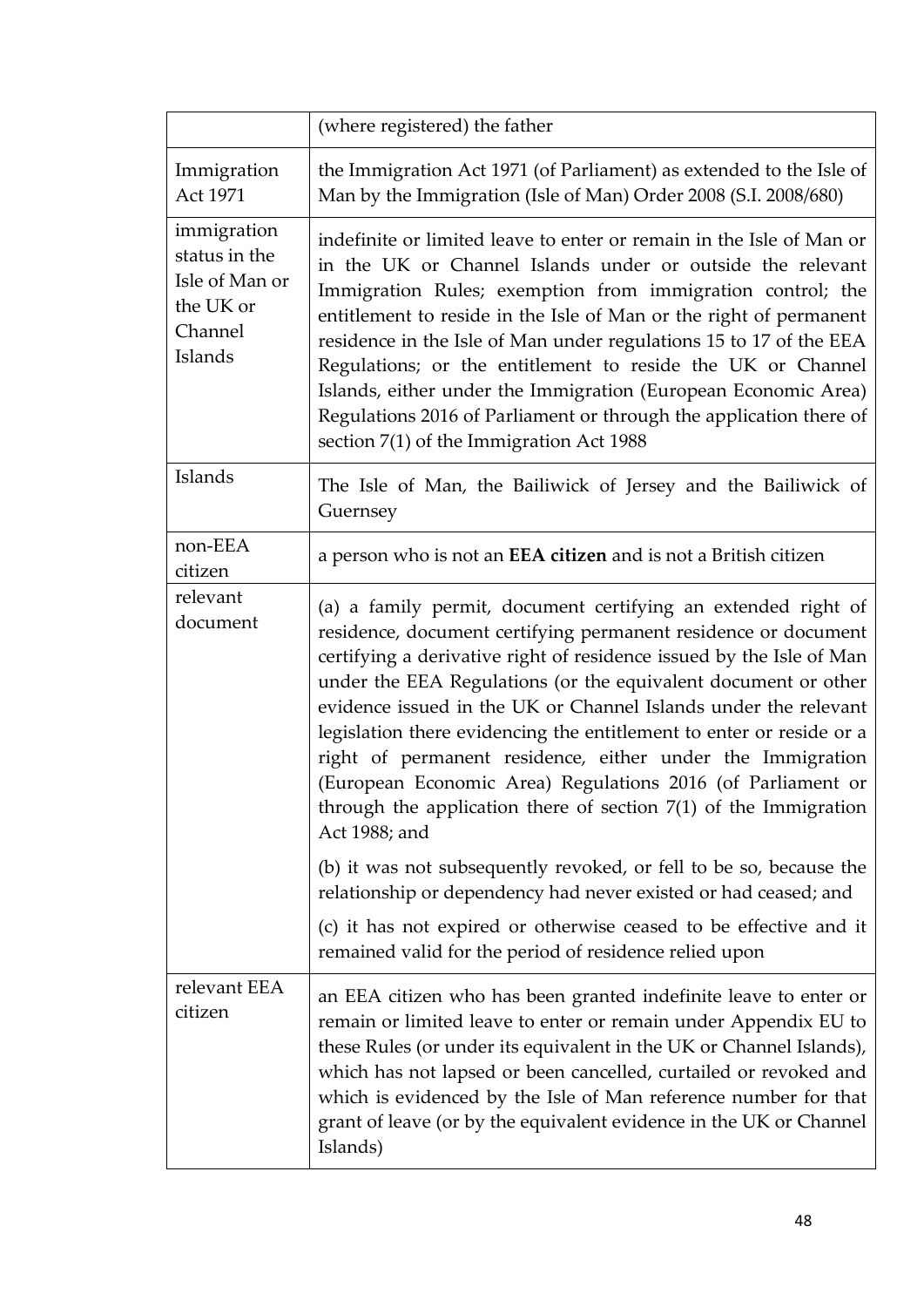| relevant                              |                                                                                                                                                                                                                                                                                                                                                                                                                                                                                                                                                                                     |
|---------------------------------------|-------------------------------------------------------------------------------------------------------------------------------------------------------------------------------------------------------------------------------------------------------------------------------------------------------------------------------------------------------------------------------------------------------------------------------------------------------------------------------------------------------------------------------------------------------------------------------------|
| naturalised                           | a relevant EEA citizen who also:                                                                                                                                                                                                                                                                                                                                                                                                                                                                                                                                                    |
| British citizen                       | (a) comes within paragraph (b) of the definition of<br>"EEA<br>national" in regulation 3(1) of the EEA Regulations; and                                                                                                                                                                                                                                                                                                                                                                                                                                                             |
|                                       | (b) meets the criteria contained in regulation $11(2)$ or $(3)$ as the<br>dual national ("DN") to whom those provisions refer                                                                                                                                                                                                                                                                                                                                                                                                                                                       |
| required<br>application<br>process    | the relevant on-line application form found on gov.uk and a<br>relevant process set out in that form for providing the required<br>proof of identity and nationality for providing the required<br>biometrics                                                                                                                                                                                                                                                                                                                                                                       |
| required<br>biometrics                | a facial photograph of the applicant (within the meaning of<br>"biometric information" in section 15 of the UK Borders Act 2007)                                                                                                                                                                                                                                                                                                                                                                                                                                                    |
| required                              | in the case of:                                                                                                                                                                                                                                                                                                                                                                                                                                                                                                                                                                     |
| evidence of<br>family<br>relationship | (a) a spouse - a relevant document as the spouse of the relevant<br>EEA citizen, or a valid document of record of a marriage<br>recognised under the law of the Isle of Man or under the<br>equivalent laws of England and Wales, Scotland, Northern Ireland<br>or the Channel Islands;                                                                                                                                                                                                                                                                                             |
|                                       | (b) civil partner $-$ a relevant document as the civil partner of the<br>relevant EEA citizen; a valid civil partnership certificate<br>recognised under the law of the Isle of Man or under the<br>equivalent laws of England and Wales, Scotland, Northern Ireland<br>or the Channel Islands; or the valid overseas registration<br>document for same sex relationship which is entitled to be treated<br>as a civil partnership under the Civil Partnership Act 2011 or<br>under the equivalent laws of England and Wales, Scotland,<br>Northern Ireland or the Channel Islands; |
|                                       | (c) a child $-$ a relevant document issued on the basis of the<br>relevant family relationship or his or her evidence of birth and,<br>where the applicant is aged 21 years or over, evidence which<br>satisfies the immigration officer or the entry clearance officer that<br>sub-paragraph (b)(ii) of the entry for "child" in this table is met;                                                                                                                                                                                                                                |
|                                       | (d) a dependent parent $-$ a relevant document issued on the basis<br>of the relevant family relationship or his or her evidence of birth;                                                                                                                                                                                                                                                                                                                                                                                                                                          |
|                                       | (e) a durable partner - evidence which satisfies the immigration<br>officer or the entry clearance officer that the durable partnership<br>was formed and was durable by 31 December 2020 and that<br>partnership remains durable                                                                                                                                                                                                                                                                                                                                                   |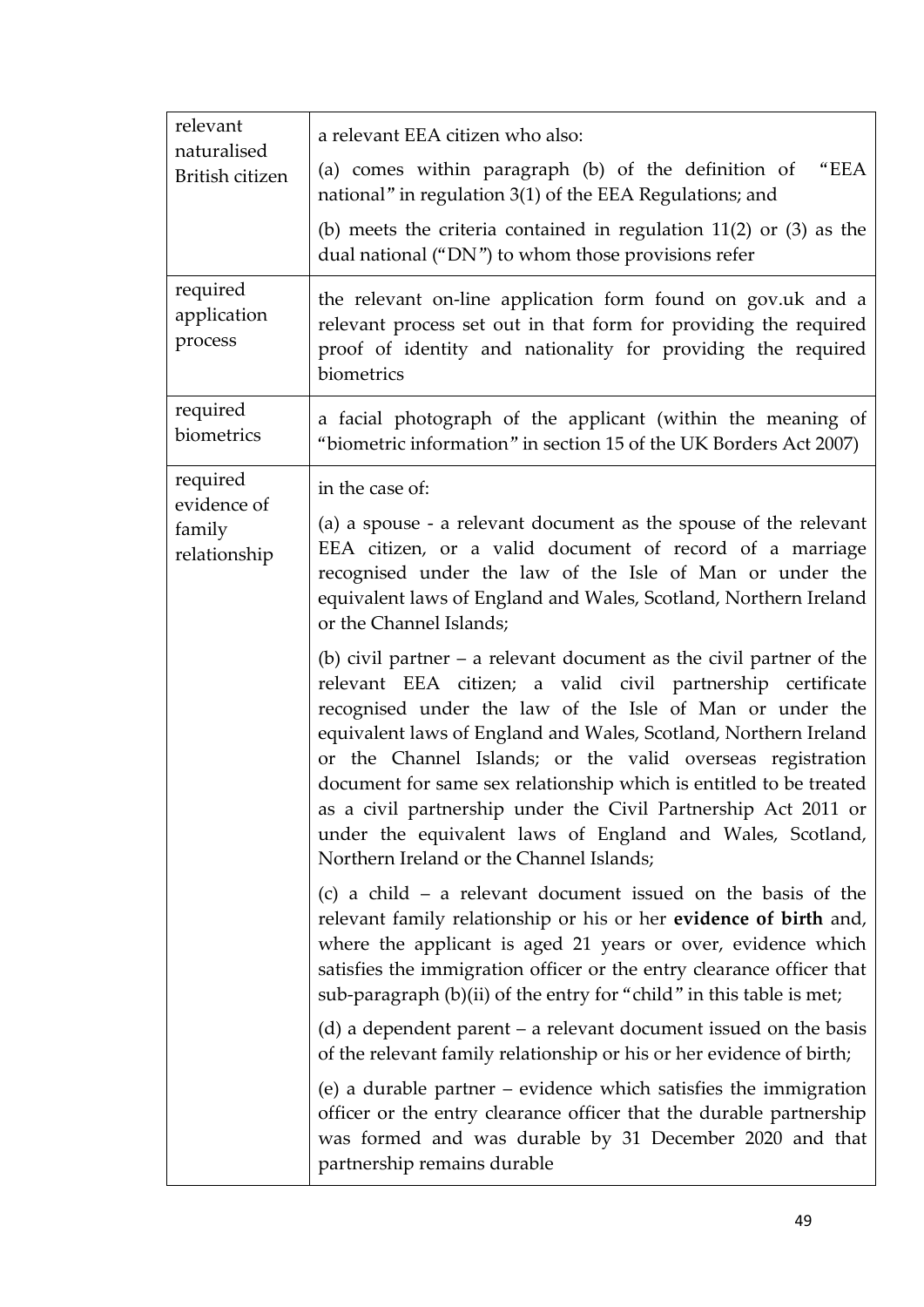|                                                  | in addition, where, in order to meet the requirements of this entry,<br>the applicant submits a copy (and not the original) of a document<br>(including by uploading this as part of the required application<br>process), the entry clearance officer can require the applicant to<br>submit the original document where the immigration officer or<br>the entry clearance office has reasonable doubt as to the<br>authenticity of the copy submitted |
|--------------------------------------------------|---------------------------------------------------------------------------------------------------------------------------------------------------------------------------------------------------------------------------------------------------------------------------------------------------------------------------------------------------------------------------------------------------------------------------------------------------------|
| required proof<br>of identity and<br>nationality | the valid passport of the applicant<br>"valid" means that the document is genuine and has not expired<br>or been cancelled or invalidated                                                                                                                                                                                                                                                                                                               |
| specified date                                   | (a) should the United Kingdom withdraw from the European<br>Union with a Withdrawal Agreement, 23:00 GMT on 31 December<br>2020; or                                                                                                                                                                                                                                                                                                                     |
|                                                  | (b) should the United Kingdom withdraw from the European<br>Union on 29 March 2019 without a Withdrawal Agreement:                                                                                                                                                                                                                                                                                                                                      |
|                                                  | (i) 23:00 GMT on 29 March 2019 for the references to specified<br>date in:                                                                                                                                                                                                                                                                                                                                                                              |
|                                                  | - the entry for "deportation order" in this table;                                                                                                                                                                                                                                                                                                                                                                                                      |
|                                                  | - sub-paragraph (b) of the entry for "durable partner" in this<br>table;                                                                                                                                                                                                                                                                                                                                                                                |
|                                                  | - the entry for "exclusion decision" in this table;                                                                                                                                                                                                                                                                                                                                                                                                     |
|                                                  | - sub-paragraph (a) of the entry for "family member of a<br>relevant EEA decision" in this table;                                                                                                                                                                                                                                                                                                                                                       |
|                                                  | - the entry for UK or CI deportation order in this table; or                                                                                                                                                                                                                                                                                                                                                                                            |
|                                                  | - the entry for UK or CI exclusion decision in this table; or                                                                                                                                                                                                                                                                                                                                                                                           |
|                                                  | (ii) otherwise, such date as will be specified in this Appendix<br>in due course                                                                                                                                                                                                                                                                                                                                                                        |
| spouse                                           | (a) the person is party to a marriage with a relevant EEA citizen<br>and the marriage is recognised under the law of the Isle of Man or<br>under the equivalent laws of England and Wales, Scotland,<br>Northern Ireland or the Channel Islands; and                                                                                                                                                                                                    |
|                                                  | (b) it is not a marriage of convenience; and                                                                                                                                                                                                                                                                                                                                                                                                            |
|                                                  | (c) neither party has another spouse, a civil partner or a durable<br>partner with (in any of those circumstances) immigration status in<br>the Isle of Man or under the equivalent laws of England and<br>Wales, Scotland, Northern Ireland or the Channel Islands based                                                                                                                                                                               |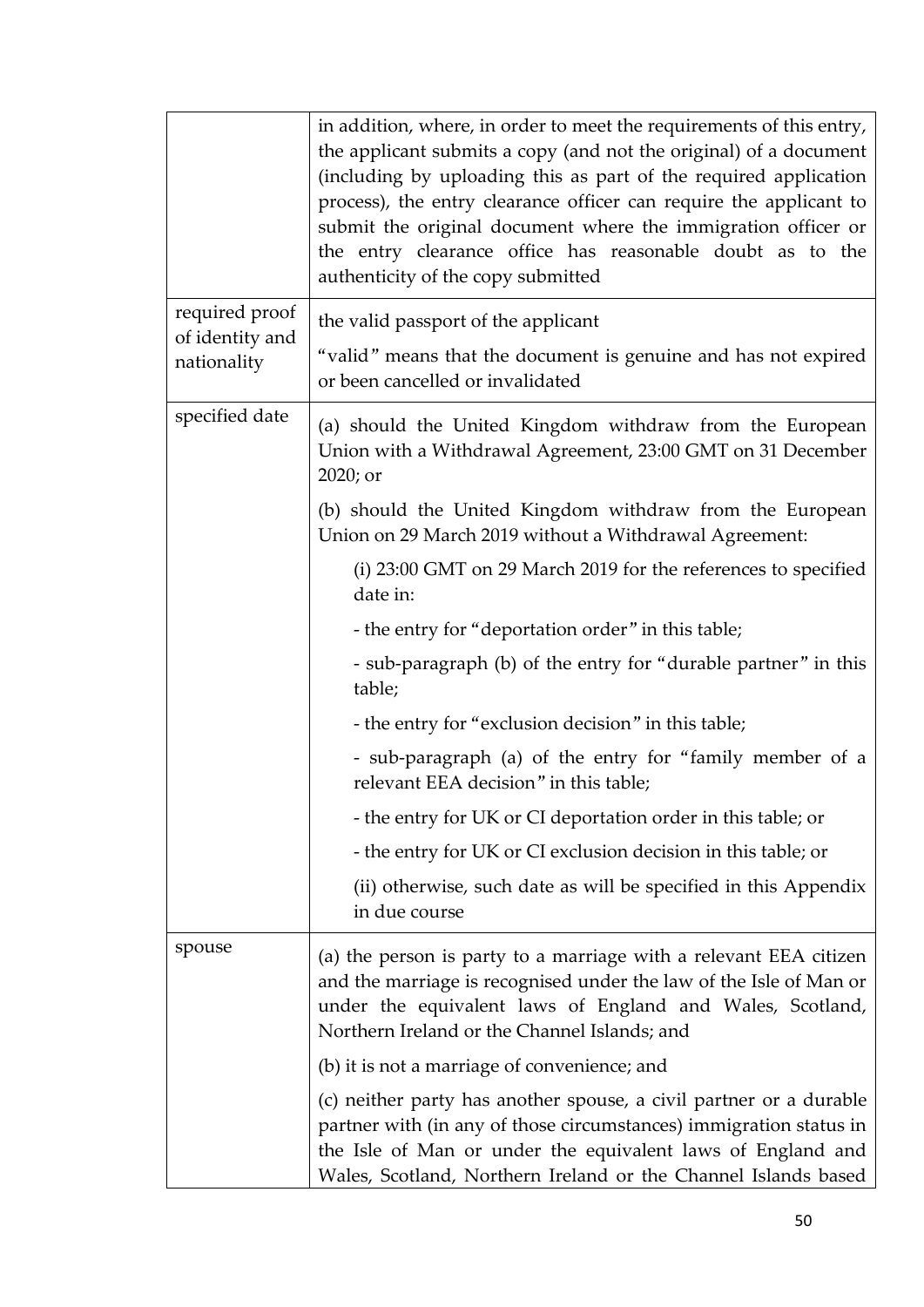|                                   | on that person's relationship with that party                                                                                                                                                                                                                                                                                                                                                                                                                                                                                                                                                                                                                                                                                                                                                                     |
|-----------------------------------|-------------------------------------------------------------------------------------------------------------------------------------------------------------------------------------------------------------------------------------------------------------------------------------------------------------------------------------------------------------------------------------------------------------------------------------------------------------------------------------------------------------------------------------------------------------------------------------------------------------------------------------------------------------------------------------------------------------------------------------------------------------------------------------------------------------------|
| UK or CI<br>deportation<br>order  | a deportation order as defined in paragraph 3(6) of Schedule 4 to<br>the Immigration Act 1971, except for such an order that was made<br>in respect of conduct committed before the specified date (unless<br>the Minister is satisfied that the direction is justified on the<br>grounds of public policy, public security or public health in<br>accordance with regulation 28 of the EEA Regulations,<br>irrespective of whether the EEA Regulations apply to that person,<br>except that for "a right of permanent residence under regulation<br>17" read "indefinite leave to enter or remain"; and for "an EEA<br>decision" read "an exclusion direction")                                                                                                                                                  |
| UK or CI<br>exclusion<br>decision | a direction given by the relevant Minister or other authority in the<br>UK or Channel Islands that a person must be refused entry to the<br>UK or Island on the grounds that that person's presence there<br>would not be conducive to the public good, except for such<br>direction made in respect of conduct committed before the<br>specified date (unless the Minister is satisfied that the direction is<br>justified on the grounds of public policy, public security or public<br>health in accordance with regulation 28 of the EEA Regulations,<br>irrespective of whether the EEA Regulations apply to that person,<br>except that for "a right of permanent residence under regulation<br>17" read "indefinite leave to enter or remain"; and for "an EEA<br>decision" read "an exclusion direction") |
| UK or the<br>Channel<br>Islands   | the United Kingdom or the Bailiwick of Jersey or the Bailiwick of<br>Guernsey                                                                                                                                                                                                                                                                                                                                                                                                                                                                                                                                                                                                                                                                                                                                     |

#### **Annex 2 – consideration of a valid application**

- A2.1 A valid application made under this Appendix will be decided on the basis of:
	- (a) the information and evidence provided by the applicant, including in response to any request for further information or evidence made by the immigration officer or the entry clearance officer; and
	- (b) any other information or evidence made available to the immigration officer or the entry clearance officer (including from other government departments) at the date of decision.
- A2.2 (a) For the purposes of deciding whether the applicant meets the eligibility requirements for entry clearance, the immigration officer, or entry clearance officer may invite the applicant to: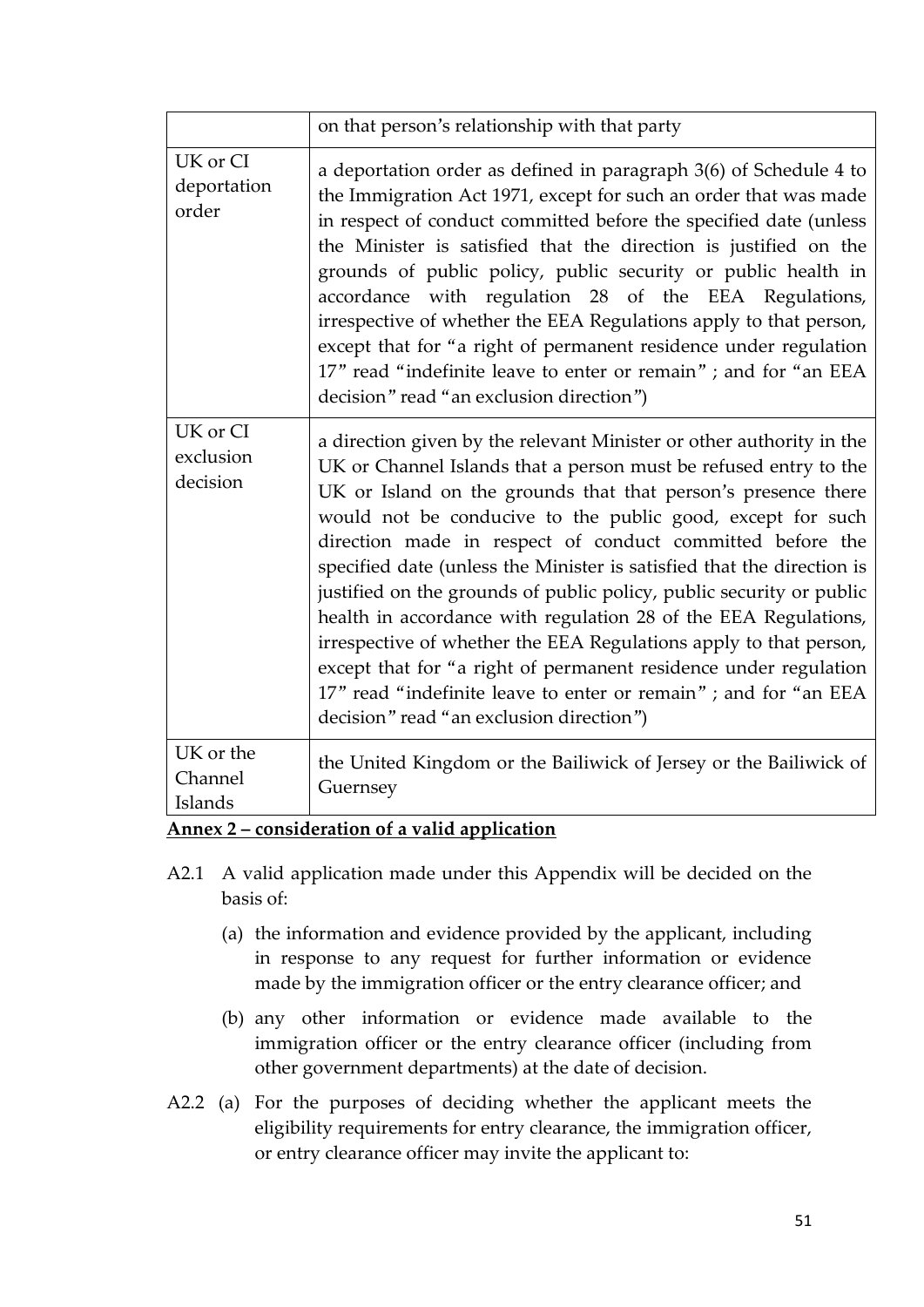- (i) provide further information or evidence that they meet those requirements; or
- (ii) be interviewed by the immigration officer entry clearance officer in person, or by telephone.
- (b) For the purposes of deciding whether the applicant meets the eligibility requirements for entry clearance, the immigration officer or the entry clearance officer may invite the relevant EEA citizen on whom the applicant relies as being his or her family member to:
	- (i) provide information or evidence about his or her relationship with the applicant; or
	- (ii) be interviewed by the immigration officer or the entry clearance officer in person, or by telephone.
- (c) If the applicant or (as the case may be) the relevant EEA citizen:
	- (i) fails to provide the information or evidence requested; or
	- (ii) on at least 2 occasions, fails to comply with an invitation to attend an interview in person or with other arrangements to be interviewed,

the immigration officer or the entry clearance officer may draw any factual inferences about whether the applicant meets the eligibility requirements for entry clearance as appear appropriate in the circumstances.

- (d) The immigration officer or the entry clearance officer may decide, following the drawing of a factual inference under sub-paragraph (3), that the applicant does not meet the eligibility requirements for entry clearance.
- (e) The immigration officer or the entry clearance officer must not decide that the applicant does not meet the eligibility requirements for entry clearance on the sole basis that the applicant or the relevant EEA citizen failed on at least 2 occasions to comply with an invitation to be interviewed.".

#### **MADE 26th MARCH 2019**

**HOWARD QUAYLE** *Minister for the Cabinet Office*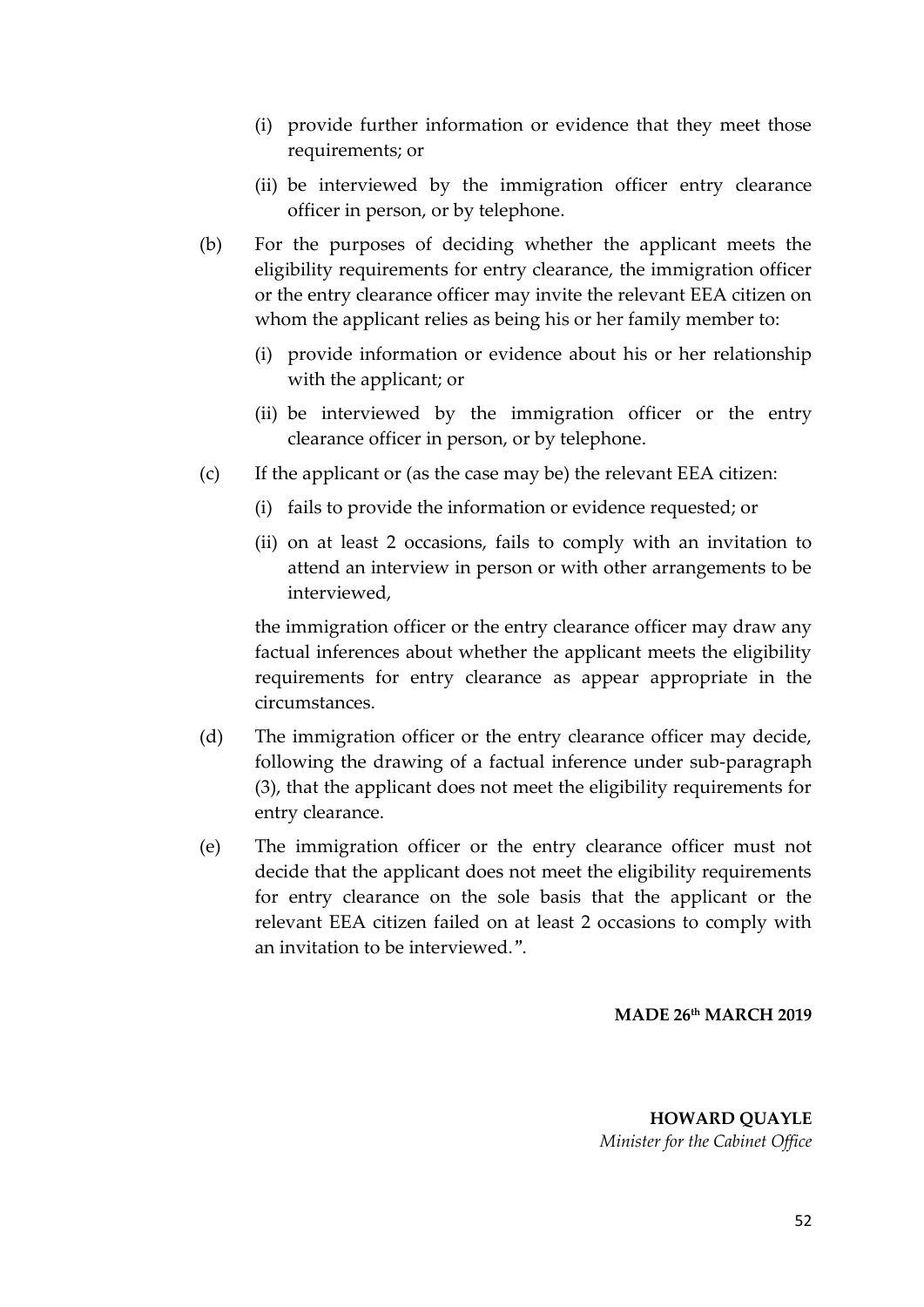# **Explanatory Note**

# **to the Statement of Changes In Immigration Rules SD 2019/0143**

*(This note is not part of the Statement of Changes in Immigration Rules)*

### **1. Purpose of the Statement of Changes**

This Statement of Changes introduces Appendix EU as well as Appendix EU (Family Permit). Amendments have been made to Parts 1 and 9 of the rules consequential to the new Appendices. An update has also been made clarifying how applications must be made under the Immigration Rules.

With two exceptions, the provisions of this Statement of Changes will commence at 07:00 on 30 March. The first exception being that applications made outside the UK and Islands will only be accepted beginning at 07:00 on 9 April 2019. The second exception being for applications which are reliant on any conditions specifically for those with a Zambrano right to reside will be accepted starting on 1 May 2019.

## **2. Appendix EU**

Appendix EU implements the EU Settlement Scheme via the Isle of Man's Immigration Rules. The EU Settlement Scheme enables EEA, Swiss citizens and their non-EEA family members resident in the Isle of Man or overseas, to obtain an Isle of Man immigration status, permitting them to continue to live and work in the Isle of Man after the end of the implementation period on 31 December 2020.

Under Appendix EU, EEA and Swiss citizens, and any non-EEA family members, who by 31 December 2020 have been continuously resident for at least five years are eligible to apply for indefinite leave to remain.

Alternatively, those who by 31 December 2020 who have not been continuously resident for at least five years will generally be eligible for 'leave to remain' enabling them to stay until they have reached the five-year threshold, at which point they may apply for indefinite leave to remain.

Paragraphs EU2 to EU8 set out the general requirements for indefinite leave to enter or remain, or alternatively limited leave to enter or remain, to be granted under the Appendix, and sets out the procedures for granting that leave.

Paragraph EU9 sets out the requirements for making a valid application under Appendix EU.